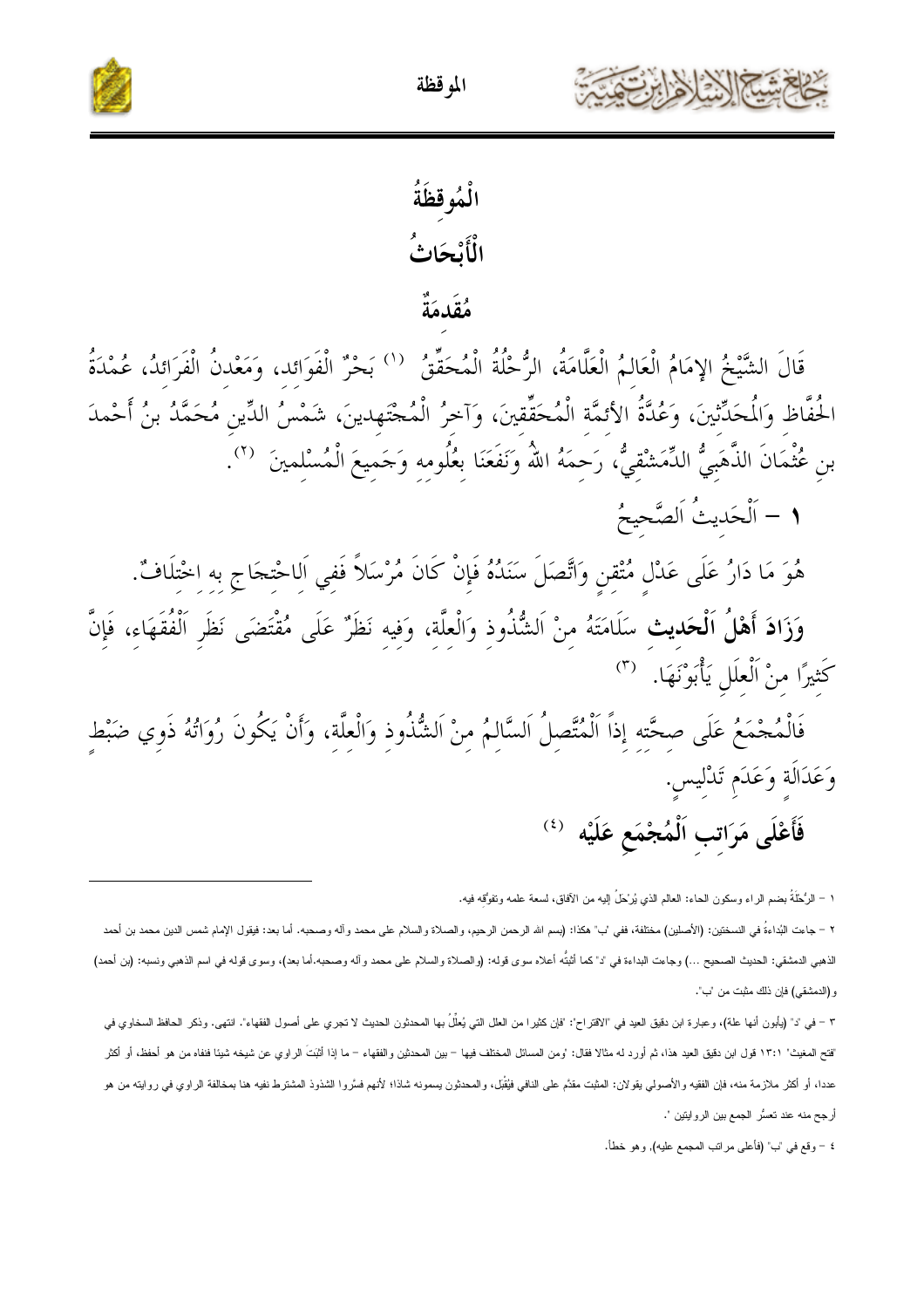

المو قظة



وَهَذِهِ عَبَارَةٌ لَيْسَتْ عَلَى صَنَاعَةِ اَلْحُدُودِ وَالتَّعْرِيفَاتِ <sup>(٨)</sup> إِذْ اَلصَّحِيحُ يَنْطَبِقُ ذَلِكَ عَلَيْهِ<br>أَيْضًا <sup>(٩)</sup> لَكِنَّ مُرَادَهُ مِمَّا لَمْ يَبْلُغْ دَرَجَةَ اَلصَّحِيحِ.

١ – هذه المرتبة ذكرها الحاكم في "معرفة علوم الحديث" ص ٥٥، بلفظ "سفيان بن سعيد الثوري، عن سلعتمر، عن ليراهيم بن يزيد النخعي، عن علقمة بن قيس النخعي، عن المن الله بن مسعود". انتهى. ومن سياقته عُرفَ نسب كل واحد منهم.

٢ – الليث هو أبو الحارث الليث بن سعد الفهمي المصري الفقيه الإمام المجتهد، مات سنة ١٧٥، روى له الجماعة.

٣ – زهير هو أبو خَيِّئْمة زهير بن معاوية الجُعْفي الكوفي، مات سنة ١٧٢ أو ١٧٣ أو ١٧٤، روى له الجماعة، ووقع في "تقريب التهذيب" في طبعة مصر المحققة، وكذا طبعة لكنو سنة

١٣٥٦ المحققة هكذا: (مات سنة اثنتين وثلاثين أو ثلاث أو أربع وسبعين – يعني بعد المئة –). انتهى. ولفظ (ثلاثين) هنا بعد لفظ (اثنتين) مقحَمٌ خطأ من الناسخ، فاعرفه.

٤ – وأبو الزبير هو محمد بن تَدْرُس الأسدي المكي، مات سنة ١٢٦، روى له الجماعة.

٥ – سماك هو أبو المغيرة سماك بن حرب الذُّهلي الكوفي مات سنة ١٢٣، روى له مسلم وأصحاب السنن الأربعة.

٦ – عكرمة هو عكرمة بن عبد الله مولى ابن عباس، مات سنة ١٠٧، روى له الجماعة.

٧ – هو التابعي الجليل: أبو إسحاق السَّبيعي (عمرو بن عبد الله الكوفي الهَمْداني) ولد سنة ٢٩، ومات سنة ١٢٦ أو بعدها عن نحو مائة سنة، روى له الجماعة.

٨ – الرُّحْلَةُ بضم الراء وسكون الحاء: العالم الذي يُرْحَلُ إليه من الآفاق، لسعة علمه وتفوُّقه فيه.

٩ – جاءت البُداءةُ في النسختين: (الأصلين) مختلفة، ففي "ب" هكذا: (بسم الله الرحصن الرحيم، والسلام على محمد وأله وصحبه. أما بعد: فيقول الإمام شمس الدين محمد بن أحمد الذهبي الدمشقي: الحديث الصحيح ...) وجاءت البداءة في "د" كما أثبتُه أعلاه سوى قوله: (والصلاة والسلام على محمد وآله وصحبه.أما بعد)، وسوى قوله في اسم الذهبي ونسبه: (بن أحمد) و(الدمشقى) فإن ذلك مثبت من "ب".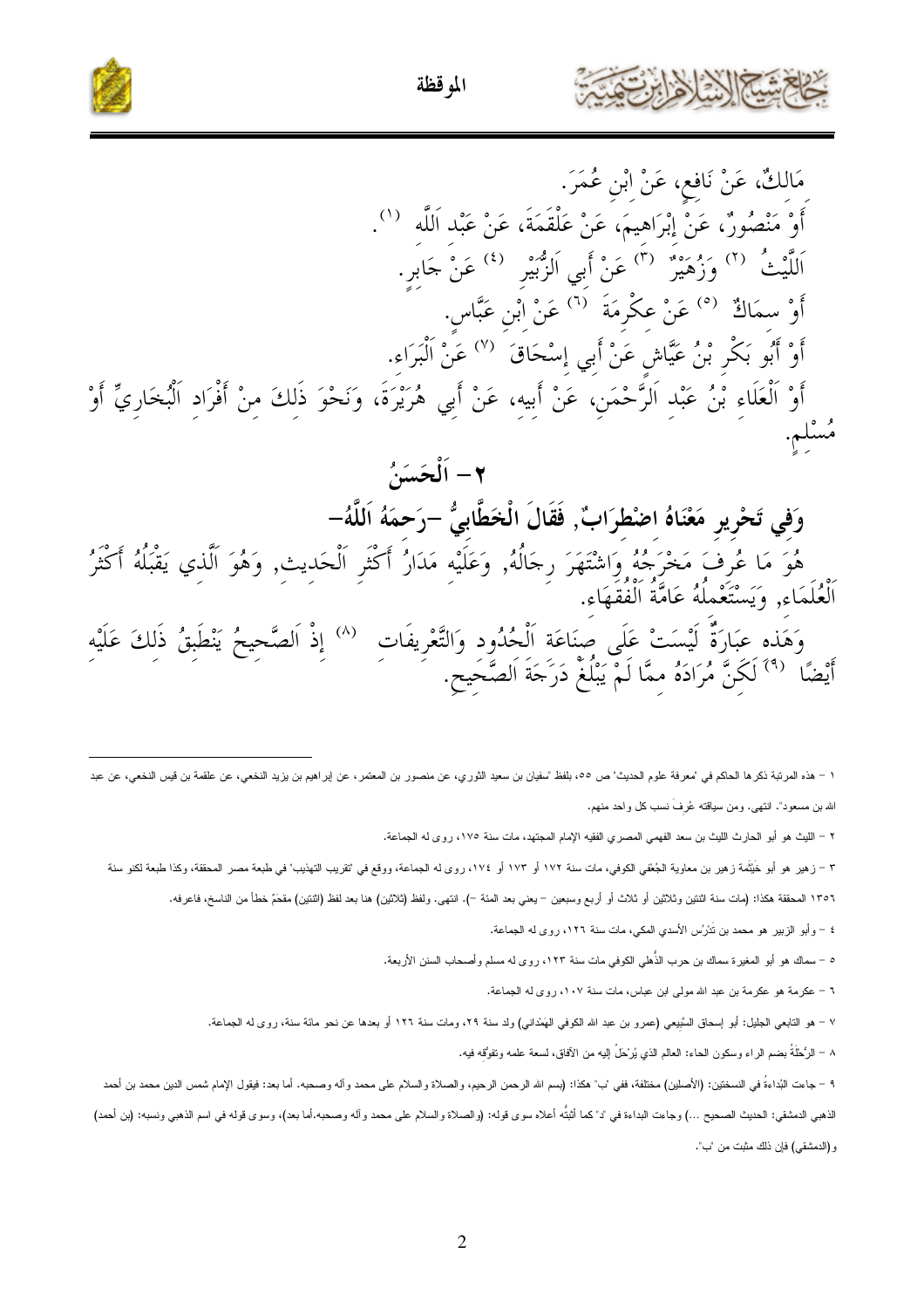



فَأَقُولُ  $^{\left(1\right)}$  اَلْحَسَنُ مَا اِرْتَقَى عَنْ دَرَجَةِ اَلضَّعِيف, وَلَمْ يَبْلُغْ دَرَجَةَ اَلصِّحَّة.

<sup>(٢)</sup> اَلْحَسَنُ مَا سَلِمَ مِنْ ضَعْفِ اَلرُّوَاةِ, فَهُوَ حِينَئِذِ دَاخِلٌ فِي قِسْمِ اَلصَّحِيحِ (٣) .

وَحينَئذ ۚ <sup>(٤)</sup> يَكُونُ اَلصَّحِيحُ مَرَاتِبَ –كَمَا قَلَّمْنَاهُ–, وَالْحَسَنُ ذَا رُتْبَةٍ دُونَ تِلْكَ اَلْمَرَاتِبِ, فَجَاءَ الْحَسَنُ -مَثَلاً- في آخرِ مَرَاتِبِ اَلصَّحِيحِ <sup>(٥</sup>).

وَأَمَّا اَلتَّوْمِلِيُّ فَهُوَ أَوَّلُ مَنْ خَصَّ هَذَا اَلنَّوْعِ بِاسْمِ اَلْحَسَنِ  $^{(7)}$  وَذَكَرَ أَنَّهُ يُرِيدُ به أَنْ يَسْلَمَ رَاوِيهِ مِنْ أَنْ يَكُونَ مُتَّهَمَّا, وَأَنْ يَسْلَمَ مِنْ اَلشُّذُوذِ, وَأَنْ يُرْوَى نَحْوُهُ مِنْ غَيْرِ وَجْه. وَهَذَا مُشْكِلٌ أَيْضًا عَلَى مَا يَقُولُ فِيهِ حَسَنٌ غَرِيبٌ لَا نَعْرِفُهُ إِلَّا مِنْ هَذَا اَلْوَجْه. وَقِيلَ اَلْحَسَنُ مَا ضَعْفُهُ مُحْتَمَلٌ, وَيَسُوغُ اَلْعَمَلُ به. وَهَذَا أَيْضًا لَيْسَ مَضْبُوطًا بِضَابِطِ يَتَمَيَّزُ بِهِ اَلضَّعْفُ اَلْمُحْتَمَلُ. فَهَذَا عَلَيْه مُؤَاخَذَاتٌ (٧). وَقَدْ قُلْتُ لَكَ إِنَّ اَلْحَسَنَ مَا قَصُرَ سَنَدُهُ قَلِيلاً عَنْ رُتْبَةِ اَلصَّحِيحِ, وَسَيَظْهَرُ لَكَ بِأَمْثِلَةِ

١ – في "د" (يأبون أنها علة)، وعبارة ابن دقيق العيد في "الاقتراح": "فإن كثيرا من العلل التي يُعلِّلُ بها المحدثون الحديث لا تجري على أصول الفقهاء". انتهى. وذكر الحافظ السخاوي في "فتح المغيث" ١٣:١ قول ابن دقيق العيد هذا، ثم أورد له مثالا فقال: "ومن المسائل المختلف العلسائيل والفقهاء – ما إذا أثبَتَ الراوي عن شيخه شيئا فنفاه من هو أحفظ، أو أكثر عددا، أو أكثر ملازمة منه، فإن الفقيه والأصولي يقولان: المثبت مقدَّم على النافي فيُقُبل، والمحدثون يسمونه شاذا؛ لأنهم فسَّروا الشذوذ المشترط نفيه هنا بمخالفة الراوي في روايته من أرجح منه عند تعسُّر الجمع بين الروايتين ".

٢ – وقع في "ب" (فأعلى مراتب المجمع عليه), وهو خطأ.

٣ – هذه المرتبة ذكرها الحاكم في "معرفة علوم الحديث" ص ٥٥، بلفظ "سفيان بن سعيد الثروي، عن ملاحقهن عن ليراهيم بن يزيد النخعي، عن علقمة بن قيس النخعي، عن علقمة بن قيس النخعي، عن علقمة بن قيس النخعي، عن الله بن مسعود". انتهى. ومن سياقته عُرِفَ نسب كل واحد منهم.

٤ – الليث هو أبو الحارث الليث بن سعد الفهمي المصري الفقيه الإمام المجتهد، مات سنة ١٧٥، روى له الجماعة.

٥ – زهير هو أبو خَيْتُمة زهير بن معاوية الجُعْفي الكوفي، مات سنة ١٧٢ أو ١٧٣ أو ١٧٤، روى له الجماعة، ووقع في "تقريب التهذيب" في طبعة مصر المحققة، وكذا طبعة لكنو سنة

١٣٥٦ المحققة هكذا: (مات سنة اثنتين وثلاثين أو ثلاث أو أربع وسبعين – يعني بعد المئة –). انتهى. ولفظ (ثلاثين) هنا بعد لفظ (اثنتين) مقحَمٌ خطأ من الناسخ، فاعرفه.

٦ – وأبو الزبير هو محمد بن تَدُرُس الأسدي المكي، مات سنة ١٢٦، روى له الجماعة.

٧ – سماك هو أبو المغيرة سماك بن حرب الذُّهلي الكوفي مات سنة ١٢٣، روى له مسلم وأصحاب السنن الأربعة.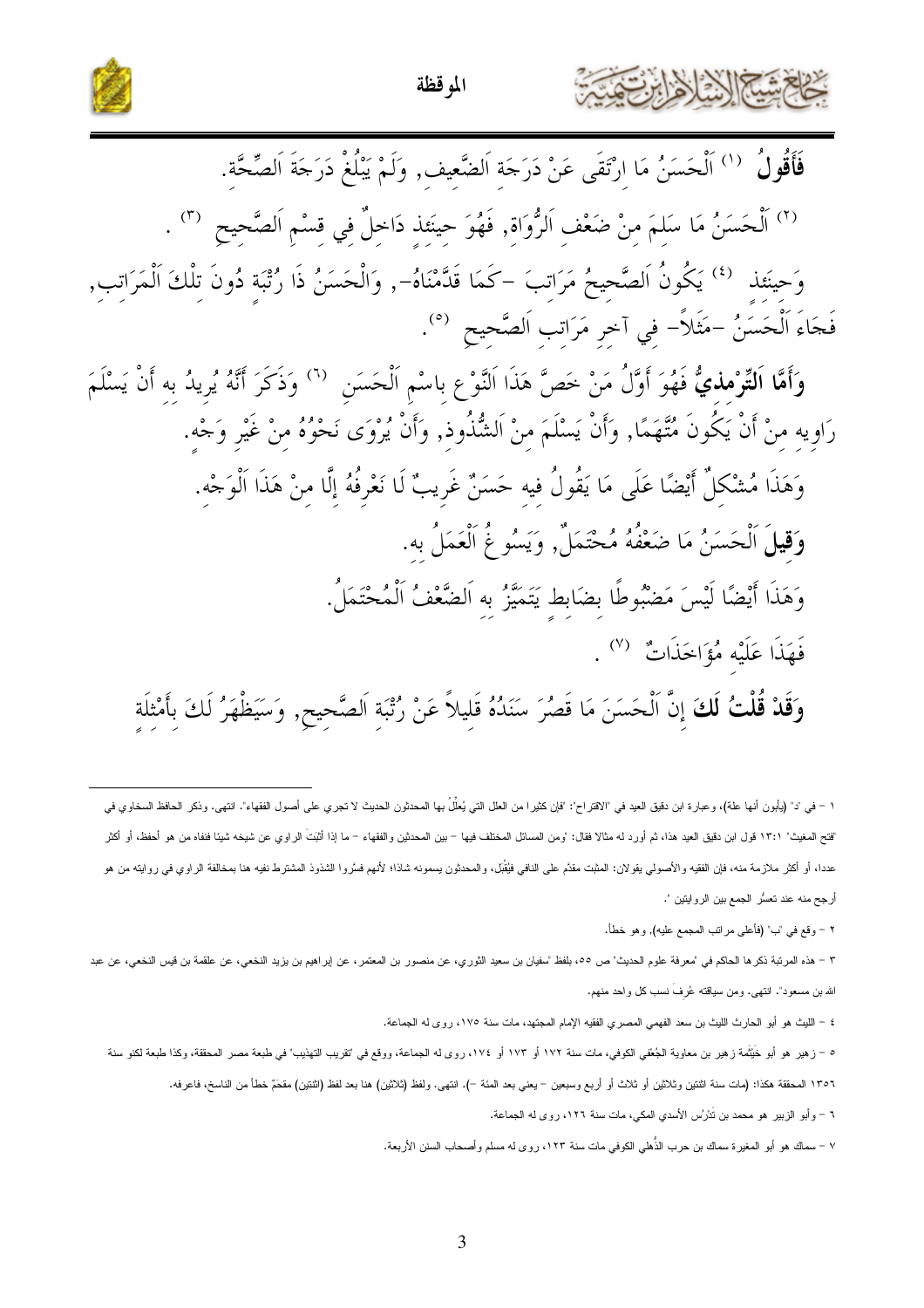



ثُمَّ لَا تَطْمَعُ بِأَنَّ لِلْحَسَنِ قَاعِدَةً تَنْدَرِجُ كُلُّ الْأَحَادِيثِ الْحِسَانِ فِيهَا, فَأَنَا عَلَى إِيَاسٍ منْ<br>كَ <sup>(١)</sup> فَكَمْ مِنَّ حَدَيثِ تَرَدَّدَ فَيهِ الْحُفَّاظُ, هَلْ هُوَ حَسَنٌ أَوْ ضَعِيفٌ أَوْ صَح ذَلكَ (') فَكَمْ ِ<br>وَهَذَا حَقٌّ, فَإِنَّ الْحَديثَ اَلْحَسَنَ يَسْتَضْعفُهُ اَلْحَافظُ <sup>(٣)</sup> عَنْ أَنْ يُرَقِّيَهُ إِلَى رُتْبَة اَلصَّحِيح,<br>نَذَا اَلِاعْتِبَارِ فِيهِ ضَعْفٌ َمَا, إِذْ اَلْحَسَنُ لَا يَنْفَكُّ عَنْ َضَعْفٍ مَا <sup>(٤)</sup> وَل وَ**قُوْلُ اَلتّوْمليّ** (هَذَا حَديثٌ حَسَنٌ صَحيحٌ )، عَلَيْه إشْكَالٌ بِأَنَّ الْحَسَنَ قَاصِرٌ عَنْ<br>حيح <sup>(٥)</sup> فَفِيَ الْحَمْعِ بَيْنَ السَّمْتَيْنِ لِحَدِيثِ وَاحِدٍ مُحَاذَبَةٌ َ (٦) . وَأَحِيبُ عَنْ هَذَا بِشَيْءٍ لَا يَنْهَضُّ أَبَدًا,وَهُوَ أَنَّ ذَٰلكَ رَاحِعٌ إِلَى اَلْإِسْنَاد , فَيَكُونُ قَدْ رُوِيَ<br>بإِسْنَاد حَسَنَ, وَبإِسْنَادَ صَحَيحٍ ۚ ('' وَحِينَئِذٍ لَوْ قِيلَ حَسَنٌ صَحِيحٌ لَا نَعْرِفُهُ لَبَطَلَ هَذَا اَلْجَوَابَّ. وَحَقِيقَةُ ذَلِكَ – أَنْ لَوْ كَانَ كَذَلِكَ– – أَنْ يُقَالَ حَديثٌ حَسَنٌ وَصَحِيحٌ, فَكَيْفَ الْعَمَلُ<br>في حَديَث يَقُولُ فيه حَسَنٌّ صَحِيحٌ لَا نَعْرِفُهُ إِلَّا مِنْ هَذَا اَلْوَجْهِ, فَهَذَا يُبْطِلُ قَوْلَ مَنْ قَا وَيَسُوغُ <sup>(٩)</sup> أَنْ يَكُونَ مُرَادُهُ بِالْحَسَنِ اَلْمَعْنَى اَللُّغَويَّ لَا اَللصْطلَلحيَّ, وَهُوَ إقْبَالُ اَلنُّفُوس

وَإِصْغَاءُ ٱلْأَسْمَاعِ إِلَى حُسْنِ مَتْنِهِ وَجَزَالَةِ لَفْظِهِ وَمَا فِيهِ مِنْ اَلتَّوَابِ وَالْخَيْرِ, فَكَثيرٌ مِنَ اَلْمُتُونِ اَلنَّبَوِيَّة بهَذه اَلْمَثَابَة.

١ – عكرمة هو عكرمة بن عبد الله مولى ابن عباس، مات سنة ١٠٧، روى له الجماعة.

٢ – هو التابعي الجليل: أبو إسحاق السَّبيعي (عمرو بن عبد الله الكوفي الهمُداني) ولد سنة ٢٩، ومات سنة ١٢٦ أو بعدها عن نحو مائة سنة، روى له الجماعة.

٣ - وقع في "ب": (وهذه العبارة ليست صناعية الحدود والتعريفات)، وفيها تحريف.

٤ – وقع في "ب": (إذ الصحيح ينطلق ذلك ...)، وفي "د": (والصحيح منطبق ذلك ... )، فأثبت منهما ما نرى، لكن مراده مما لم يبلغ درجة الصحيح. فأقول.

٥ – الحسن ما ارتقى عن درجة الضعيف، ولم يبلغ درجة الصحة. ٢٧ وإن شئت قلت.

٦ – الحسن ما سلم من ضعف الرواة، فهو حينئذ داخل في قسم الصحيح.

۰ – ۰ وحینئذ.

٨ - يكون الصحيح مراتب -كما قدمناه-، والحسن ذا رتبة دون تلك المراتب، فجاء الحسن -مثلا- في أخر مراتب الصحيح.

٩ - . و أما الترمذي فهو أوَّل من خصَّ هذا النوع باسم الحسن.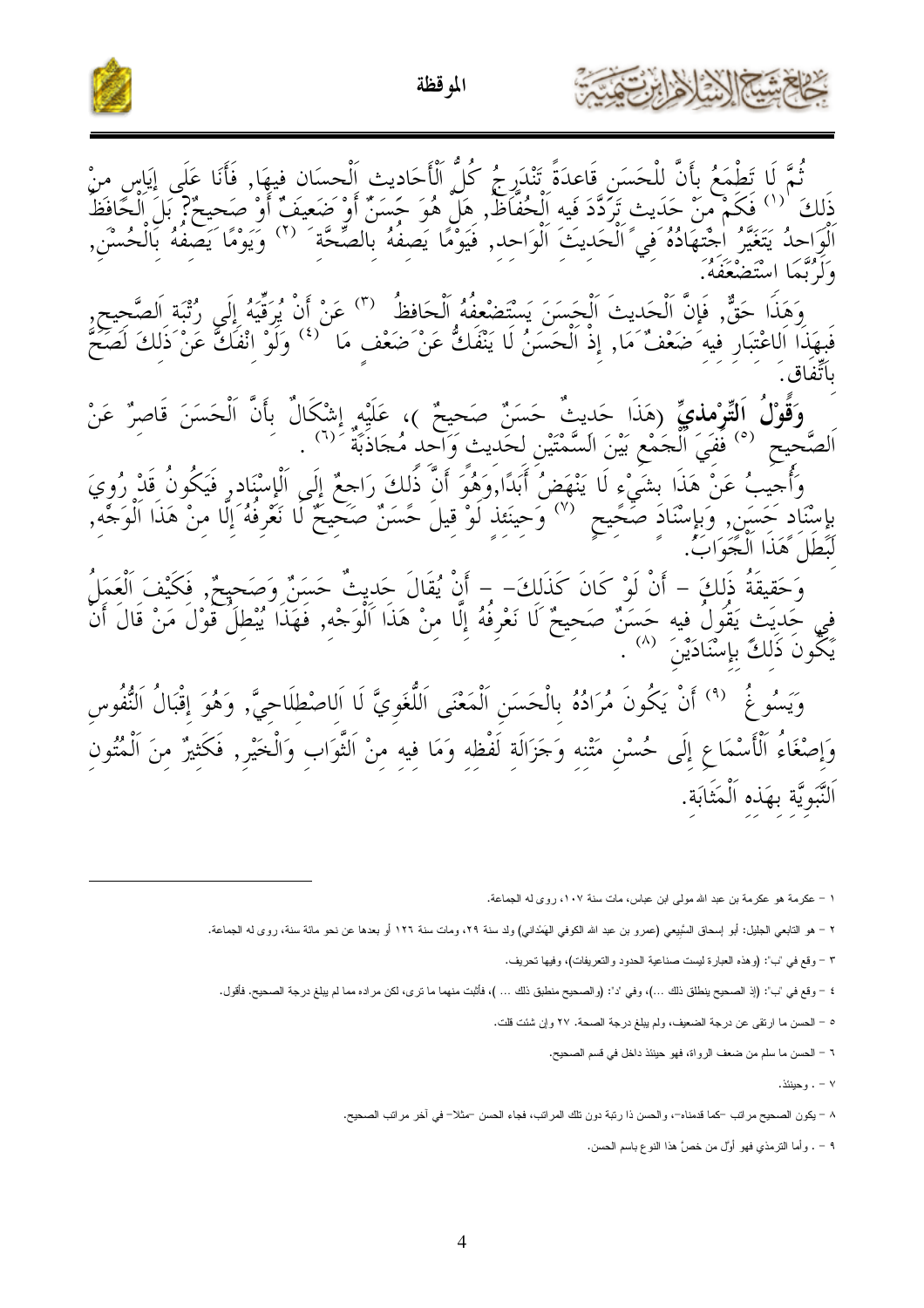



ر<br>وَلَّهُمَّ قَالَ فَأَقُولُ لَا يُشْتَرَطُ ۞ فِي اَلْحَسَنِ قَيْدُ اَلْقُصُورِ عَنْ اَلصَّحِيحِ, وَإِنَّمَا جَاءَ اَلْقُصُورِ إِذْ<br>اِقْتَصَرَ عَلَى (حَدِيثِ حَسَنٍ), فَالْقُصُورُ يَأْتِيهِ مِنَ اَلِاقْتِصَارِ َ <sup>(٤)</sup> لَا

ثُمَّ قَالَ فَللرُّوَاة صفَاتٌ تَقْتَضِي قَبُولَ اَلرِّوَايَةِ, وَلِتِلْكَ اَلصِّفَاتِ دَرَجَاتٌ بَعْضُهَا فَوْقَ بَعْضٍ,<br>كَالتَّيَقْظ وَالْحَفْظ وَالْإِتْقَان.

فَوَجُودُ اَلذَّرَجَة<sup>ِ ۚ (َ</sup>"َ اَلذُّنْيَا كَالصِّدْقِ –مَثَلاً– وَعَدَمِ اَلتُّهْمَة, لَا يُنَافِيه وُجُودُ مَا هُوَ أَعْلَى منْهُ<br>منْ اَلْإِنْقَانِ وَالْحفْظَ, فَإِذَا وُحِدَتِ اَلذَّرَجَةُ الْعُلْيَا, لَمْ يُنَافِ ذَل

فَأَعْلَى مَرَاتِبِ اَلْحَسَنِ ۖ `` بَهْزُ بْنُ حَكِيمٍ, عَنْ أَبِيهِ, عَنْ جَدِّه. و : عمرو (٩) وْ، شُعَيْبِ عَنْ أَبِيهِ, عَنْ جَدِّهِ.

ا – وذكر أنه بريد به: أن يَسلم راويه من أن يكون مُتَّهِما، وأن يَسلم من الشذوذ، وأن يُروَى نحوه من غير وجه. وهذا مشكل أيضا على ما يقول فيه: حسن غريب لا نعرفه إلا من هذا الوجه. وقيل: الحسن ما ضَعَفُه محتَمَل، ويَسوغُ العمل به. وهذا أيضا ليس مضبوطا بضابط يتميَّز به الضعف المحتفل. ٢٨ وقال ابن الصلاح –رحمه الله–: إن الحسن قسمان: أحدهما: ما لا يخلو سنده من مستور لم تتحقق أهليته، لكنه غير مُغَلًل ولا خطَّاء ولا متَّهم، ويكون المتن مع عزلك ما أخر اعتلال في اعتضد به. وثانيهما: أن يكون راوية مشهورا بالصدق والأمانة، لكنه لم يبلغ درجة رجال الصحيح، لقصوره عنهم في الحفظ والإتقان، وهو مع ذلك يرتفع حال من يُعَدُّ تفرُّدُه منكرا، مع عدم الشذوذ والعلة. فهذا عليه مؤاخذات.

٢ – . وقد قلت لك: إن الحسن ما قَصُرَ سنده قليلا عن رئبة الصحيح، وسيظهر لك بأمثلة. ثم لا تطمع ناحدة على التحاديث الحسان فيها، فأنا على اياس من ذلك.

٣ – فكم من حديث تردَّد فيه الحُفَّاظ، هل هو حسن أو ضعيف أو صحيح؟ بل الحافظ الواحد يتغيَّر اجتهاده ٢٩ في الحديث الواحد، فيوما يصفه بالصحة.

٤ – ويوما يصفه بالحسن، ولربما استضعفه. وهذا حق، فإن الحديث الحسن يستضعفه الحافظ.

٥ – عن أن يُركِّبَه إلى رتبة الصحيح، فبهذا الاعتبار فيه ضعف ما، إذ الحسن لا ينفك عن ضعف ما.

٦ – ولو انفكَّ عن ذلك لصح باتفاق. وقول النرمذي: (هذا حديث حسن صحيح )، عليه إشكال بأن الحسن قاصر عن الصحيح.

٧ – ففي الجمع بين السَّمْتَيْنِ لحديث و احد مُجاذَبَة.

٨ – . وأجيب عن هذا بشيء لا ينهض أبدا، وهو أن ذلك راجع إلى الإسناد، فيكون قد رُوي بإسناد حسن، وبإسناد صحيح.

٩ – وحينئذ لو قيل: حسن صحيح لا نعرفه إلا من هذا الوجه، لبَطَلَ هذا الجواب. وحقيقة ذلك – أن لكناك – أن يقال: حديث حسن وصحيح، فكيف العمل في حديث يقول فيه: حسن صحيح ٣٠ لا نعرفه إلا من هذا الوجه، فهذا يُبْطِلُ قول من قال: أن يكون ذلك بإسنادين.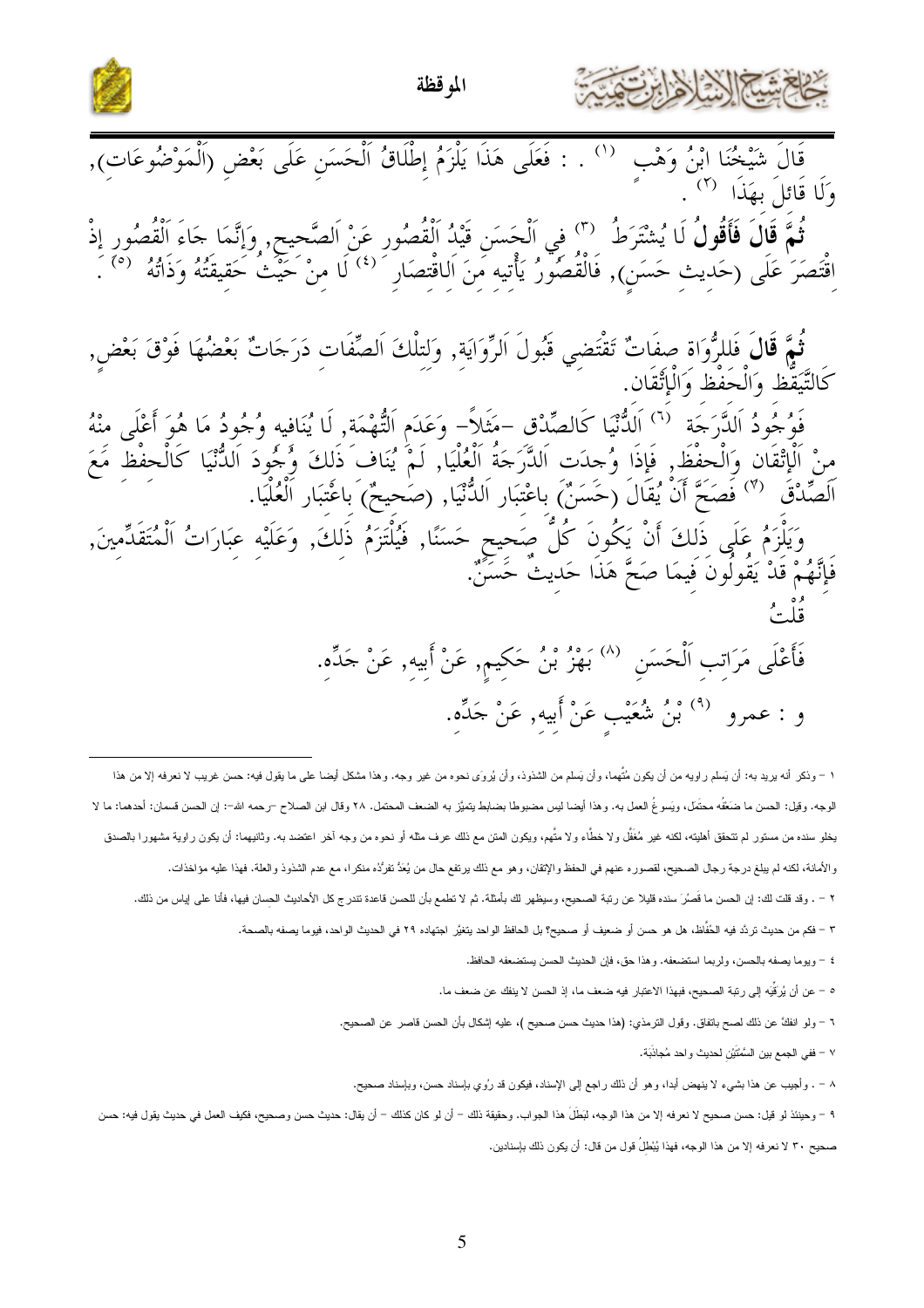

الموقظة



و : مُحَمَّدُ بْنُ عمرو  $^{\left(\prime\right)}$  عَنْ أَبِي سَلَمَةَ  $^{\left(\prime\right)}$  عَنْ أَبِي هُرَيْرَةَ. ثْمَّ بَعْدَ ذَلِكَ أَمْثِلَةٌ كَثِيرَةٌ يُتَنَازَعُ فِيهَا, بَعْضُهُمْ يُحَسِّنُونَهَا, وَآخَرُونَ يُضَعِّفُونَهَا, كَحَدِيثِ اَلْحَارِثِ بْنِ عَبْدِ اَللَّهِ ۚ (") وَعَاصِمِ بْنِ ضَمُرَةَ, وَحَجَّاجِ بْنِ أَرْطَاةَ, وخُصَيْف للمحاورث وَ اَلسَّمْحٍ, وَخَلْقِ سِوَاهُمْ

مَا نَقَصَ عَنْ دَرَجَةِ اَلْحَسَنِ قَلِيلاً.

وَمِنْ ثُمَّ تُردِّدَ <sup>(٥)</sup> فِي حَدِيثِ أُنَاسٍ, هَلْ بَلَغَ حَدِيثُهُمْ إِلَى دَرَجَةِ اَلْحَسَنِ أَمْ لَا؟ وَبِلَا رَيْبَ فَخَلْقٌ كَثِيرٌ مِنْ اَلْمُتَوَسِّطَيْنِ فِي اَلرِّوَايَةِ بِهَذِهِ اَلْمَثَابَةِ, فَآخِرُ مَرَاتِبِ اَلْحَسَنِ هِيَ أَوَّلُ مَرَاتب اَلضَّعيف.

أَعْنِي اَلضَّعِيفَ اَلَّذِي فِي "اَلسُّنَنِ" وَفِي كُتُب اَلْفُقَهَاءِ, وَرُوَاته لَيْسُوا بِالْمَتْرُوكِينَ, كَابْنِ<br>لَهِيعَةً, وَعَبْدِ اَلرَّحْمَنِ بْنِ زَيْدِ بْنِ أَسْلَمَ, وَأَبِي بَكْرِ بْنِ أَبِيَ مَرْيَمَ الْحِم ورِشْدِين <sup>(٦)</sup> وَخَلْقِ كَثيرِ.

۱ – . ويَسُوغ.

٢ – أن يكون مراده بالحسن المعنى اللغوي لا الاصطلاحي، وهو إقبال النفوس وإصغاء الأسماع إلى حسن منته وجزالة لفظه وما فيه من الثواب والخير، فكثير من المقون النبوية بهذه

المثابة. قال شيخنا ابن وهب.

- ٣ . : فعلي هذا يلزم إطلاق الحسن على ٣١ بعض (الموضوعات)، ولا قائل بهذا.
	- ٤ . ثم قال: فأقول: لا يُشتَرَطُ.
	- ٥ شُكل فـى الأصل: (نَرنَّد)، أي: بفتح الناء والدال، وهو خطأ.
- ٦ هو رشْدينُ بن سعد المَهْري المصري مات سنة ١٨٨، مترجم له في "الميزان" ٤٩:٢، و "تهذيب التهذيب" ٢٧٧:٣.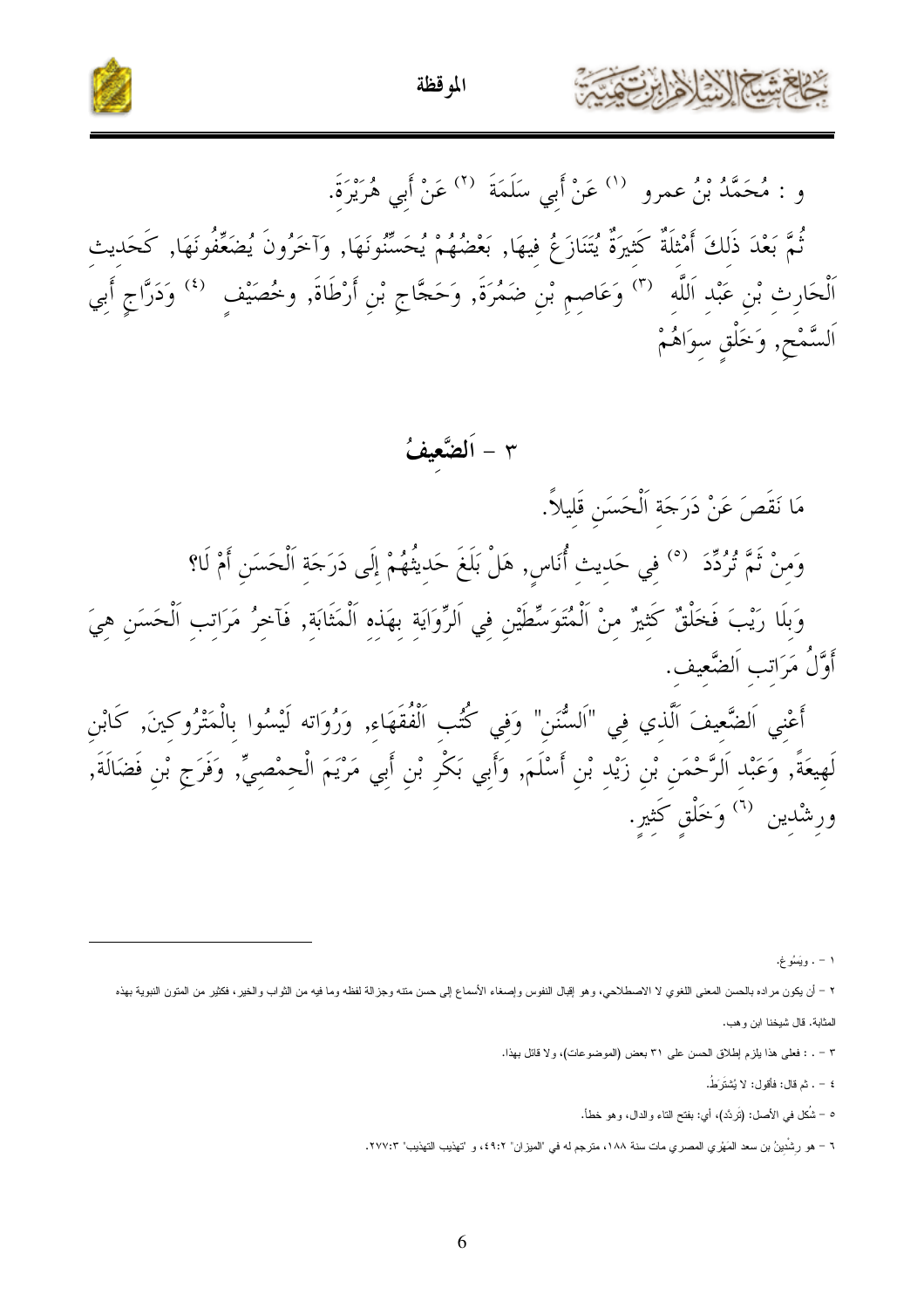



### ٤– أَلْمَطْرُوحٌ (١)

مَا انْحَطَّ عَنْ رُتْبَةِ اَلضَّعِيفِ. وَيُرْوَى فِي بَعْضِ اَلْمَسَانِيدِ اَلطُّوَالِ وَفِي اَلْأَجْزَاءِ, بَلْ وَفِي ۞ "سُنَنِ إبْنِ مَاجَهْ" وَ"جَامِعِ أُبي عيسَى. مِثْلُ عَمْرِوٍ بْنِ شِمْرٍ, عَنْ جَابِرٍ الْجُعْفِيِّ, عَنْ اَلْحَارِثِ عَنْ عَلَيٍّ وَكَصَدَقَةِ اَلدَّقِيقِيِّ ٣٠) عَنْ فَرْقَدِ السَّبَحِيِّ, عَنْ مُرَّةَ اَلطِّيِّبِ, عَنْ أَبِي بَكْرِ  $\left( \begin{array}{c} 1 \end{array} \right)$ وَجُوَيْبِرٍ <sup>(٥)</sup> عَنْ اَلضَّحَّاكِ <sup>(٦)</sup> عَنْ إِبْنِ عَبَّاسٍ. وَحَفْصُ بْنُ عُمَرَ اَلْعَدَنِيُّ, عَنْ اَلْحَكَم بْنِ أَبَانَ, عَنْ مَكْرَمَةَ. وَأَشْبَاهِ ذَلِكَ مِنْ اَلْمَتْرُوكِينَ وَالْهَلْكَى وَبَعْضُهُمْ أَفْضَلُ مِنْ بَعْضٍ ۞.

١ – وقع هنا في الأصل بدل (والمطروح) لفظ (والمنكر) في حين أن (المنكر) سيأتي ذكره في النوع ١٤، وبأتي هناك تعريفه بعد نوع (الشاذ) الذي جرت العادة بأن يُقرَنَ بينهما، فيكون ذكر (المنكر) هنا نكرارا لا معنى له، ورأيت في (فتح المغيث) للسخاوي ٢٦٨:١ في أخر كلامه على (الحديث الموضوع)، قوله –رحمه الله تعالى– "تتمة: يقع في كلامهم: (المطروح) وهو غير (الموضوع) جزما، وقد أثبته الذهبي نوعا مستقلا، وعرَّفه بأنه ما نزل عن الضعيف، وارتفع عن الموضوع، مثر بن شَمر عن جابر الجُعْني، عن الحسن – كذا وقع في فتح المغيث، وصوابه: عن الحارث –، عن علي، وبجويبر، عن الضحاك، عن بن عباس. وقال شيخنا – أي الحافظ ابن حجر وهو (المتروك) في التحقيق. يعني الذي زادوا في "نخبته" و"توضيحها "، وعرَّفه بالمتَّهَم روايه بالكذب" انتهى كلام السخاوي، فاستفدت من هذا النص أن نفظ (المنوع (الموقظة) اللها هو غلط من الناسخ بدلا من لفظ (المطروح)؛ فلذا أثبته، والحمد لله على توفيقه، وسيقول المؤلف في ص ٦٧: " ويحرم عليه رواية الموضوع، ورواية المطروح … ".

٢ – كذا في الأصل، وهو استعمال خاطئ شائع وقع في كلام العلماء قديما، واستمر إلى يومنا هذا، ووجه الغطأ فيه أن (بل) حرف عطف و(الواو) حرف عطف، فلا يدخل حرف العطف على مثله فينبغي حذف الواو.

٣ – هو صدقة بن موسى الدقيقي البصري من أتباع التابعين مترجم له في "الميزان" ٣١٢:٢ و"تهذيب التهذيب" ١٨:٤. ٤١

٤ – أي: أبي بكر الصديق –رضي الله عنه–، ومرة الطيب هو: مرة بن شراحيل الهمداني الكومي التابعي لُقِّب بالطيِّب وبالخيَّر لعبادته. مات سنة ٧٦، وروايته عن أبي بكر مرسلة لم يدركه، كما في ترجمته في "تهذيب التهذيب" ٨٩:١٠.

٥ – هو أبو القاسم جويير بن سعيد الأزدي البلخي نزيل الكوفة، وقيل اسمه جابر، وجويير لقبه، مات بعد سنة ١٤٠، وهو ضعيف جدا، روى له أبو داود في "كتاب الناسخ" وابن ماجه.

٦ – هو أبو القاسم، أو أبو محمد الضحاك بن مزاحم الهلالي الخراساني، مات بعد المائة، روى له أصحاب السنن الأربعة.

٧ – وقع في الأصل: (وأشباه ذلك من المنزوكين والنلقي وبعضهم أضل من بعض )، وفيه تحريف صوابه ما أثبته.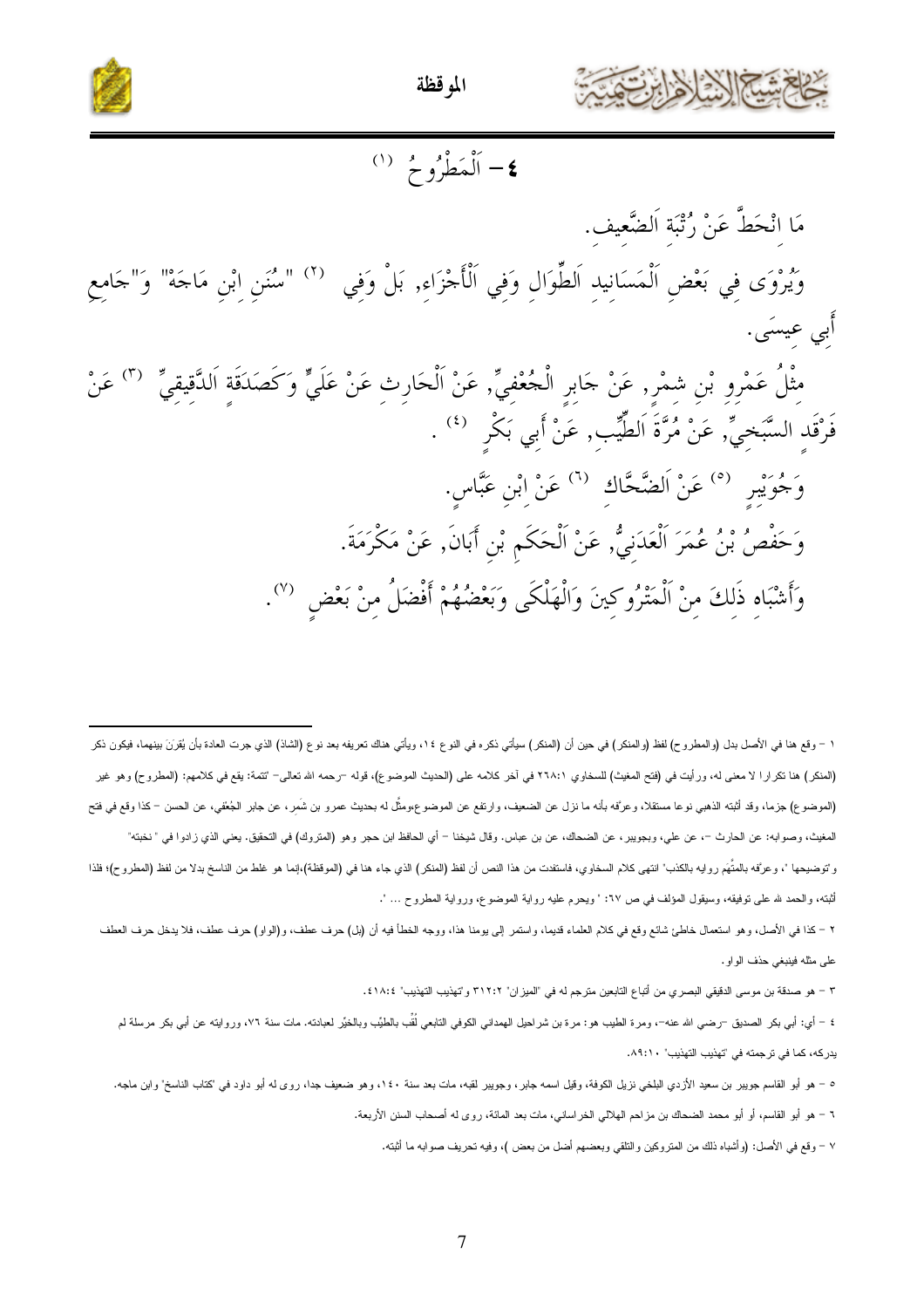



### $^{(1)}$  الْمَوْضُوعُ ( $^{(1)}$

مَا كَانَ مَتْنُهُ مُخَالِفًا لِلْقَوَاعِدِ, وَرَاوِيهِ كَذَّابًا ۚ (٢) كَالْأَرْبَعِينَ الْوَدَعَانِيَّةِ, وَكُنُسْخَةِ عَلِيٍّ الرِّضَا الْمَكْذُوبَة عَلَيْه <sup>(٣)</sup> .

وَهُوَ مَرَاتبُ منْهُ

مَا اتَّفَقُوا عَلَى أَنَّهُ كَذِبٌ وَيَعْرَفْ ذَلِكَ بِإِقْرَارِ وَاضِعِهِ وَبِتَجْرِبَةِ الْكَذِبِ مِنْهُ وَنَحْوِ ذَلِكَ. وَمِنْهُ مَا الْأَكْثَرُونَ عَلَى أَنَّهُ مَوْضُوعٌ, وَالْآخَرُونَ يَقُولُونَ هُوَ حَدِيثٌ سَاقِطٌ مَطْرُوحٌ وَلَا نَجْسُرُ أَنْ نُسَمِيهُ مَوْضُوعًا.

وَمِنْهُ مَا الْجُمْهُورُ عَلَى وَهَنِهِ وَسُقُوطِه, وَالْبَعْضُ عَلَى أَنَّهُ كَذبٌ.

وَلَهُمْ فِي نَقْدِ ذَلِكَ طُرُقٌ مُتَعَدِّدَةٌ, وَإِدْرَاكٌ قَوِيٌّ تَضِيقُ عَنْهُ عِبَارَتُهُمْ لَأ منْ جنْسِ مَا يُؤْتَاهُ الصَّيْرَفِيُّ الْجهْبَذُ فِي نَقْدِ الذَّهَبِ أَوْ الْفِضَّةِ أَوْ الْجَوْهَرِيُّ لِنَقْدِ الْجَوَاهِرِ وَالْفُصُوصِ لِتَقْوِيمِهَا.

فَلكَثْرَة مُمَارَسَتهمْ للْأَلْفَاظ النَّبَويَّة إذَا جَاءَهُمْ لَفْظٌ رَكيكٌ أَعْني مُخَالفًا للْقَوَاعد, أَوْ فيه الْمُحَازَفَةُ ۖ فِي التَّرْغَيبِ ۖ وَالتَّرْهيبِ, ۚ أَوْ الْفَضَائِلِ, وَكَانَ بِإِسْنَادِ مُظْلِمٍ, أَوْ إِسْنَاد مُضِيءِ<br>كَالشَّمْسِ فِي أَتْنَائِهِ رَجُلٌ كَذَّابٌ أَوْ وَضَّاعٌ, فَيَحْكُمُونَ بِأَنَّ هَذَاً مُخْتَلَق اللَّهِ ﷺ وَتَتَوَاطَأُ أَقْوَالُهُمْ فِيهِ عَلَى شَيْءٍ وَاحِدٍ.

٤ – وقع في الأصل: (وإدمان قوي تضيق عنها عباراتهم )، وهو تحريف عما أثبته.

١ – كتب في حاشية الأصل (المعلَّل) وهو خطأ، فإن البحث في الحديث (الموضوع).

٢ – أخرج بهذا القيد الثاني ما لم يخرج بالقيد الأول، فإن بعض الأحاديث الموضوعة لا تخالف الذات عن الثقافة المؤالفة من الكذَّابين الذين كانوا لا يضعون إلا ما فيه أدب

وزهد وموعظة، مما يوافق المعروف من السنة، وقد أشرت إلى بعضهم وأقوالهم في كتابي: "لمحات من تاريخ السنة وعلوم الحديث" ص ١٢٢.

٣ – انظر للكلام عليهما: "المصنوع في معرفة الحديث الموضوع" للعلامة علي القاري، وما علقته عليه في ص ٢٣٣ – ٢٣٩ و ٢٥٠ من الطبعة الثانية أو الثالثة.

٥ – وقع في الأصل: (يعني مخالفا للقواعد أو المجازفة في الترغيب … أو إسناد مضيء كالشمس في إثباته أنه رجل كذاب أو وضاع فيهيج حاله بأن هذا مختلق ). والله –تعالى– أعلم.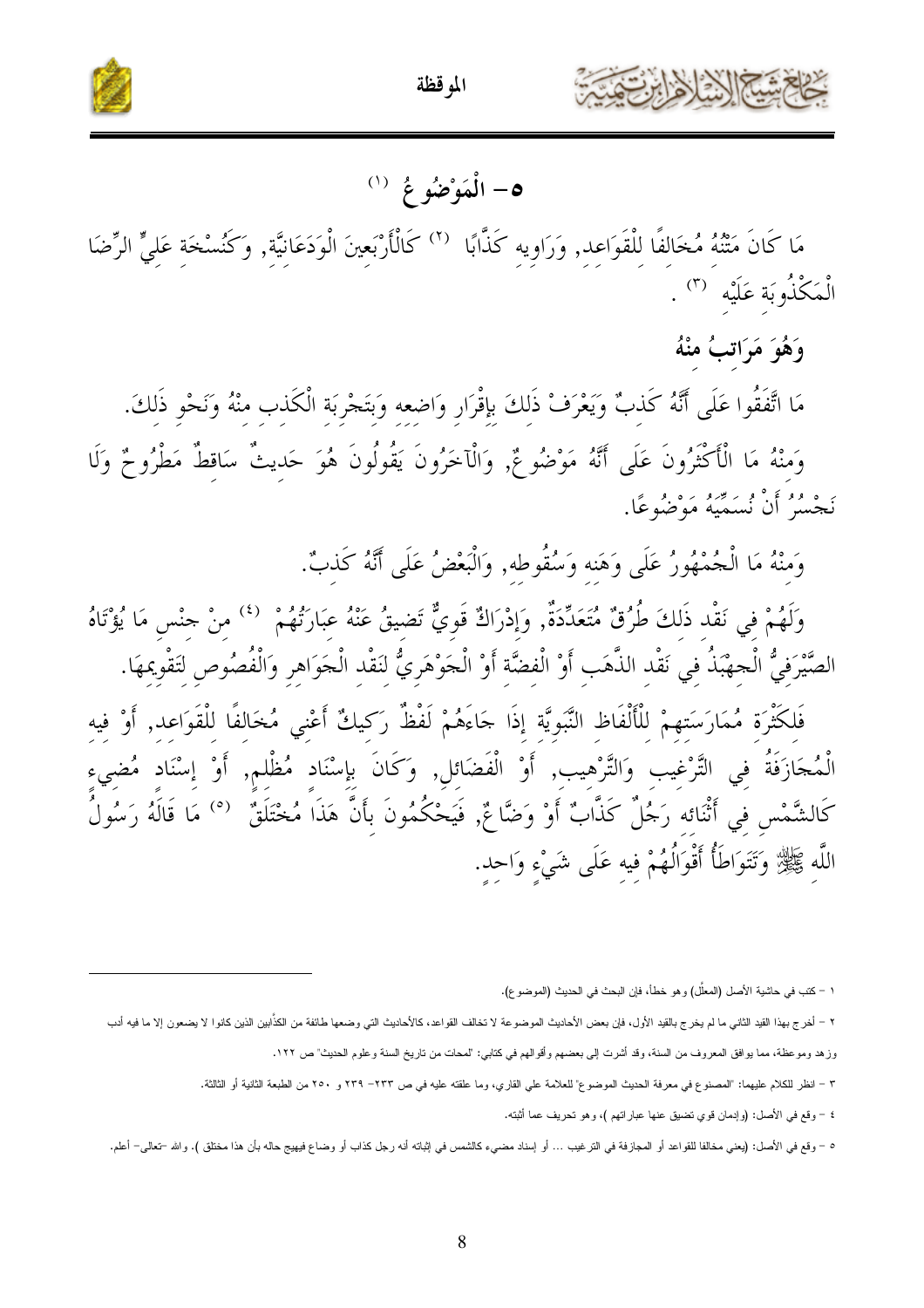



قُلْتُ هَذَا فيه بَعْضُ مَا فيه, وَنَحْنُ لَوْ افْتَتَحْنَا بَابَ التَّجْوِيزِ وَالِاحْتمَالِ الْبَعيد لَوَقَعْنَا فِي<br>الْوَسْوَسَةِ وَالسَّفْسَطَةِ <sup>(١</sup>) هَذَا الْكَلَامِ لَا يَخْلُو مِنْ نَظَرِ طَوِيلٍ, وَيَحْتَاجُ إِلَ ٢ – ٱلْمُرْسَلُ

عَلَمٌ عَلَى مَا سَقَطَ ذِكْرُ اَلصِّحَابِيِّ مِنْ إِسْنَادِهِ  $^{(7)}$  فَيَقُولُ اَلتَّابِعِيُّ قَالَ رَسُولُ اَللَّهِ ﷺ. وَيَقَعُ فِي اَلْمَرَاسِيلِ اَلْأَنْوَاعُ اَلْخَمْسَةُ اَلْمَاضِيَةُ ۚ (٣) فَمِنْ صِحَاحِ اَلْمَرَاسِيل. وَ مُرْسَلُ مَسْرُوق (<sup>٤)</sup> . وَ مُرْسَلُ الصُّنَابِحيِّ (°). وَ مُرْسَلُ قَيْسٍ بْنِ أَبِي حَازِمِ <sup>(٦)</sup> وَنَحْوُ ذَلِكَ. فَإِنَّ اَلْمُرْسَلَ إِذَا صَحَّ إِلَى تَابِعِيٌّ كَبِيرٍ, فَهُوَ حُجَّةٌ عِنْدَ خَلْقِ مِنْ اَلْفُقَهَاء.

١ – تعقُّبه الحافظ ابن حجر في "شرح النخبة" فقال: "وفهم بعضهم من كلام ابن قبل النقل الإقرار أصلا، وليس ذلك مراده، وإنما نفى القطع بذلك، ولا يلزم من نفي القطع نفي الحكم؛ لأن الحكم يقع بالظن الغالب، وهو هنا كذلك، ولولا ذلك لما ساغ قتل المعقر الفراد عن الغزاء الاحتمال أن يكونا كاذبين فيما اعترفا به". / ٨ !. ٣٨ نعم كثير من الأحاديث التي وُسِمَتْ بالوضع لا دليل على وضعها.

٢ – هذا التعريف للحديث (المرسل) قد قيل به، وعليه مشى صاحب المنظومة "البيقونية"، فقال فيها: /٦ / ٧ ومرسل منه الصحابي سقط /٧ / ٧ ................. /٧ وهذا التعريف منتقد غير محرَّر، والأولى منه تعريف ابن دقيق العيد في "الاقتراح"، فإنه قال: "المرسل، والمشهور فيه أنه منفسما منكل الصحابي، بأن يقول التابعي: قال رسول الله –صلى الله عليه وسلم–". انتهى. فجعل عمدته قول التابعي: قال رسول الله حصلي الله عليه وسلم–، وهو ملاق، والصحيح في تعريف (المرسل) ما قاله الحافظ العراقي في "ألفيته"في المصطلح: /٦ /٧ مرفوع نابع على المشهور /٧ /٧ مرسل أو قيده بالكبير /٧ /٧ أو سقط راو منه ذو أقوال /٧ /٧ والأول الأكثر في استعمال /٧ /٦.

٣ - يعني: الصحيح، والحسن، والضعيف، والمطروح، والموضوع.

يحافظه الشاها

٤ – هو مسروق بن الأجدع الهمداني الكوفي النابعي الفقيه العلبد، تلميذ الصحابي الجليل عبد الله سنه عنها علمات مات سنة ٦٣، مترجم له في "تهذيب التهذيب" ١٠٩:١٠. ٥ – هو عبد الرحمن بن عسيلة الصنابحي المرادي، ثقة، من كبار التابعين، قدم المدينة بعد موت النبي –صلى الشعليا وسلم– بخمسة أيام، مات بين سنة ٧٠ و ٨٠ من الهجرة. مترجم له في "تهذيب التهذيب" ٦: ٢٢٩.

٦ – هنا عند لفظ (ومرسل قيس بن ) انتهى النقص والسقط الواقع في نسخة "د". وتوافق الأصلان بعده.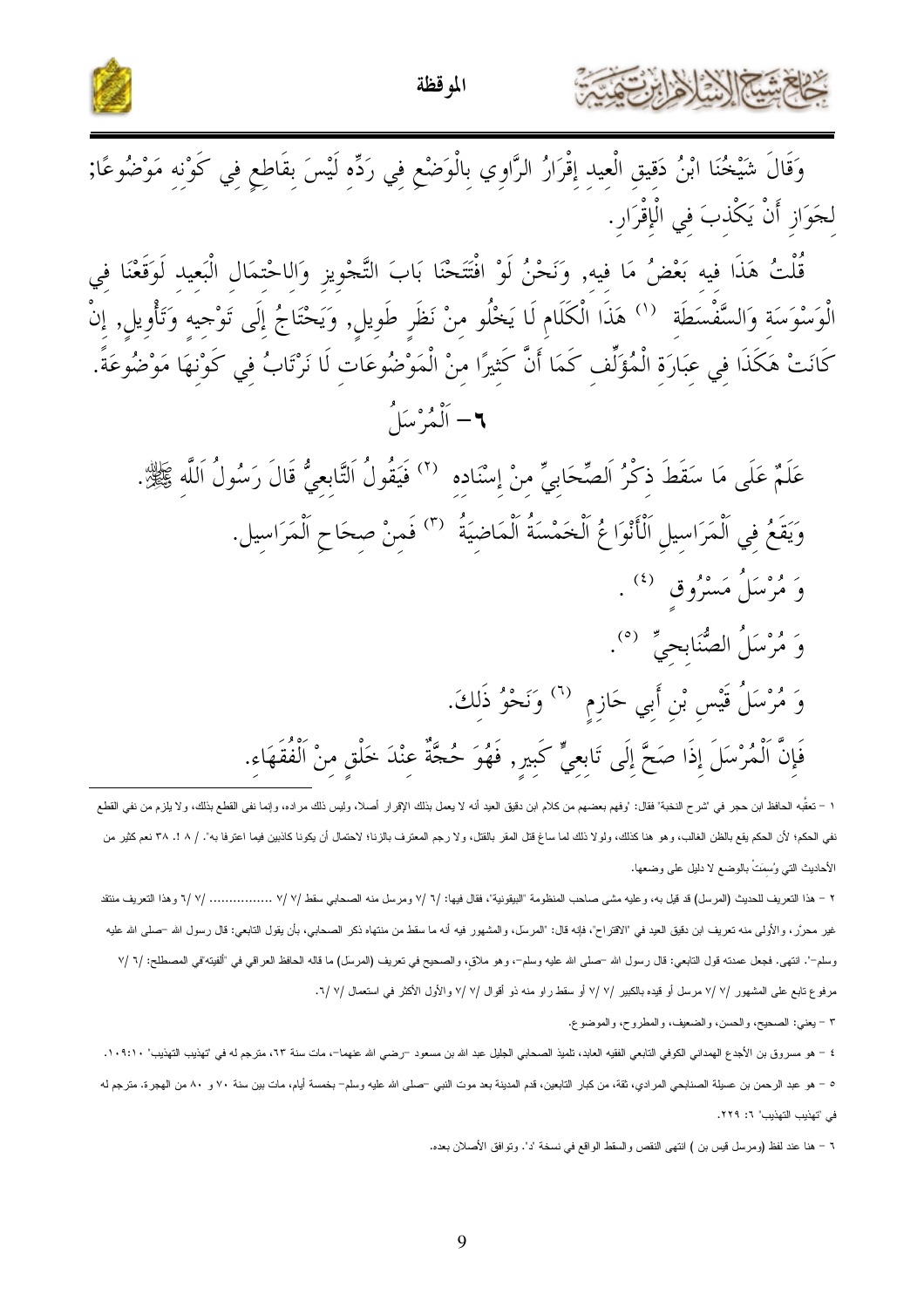

المو قظة

فَإِنْ كَانَ في اَلرُّواة ضَعيفٌ إلَى مثْل ابْن اَلْمُسَيِّب, ضُعِّفَ اَلْحَديثُ منْ قبَل ذَلكَ اَلرَّجُل, وَإِنْ كَانَ مَتْرُوكًا أَوْ سَاقطًا وُهِّنَ اَلْحَديثُ وَطُرحَ. وَيُوجَدُ في اَلْمَرَاسيل مَوْضُوعَاتٌ. نَعَمْ وَإِنْ صَحَّ اَلْإِسْنَادُ إِلَى تَابِعِيٌّ مُتَوَسِّط اَلطَّبَقَة <sup>(١)</sup> ، كَمَرَاسيل مُجَاهد, وَإِبْرَاهيمَ <sup>(٢)</sup> وَالشَّعْبِيِّ, فَهُوَ مُرْسَلٌ جَيِّدٌ, لَا بَأْسَ به, يَقْبُلُهُ قَوْمٌ وَيَرْدُهُ آخَرُونَ. وَمنْ أَوْهَى اَلْمَرَاسِيل عِنْدَهُمْ مَرَاسِيلُ اَلْحَسَنِ  $\left( \begin{matrix} \mathbf{r} \end{matrix} \right)$ . وَأَوْهَى منْ ذَلكَ مَرَاسيلُ اَلزُّهْرِيِّ, وَقَتَادَةَ, وَحُمَيْد اَلطَّويل منْ صغَار اَلتَّابعينَ. وَغَالَبُ اَلْمُحَقِّقينَ يَعُدُّونَ مَرَاسيلَ هَؤُلَاء مُعْضَلَات وَمُنْقَطِعَات, فَإِنَّ غَالبَ رِوَايَات هَؤُلَاءِ عَنْ تَابِعِيٌّ كَبِيرٍ, عَنْ صَحَابِيٍّ, فَالظَّنُّ بِمُرْسلِه أَنَّهُ أَسْقَطَ منْ إِسْنَادِهِ اثْنَيْن للنا  $\mathbf{v} = \mathbf{u}$ أَوْضَا $\mathbf{v}$ هُوَ (<sup>٦)</sup> مَا سَقَطَ منْ إسْنَاده اثْنَان فَصَاعدًا <sup>(٧)</sup> .

١ - وقع في "ب": (نعم وإن صح الحديث ...)، والصواب المثبت من "د".

٢ – هو إبراهيم بن يزيد النخعي الكوفي، فقيه العراق الثقة الإمام، مات سنة ٩٦، مترجم له في "تهذيب التهذيب"١: ١٧٧.

٣ - هو الحسن البصري أبو سعيد، الإمام الزاهد المشهور سيد التابعين، مات سنة ١١٠، مترجم له في "تهذيب التهذيب"٢: ٢٦٣.

٤ - لفظ: (من إسناده ) ساقط من "ب" .

٥ – وقع في "د": (والمعضل )، بالواو، وهي مزيدة خطأ، إذ باقي الأنواع خالية من الواو.

٦ - لفظ: "هو "، زيادة من "ب".

 $X:Z$ 

٧ – أي: متواليين.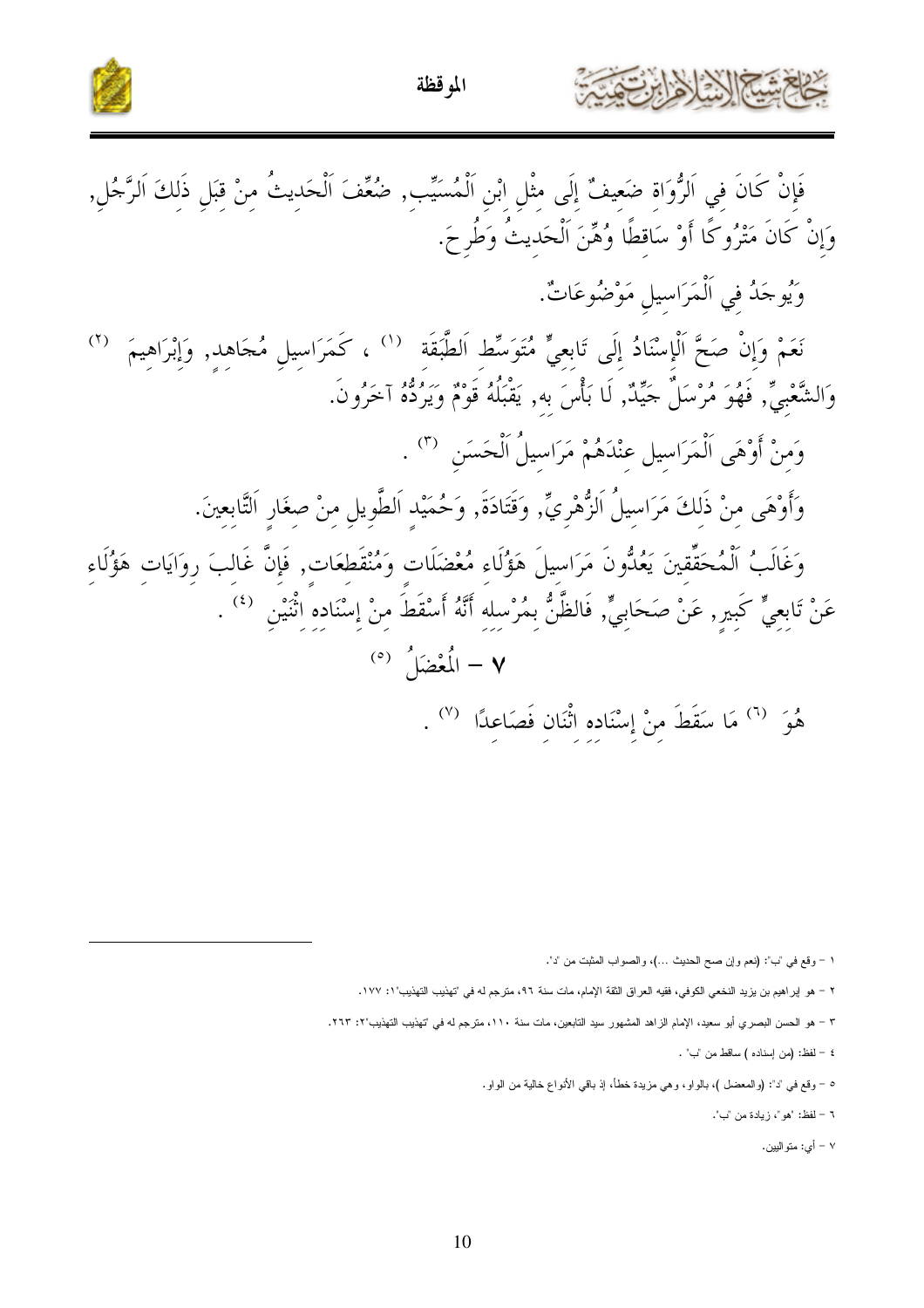![](_page_10_Picture_0.jpeg)

![](_page_10_Picture_2.jpeg)

٨ - وَكَذَلكَ اَلْمُنْقَطَعُ (١) فَهَذَا اَلنَّوْعُ قَلَّ مَنْ اِحْتَجَّ بِهِ. **۹** – اَلْمَوْقُوفُ وَهُوَ مَا أُسْندَ إِلَى صَحَابِيٍّ منْ قَوْلِهِ أَوْ فِعْلِهِ. . ١- وَمُقَابِلُهُ اَلْمَرْفُوعُ وَهُوَ مَا نُسبَ إِلَى اَلنَّبِيِّ ﷺ مِنْ قَوْلِهِ أَوْ فِعْلِهِ  $^{(7)}$  . ١١ - أَلْمُتَّصلُ (٣) مَا اتَّصَلَ سَنَدُهُ, وَسَلمَ منْ اَلانْقطَاعِ, وَيَصْدُقُ ذَلكَ عَلَى اَلْمَرْفُوعِ وَالْمَوْقُوف للخا ١٢ - أَلْمُسْنَدُ هُوَ مَا اتَّصَلَ سَنَدُهُ بذكْرِ اَلنَّبِيِّ ﷺ.

وَقِيلَ : يَدْخُلُ فِي اَلْمُسْنَدِ كُلٌّ مَا ذُكِرَ فِيهِ اَلنَّبِيُّ ﷺ وَإِنْ كَانَ فِي أَتْنَاءِ سَنَده انْقطَاعٌ.

١ – كذا في الأصل، وهو كما ترى لا يحمل تعريفا مغايرا للنوع الذي قبله في حين أن (المنقط، اللغط بي المنظم الغلغم ما سقط من إسناده واحد أو اثنان – أو أكثر غير متواليين، ثم إن المؤلف الذهبي أغفل نوع (المقطوع)، وهو مذكور في كتاب شيخه ابن دقيق العيد "الذي هو أصل كتابه، ففيه: "المقطوع وهو غير المنقطع، وهو ما روي عمن دون الصـحابـي وقطـع عليه ". انتهـي. وعبارة ابن الصـلاح: "المقطوع ما جاء عن التابعين موقوفا عليهم من أقوالهم وأفعالهم ".

٢ – في هذا التعريف قصور، إذ أغفل منه ذكر (التقرير)، وهو مذكور في "الاقتراح" فلعله سقط من الأصل، وقد عرَّف الحافظ ابن حجر (المرفوع) في متن "نخبة الفكر " بقوله: "ما انتهى إسناده إلى النبي —صلى الله عليه وسلم– تصريحا أو حكما، من قوله، أو نقريره". انتهى. قال العلامة علي القائل إلى التعنية" ص ١٦٦ " ومثال المرفوع من النقرير تصريحا أن يقول الصحابي: فعلت بحضرة النبي –صلى الله عليه وسلم–كذا، أو يقول غيره: فُعلَ بحضرة النبع –عليه الصلاة والسلام–كذا، ولا يذكر إنكار النبي –صلى الله عليه وسلم– لذلك الفعل الذي فُعلَ بحضرته، من فعل المنكلم أو غيره، سواء قرَّره صريحا أو حكما بأن سكت عليه ". انتهى. وانظر (التتمة الأولى في بيان السنة التقريرية ) بآخر الرسالة ص ٩٧.

٣ - جاء في "د": (الموصول)، والمثبت من "ب".

٤ – وقع في "ب": (ويصدق على ذلك المرفوع والموقوف)، وفي "د": (ويصدق على المرفوع والموقوف)، فأثبته كما نزى.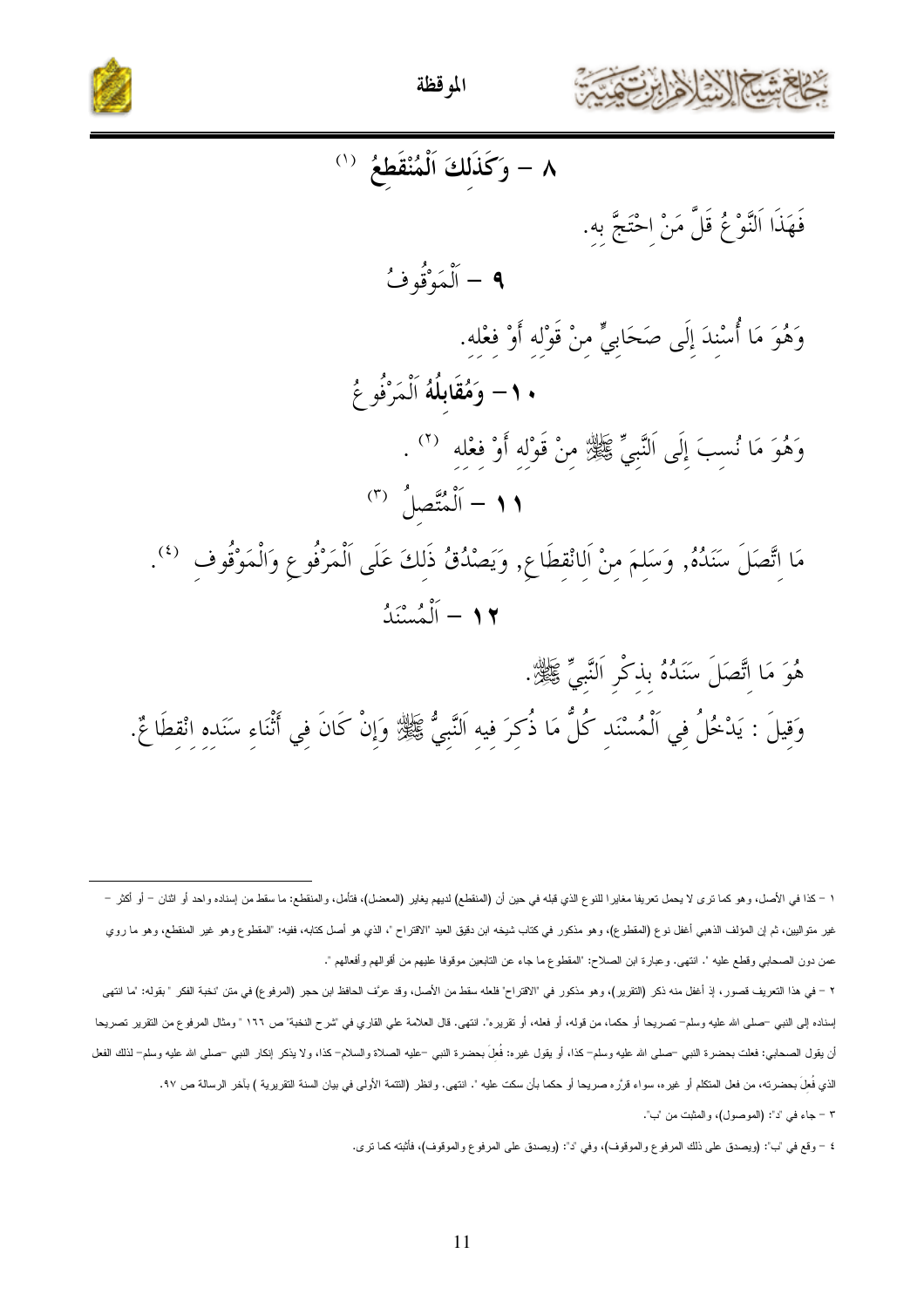![](_page_11_Picture_0.jpeg)

![](_page_11_Picture_2.jpeg)

١ - وقع في "ب": (ما خالف رواته الثقات) وهو تحريف.

٢ – وقع في "ب": (قبول وتفرده)، وهو خطأ.

٣ – وسيتعرض المؤلف لبحث المنكر ثانية فيما يأتي، انظر ص ٧٧، وهذا وقد كثر منهم إطلاق (المنكر) على الحديث (الموضوع)، إشارة منه إلى نكارة معناه مع ضعف إسناده، وبطلان ثبوته، كما تراه شائعا منتشرا في كتب (الموضوعات)، وكتب الضعفاء والمجروحين، مثل كتاب "ميزان الاعتدال في نقد الرجال" للمؤلف الذهبي، و"تتزيه الشريعة المرفوعة عن الأخبار الشنيعة الموضوعة " لابن عرَّاق، وغير هذين الكتابين، وانظر الإشارة إلى مواضع هذا الإطلاق، في غيرها، فيما لتنبد فهي مقدمة "الموضوع لمعرفة الحديث الموضوع المعزلة الحديث الموضوع بالعلامة على القارئ ص٢٠.

٤ - وقع في "ب": (يكون لمن انفرد …)، وهو تحريف.

٥ – هكذا في "د"، وجاء في "ب": (كما تسلسل بسمعت، أو كما تسلسل ...). والتسلسل هنا إلى سفيان بن عيينة، عن عمرو بن دينار، عن أبي قابوس مولي عبد الله بن عمرو العاص، عن عبد الله بن عمرو العاص –رضي الله عنهما– قال رسول الله حصلي الله عليه وسلم-: "الراحمون يرحمهم الرحمن –تبارك وتعالى–، ارحموا من في الأرض يرحمكم من في السماء".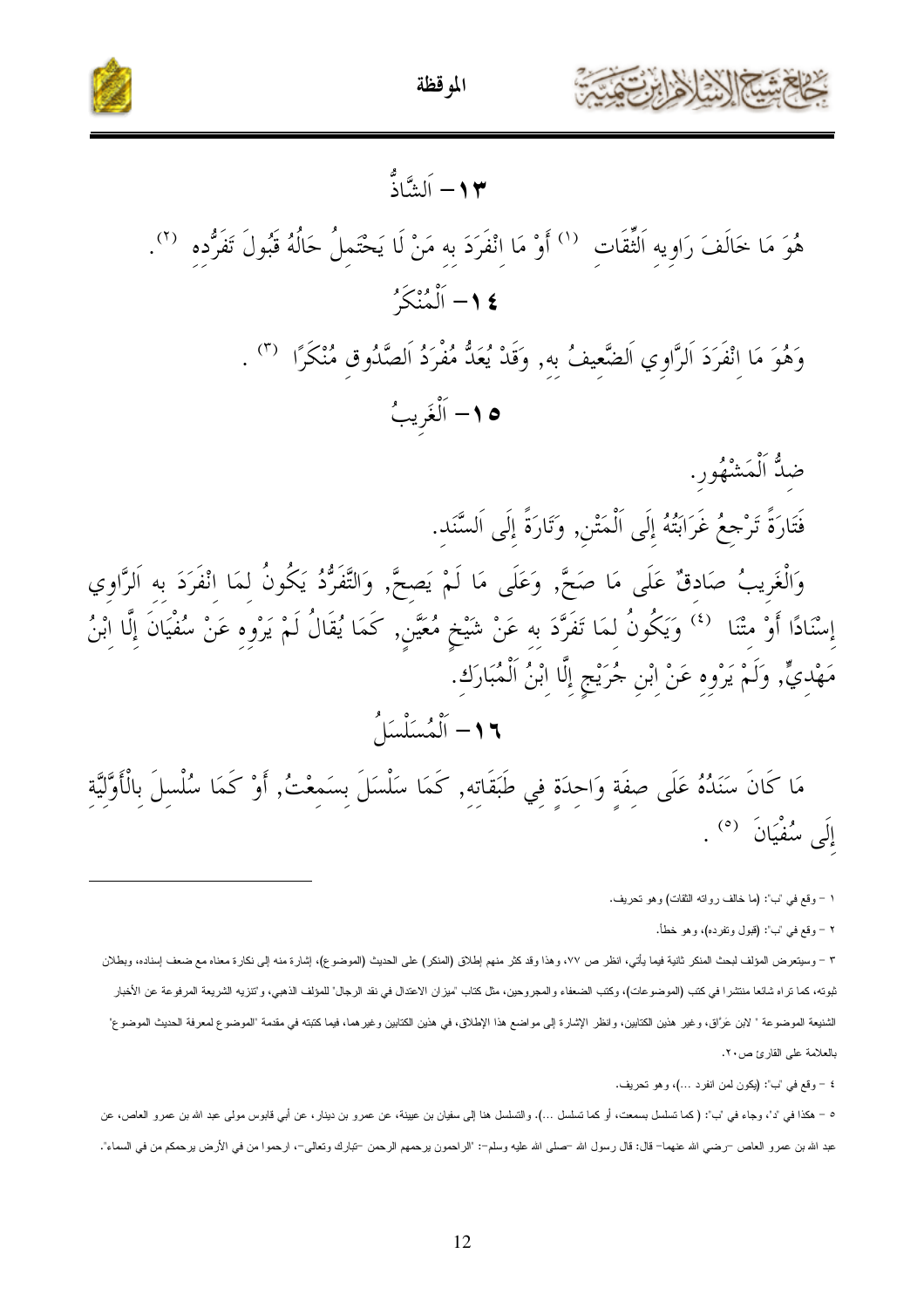![](_page_12_Picture_0.jpeg)

![](_page_12_Picture_2.jpeg)

ِ<br>وَعَامَّةُ اَلْمُسَلْسَلَات وَاهِيَةٌ, وَأَكْثَرُهَا بَاطَلَةٌ; لكَذب رُوَاتهَا <sup>(١)</sup> وَأَقْوَاهَا اَلْمُسَلْسَلُ بقراءَة<br>سُورَةِ اَلصَّفٌّ, وَالْمُسَلَّسَلُ بِالدِّمَشْقِيِّينَ, وَالْمُسَلْسَلُ بِالْمِصْرِيِّينَ, وَالْ ابْنِ شِهَابِ <sup>(۲</sup>) .<br>پ<sup>ان</sup>زِ شِهَاب

١٧– الْمُعَنْعَنُ

مَا إِسْنَادُهُ فُلَانٌ عَنْ فُلَانِ فَمنْ اَلنَّاسِ مَنْ قَالَ لَا يُثَبِّتُ حَتَّى يَصِحَّ لقَاءُ اَلرَّاوِي بشَيْخِه يَوْمًا مَا, وَمِنْهُمْ مَنْ<br>بِمُجَرَّدِ إِمْكَانَ اَللَّقِيّ, وَهُوَ مَذْهَبُ مُسْلِمٍ, وَقَدْ بَالَغَ فِي اَلرَّدِّ عَلَى مُخَالِفِهِ (٣ ثُمَّ بتَقْديرِ تَيَقُّنِ اَللِّقَاءِ, يَشْتَرِطُ أَنْ لَا يَكُونَ اَلرَّاوِي عَنْ شَيْخه مُدَلِّسًا <sup>(٤)</sup> فَإِنْ لَمْ يَكُنْ<br>حَمَلْنَاهُ عَلَى اَلِاتِّصَالِ <sup>(٥)</sup> فَإِنْ كَانَ مُدَلِّسًا <sup>(٦)</sup> فَالْأَظْهَرُ أَنَّهُ لَا ي

١ – قال الحافظ ابن الصلاح في كتابه في ( النوع ٣٣ معرفة المعلسل من الحديث): "وقلَّما تسلم النسلمان من ضعف، أعني في وصف التسلسل، لا في أصل المنن، ومنه ما ينقطع تسلسله في وسط إسناده، وذلك نقص فيه كالمسلسل بأول حديث سمعته – يعني حديث: "الراحمون يرحمهم الرحمن …"– على ما هو الصحيح في ذلك ".

٢ – انظر هذه الأحاديث الأربعة المسلسلة في نهاية الرسالة، في (النتمة الثانية) ص ١٠٣، وإنما أخرتها إلى هناك لطولها.

٣ – نعم، لقد بالغ الإمام مسلم –رحمه الله تعالى–، في الرد على مخالفه تجهيلا وتؤيها وتوبيخا، فوصفه بأنه من منتحلي الحديث من أهل عصره، وبسوء الروية، وبأن قوله قول مخترع مستحدث مطرح من الأقوال الساقطة، وبأنه أقل من أن يعرج عليه، ويثار ذكره، وينبغي أن يضرب عن حكايته صفحا لفساده، ولإماتته وإخمال ذكر قائله، إذ الإعراض عنه أجدر أن لا يكون ذلك تتبيها للجهال عليه، "غير أن لما تخوفنا من شرور العواقب، واغترار الجهلة بمحدثات الأمور، رأينا الكثىف عن فساد قوله، ورد مقالته بقدر ما يليق بها من الرد: أجدى على الأنام، وأحمد للعاقبة –إن شاء الله–"، إلى أخر ما قاله وأطال به وأسهب، ولطول كلامه وألفوا عليه، وأوردته ملخصا في أخر الرسالة في (النتمة الثالثة)، وذكرت جملة من أقوال كبار العلماء المفيدة لوجاهة قوله ومذهبه، ثم تعرضت لبيان المعنى بالرد والنقد في كلامه، وأنه علي ال والم تعالمي سفالهي = فانظر كل ذلك في (النتمة الثالثة) في ص١١٥، وقال .<br>المؤلف الحافظ الذهبي في ترجمة الإمام مسلم بن الحجاج في "سير أعلام النبلاء "٥٧٣ : ١٢ "قال التي المغارف عن البخاري، حتى أوحش ما بينه وبين محمد بن يحيى بسببه، قلت – القائل الذهبي –: ثم إن مسلما لحدة في خلقه، انحرف أيضا عن البخاري، ولم يذيأ، ولا سماه في 'صحيحه "، بل افتتح الكتاب بالحط على من اشترط اللقي لمن روي عنه بصيغة (عن)، وادعى الإجماع في أن المعاصرة كافية، ولا يتوقف في ذلك على العلم بالنقائهما، ووبَّخ من اشترط ذلك، وإنما يقول ذلك أبو عبد الله البخاري، وشيخه علي بن المديني، وهو الأصوب الأقوى، وليس هذا موضع بسط هذه المسألة " انتهى. انظر (التتمة الثالثة) في آخر الرسالة.

- ٤ لفظ (الراوي عن شيخه) ساقط من "ب".
- ٥ جملة: (فإن لم يكن حملناه على الاتصال) ساقطة من "ب".
	- ٦ في "ب": (فإن دلِّس).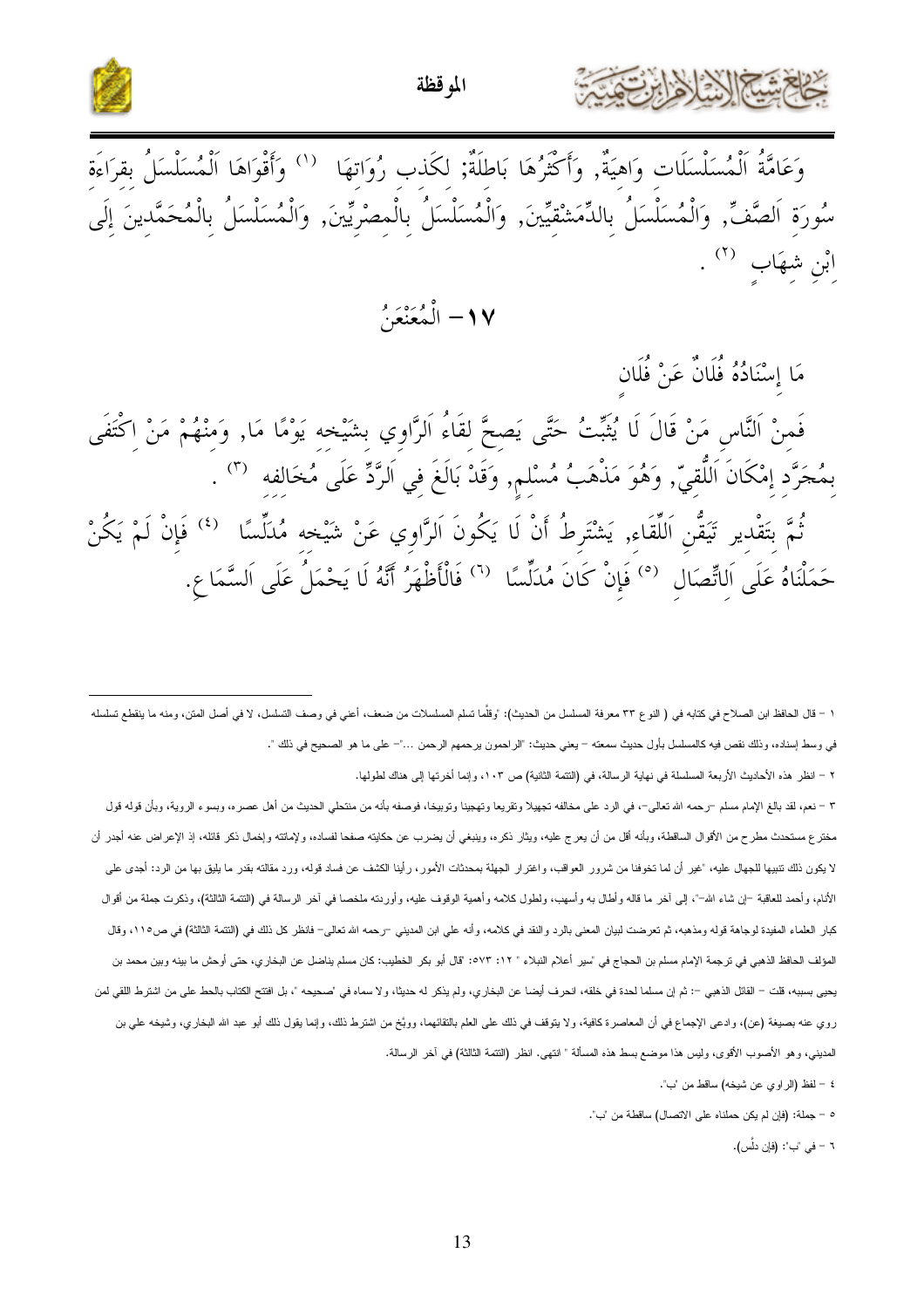![](_page_13_Picture_0.jpeg)

الموقظة

![](_page_13_Picture_2.jpeg)

.<br>ثُمَّ إِنْ كَانَ اَلْمُدَلِّسُ عَنْ شَيْخِه ذَا تَدْليسٍ عَنِ اَلثِّقَاتِ فَلَا بَأْسَ, وَإِنْ كَانَ ذَا تَدْليسٍ عَنْ اَلضُّعَفَاء فَمَرْدُودٌ.

فَإِذَا قَالَ اَلْوَلِيدُ <sup>(١)</sup> أَوْ بَقِيَّةُ <sup>(٢)</sup> عَنْ اَلْأَوْزَاعِيِّ <sup>(٣)</sup> فَوَاهِ ، فَإِنَّهُمَا يُدَلِّسَانِ كَثِيراً عَنْ اَلْهَلْكَى مَ عَمَّدَ عَمَّدٍ عَلَيْهِمْ وَالْمُسَمَّحَةِ حَدِيثَ الْوَلِيدِ, فَمَا جَاءَ إِسْنَادُهُ بِصِيغَة عَنْ ابْنِ جُرَيْجٍ (<sup>٤)</sup> أَوْ<br>؛ وَلَهَذَا يَتَّقي أَصْحَابُ اَلصِّحَاحِ حَدِيثَ الْوَلِيدِ, فَمَا جَاءَ إِسْنَادُهُ بِصِ عَن اَلْأَوْزَاعيٌّ, تَجَنَّبُوهُ .

وَهَذَا فِي زَمَانَنَا يَعْسُرَ نَقْدُهُ عَلَى اَلْمُحَدِّث, فَإِنَّ أُولَئِكَ اَلْأَئِمَّةَ كَالْبُخَارِيِّ وَأَبِي حَاتِمٍ وَأَبِي<br>دَاوُدَ, عَايَنُوا اَلْأَصُولَ, وَعَرَفُوا عِلَلَهَا, وَأَمَّا نَحْنُ فَطَالَتْ عَلَيْنَ اَلْمُتَيَقَّنَةُ, وَبِمِثْلِ هَذَا وَنَحْوِهِ دَخَلَ اَلدَّخَلُ <sup>(٥)</sup> عَلَى اَلْحَاكِمِ فِي تَصَرُّفِهِ فِي "اَلْمُسْتَدْرَكِ". ١٨ - أَلْمُسْدَلَّسُ

مَا رَوَاهُ اَلرَّجُلُ عَنْ آخَرَ وَلَمْ يَسْمَعْهُ مِنْهُ ۚ ۚ (٦) أَوْ لَمْ يُدْرِكُهُ .

فَإِنْ صَرَّحَ بِالاتِّصَالِ ۚ ('' وَقَالَ حَدَّثَنَا, فَهَذَا كَذَّابٌ, وَإِنْ قَالَ عَنْ, احْتَمَلَ ذَلكَ, وَنَظَرَ في طَبَقَتِهِ هَلْ يُدْرِكُ مَنْ هُوَ فَوْقَهُ? فَإِنْ كَانَ لَقِيَهُ فَقَدْ قَرَّرْنَاهُ, وَإِنْ لَمْ يَكُنْ لَقِيَهُ فَأَمْكَنَ أَنْ يَكُونَ مُعَاصِرَهُ, فَهُوَ مَحَلٌّ تَرَدُّدٍ, وَإِنْ لَمْ يُمْكِنْ فَمُنْقَطِعٌ, كَقَتَادَةَ عَنْ أَبِي هُرَيْرَةَ . وَحُكْمُ "قَالَ" حُكْمُ "عَنْ", وَلَهُمْ في ذَلكَ أَغْرَاضٌ.

١ – هو الوليد بن مسلم القرشي الدمشقي أبو العباس، عالم الشام، ثقة ، لكنه كان كثير التنليس والتسوية ، مات سنة ٩٥، قاله الحافظ ابن حجر في " تقريب التهذيب ".

٢ – هو بقية بن الوليد الكلاعي الشامي الحمصي ، أبو يُحُمد صدوق ، لكنه كثير التدليس عن الضعفاء ، مات سنة ٩٧، قاله الحافظ ابن حجر في " تقريب التهذيب".

٣ – هو أبو عمرو عبد الرحمن بن عمرو بن يحمد الشامي الفقيه، نزل ببيروت في أخر عمره ، فمات بها مرابطاً سنة ١٥٧، ويقع في اسم جده: (يحمد) تحريف إلى (محمد)، لشهرة هذا وغرابة ذاك، فاعرفه.

٤ – هو عبد الملك بن عبد العزيز بن جريج المكي، ثقة فقيه فاضل ، وكان يدلس ويرسل، مات سنة ١٥٠، قاله الحافظ ابن حجر في " تقريب التهذيب".

٥ – في "ب" و "د": (الداخل)، وهو تحريف، صوابه: الدَّخَلَ، كما أثبته، ومعناه : العيب والنقص.

٦ – وقع في "د" : (عن أخر لم يسمعه منه)، وفي "ب": (عن أخر ما لم يسمعه منه)، فأثبته كما نرى.

٧ - لفظ: (بالاتصال) زيادة من "ب".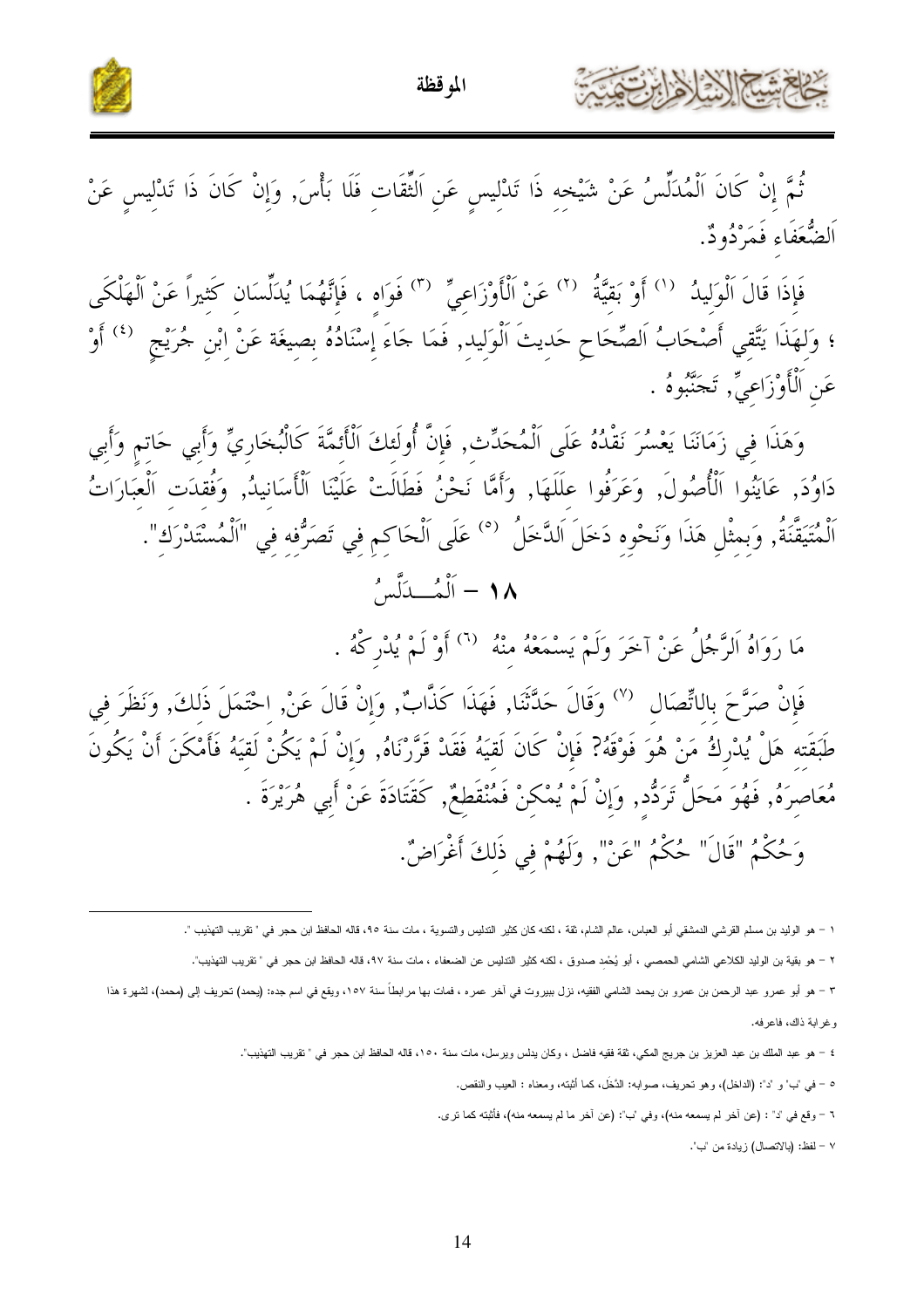![](_page_14_Picture_0.jpeg)

![](_page_14_Picture_2.jpeg)

وَإِنْ فَعَلَهُ طَلَبًا للْعُلُوِّ فَقَطْ, أَوْ إيهَامًا بتَكْثير اَلشُّيوخ ۚ (٣) بأَنْ يُسَمِّيَ اَلشَّيخَ مَرَّةً, وَيُكَنِّيهُ أُخْرَى, وَيَنْسُبُهُ إِلَى صَنْعَةِ أَوْ بَلَدٍ لَا يَكَادُ يُعْرَفُ بِهِ  $\hspace{0.3cm}^{(3)}$  وَأَمْثَالٍ ذَلِكَ, كَمَا تَقُولُ حَدَّثَنَا اَلْبُخَارِيُّ, وَتَقْصِدُ به مَنْ يُبَخَّرُ اَلنَّاسَ, أَوْ حَلَّتَنَا عَلَيٌّ <sup>(٥)</sup> بمَا وَرَاءَ اَلنَّهْر, وَتَعْني به نَهْرًا <sup>(٦)</sup>

١ - وقع في "ب": (فإن كان لوضوح بمن حدثه)، وهو تحريف.

٢ – قوله: (بعاني ذلك) يقصد به: يفعله ويتعاطاه، وسيقول المؤلف أيضاً في بحث (المقلوب) في : • ولن يفلح من تعاناه" . أي: فعله وصنعه، وهذا المعنى لهذا الفعل مولَّد، من

استعمالات أهل القرن الثامن، وليس في كتب اللغة التي بأيدينا، ففي "القاموس" وشرحه في (عني): "عاناه: شاجره وقاساه". انتهى.

- ٣ وقع في "د": (أو إيهاما لنكثير الشيوخ).
	- ٤ في "ب": (لا يعرف به).

**REZZ** 

٥ - اسم على أشهر من يطلق عليه على بن المديني شيخ البخاري.

٦ – ما وراء النهر : المعني بالنهر هنا نهر جيحون، قال العلامة ياقوت الحموي في 'معجم البلدان' ٤٥:٢: 'يراد بما وراء النهر : نهر جيحون بخراسان فما كان في شرقيه سموه ما وراء

۔<br>النھر ، وما کان في غربيه فھو خر اسان وو لاية خوارز م، وخوارز ۾ ليست من خر اسان إنما ھي اقليم ٻر اُسه".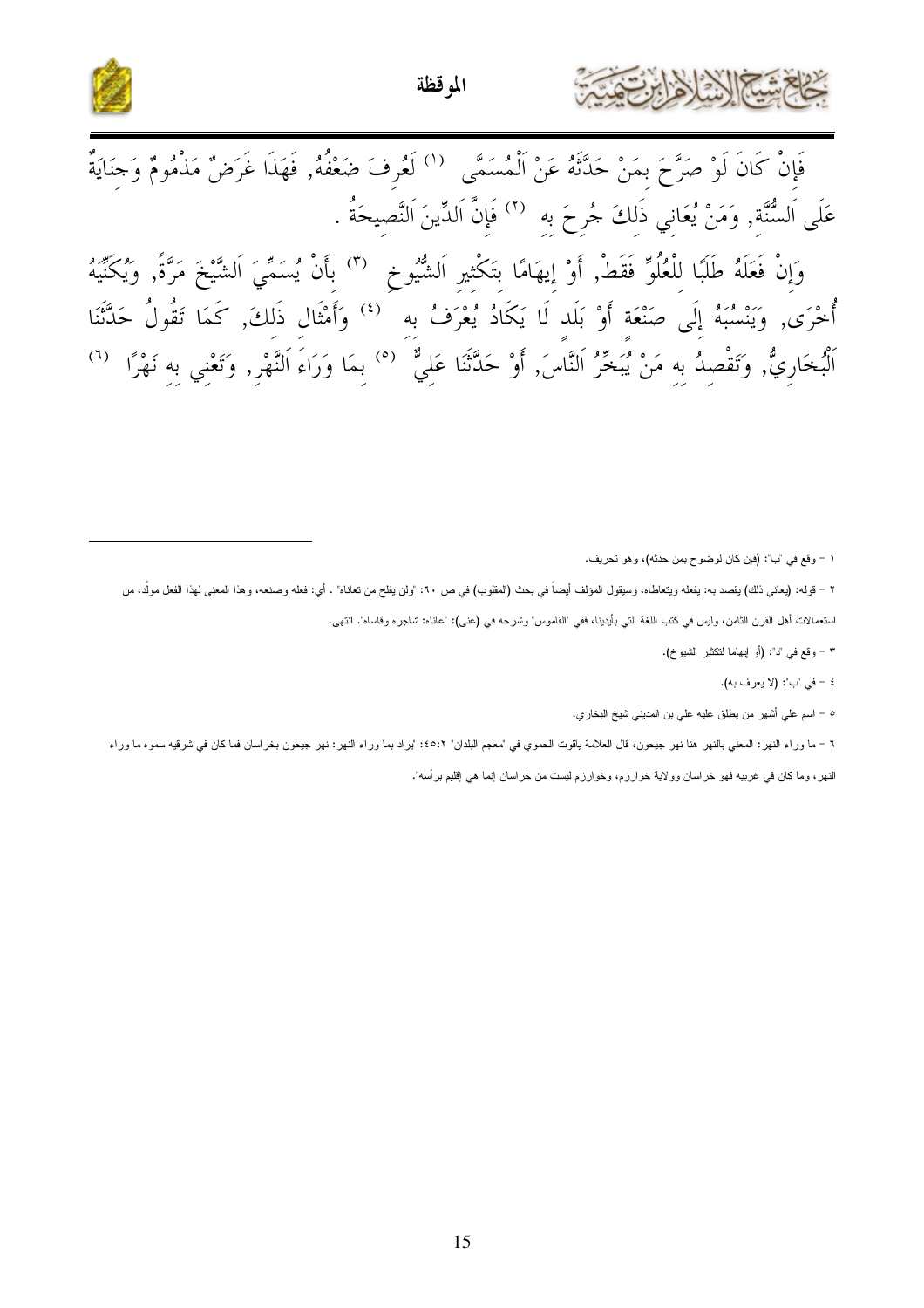![](_page_15_Picture_0.jpeg)

![](_page_15_Picture_2.jpeg)

١ – زبيد: اسم مدينة مشهورة باليمن، بينها وبين صنعاء أربعون فرسخا،.

٢ – زبيد: اسم مدينة مشهورة باليمن بينها وبين صنعاء أربعون فرسخا، وليسمع اعتبار من اعليه ولكثر الكثر خيرا، وهي بلدة جميلة الهندسة والبناء، واسعة البصاتين، كثيرة المياه والفواكه، أحدثت في أيام المأمون سنة ٢٠٤، وينسب إليها جمع كثير من العاماء منهن أحمر المعني المعنها ومحدثها، وأحد الرواة في الكتب الستة، يروي عن الثوري ولبن جريج وربيعة وغيرهم، وروى عنه جماعة منهم إسحاق بن راهويه وأحمد بن حنيل، وأثنى عليه خيرا، مات سنة ٢٠٢، وله كتاب "لسنن". انتهى من "معجم البلدان" وغيره، .<br>قلت: ولشهرتها ذكرها الأديب الحريري المتوفى سنة ٥١٦ فى "مقاماته"، في المقامة الرابعة والثلاثين، وسكن الفون الثمان الإمام اللغوي مجدالدين (محمد بن يعقوب الشيرازي الفيروز آبادي) صاحب "القاموس المحيط"، وتوفي بها في سنة ٨١٧ –رحمه الله تعالى–، وأقام بها في عشر حتى نسب إليها شارح "القاموس" الإمام المرتَضمي الزبيدي (محمد بن محمد البلجرامي الهندي)، ثم انتقل عنها إلى مصر ، وتوفى بها سنة ١٢٠٥ –رحمه الله تعالى–، وقد زرتها فى شعبان من عام ١٣٩٨ /٧ / أفألفيتها قد أقفرت من كرامها /٧ /٧ ولم يبق فيها الفضل إلا توهما /٧ /٦ وأنشدني بعض الإخوة اليمنيين الفضلاء فيها عند زيارتها بيتين لطيفين هما: /٦ /٧ زبيد لا تسكن بها /٧ /٧ وعن تعز فازدجر /٧ /٧ فعيش هذي كدر /٧ /٧ وما تلك من صبر /٢ /٦ وفي هذا البيت الثاني تورية لطيفة، إذ المراد بالعيش هنا: الخبز، وكان الخبز فيها في فترة من الأيام الماضية قاتم اللون يضرب إلى السواد، والمراد بصَبر هنا: اسم الـجبل الذي فـي تـعز، ومن الـعين التـي فيه بشرب أهلها، وماؤها عذب حلو فرات، ومعذرة من هذه الاستطرادة فإنها لا تخلو من فائدة وطرافة.

٣ – قُوص: مدينة كبير ة، و هي أعظم مدن الصعيد في مصر .

٤ – حَرَّان: مدينة قديمة على طريق الموصل والشام والروم، بينها وبين الرها يوم، وبينها وبين الرَّقَّة يومان، وحران أيضا قرية فى غوطة دمشق.

٥ – المرج هنا يعنى بها قرية من غوطة دمشق، هذا ووقعت العبارة في "ب": (كما يقول: حشا البخاري ويقصد من يُبَخِّر الناس. أو: حدثنا زبيد – كذا – ويريد موضعا بقوص. أو: حدثنا نجران – كذا – ويريد قرية المرج). انتهى. ولا يخفى ما فيه من السقط.

٦ – الحسن هنا: هو الحسن البصري أبو سعيد الزاهد العابد، تقدم ذكره في ص ٤٢.

٧ – لفظ (لم يلقه) من "ب"، هذا وللعلماء في (سماع الحسن البصري من أبي هريرة) لختلاف طويل، وقد استوفى الحافظ الزيلعي في "نصب الراية" ١: ٨٨– ٩١ ما قيل في (سماع الحسن منه و عدمه) استيفاء حسنا، وأثبت الحافظ ابن حجر في "تهذيب التهذيب" ٢: ٢٦٩، سماع الحمن المعنا عن النسائي المحتلمات" في "سننه" ٦: ١٦٨، وفيه قول الحسن: "لم أسمع من أبي هريرة غير هذا الحديث"، قال الحافظ ابن حجر : وإسناده لا مطعن من أحد رواته، وهو يؤيد أبي هرير و في الجملة"، وجاء في "الطبقات الكبرى" لابن سعد ٧: ١٥٨ أكثر من خبر صريح بسماع الحسن من أبي هريرة، وقد قطع شيخنا العلامة المحقق أحمد شاكر —رحمه الله تعالى–: التردد في ثبوت رواية الحسن عن أبي هريرة، وأثبت بالأدلة الناطقة سماع الحسن من أبي هريرة غير حديث، فانظر لزاما تحقيقه هذا على "معند الإمام أحمد" ١١/ ١٤٠٤- ١٨/ ١٤٥٤، وأص الحسن من (عثمان بن عفان) ١: ٢٨٧، و(على بن أبي طالب) ٢: ١٨٨، و(عقيل بن أبي طالب) ٣: ١٧٩، و(ابن عباس) ٣: ٣١٨، وانظر لففي سماع الحسن من أبي هريرة تصب الراية" ٢: ٧٤٤ و ٤٧٦، و"العقاصد الحسنة" للسخاوي ص ٢٤٢، وفيه: "قال الترمذي: لم يسمع الحسن من أبي هريرة"، وعلق عليه شيخنا العلامة عبد الله العلي عليه القصائم العاصر المسم منه كما صرح به الحسن نفسه في أحاديث بأسانيد جياد منها حديث في فضل سورة الدخان". انتهى ملخصا مما علقته على "قواعد في علوم الحديث" لشيخنا التهانوي –رحمه الله تعالى– ص ٣٥٩– ٣٦٠، بزيادة يسيرة.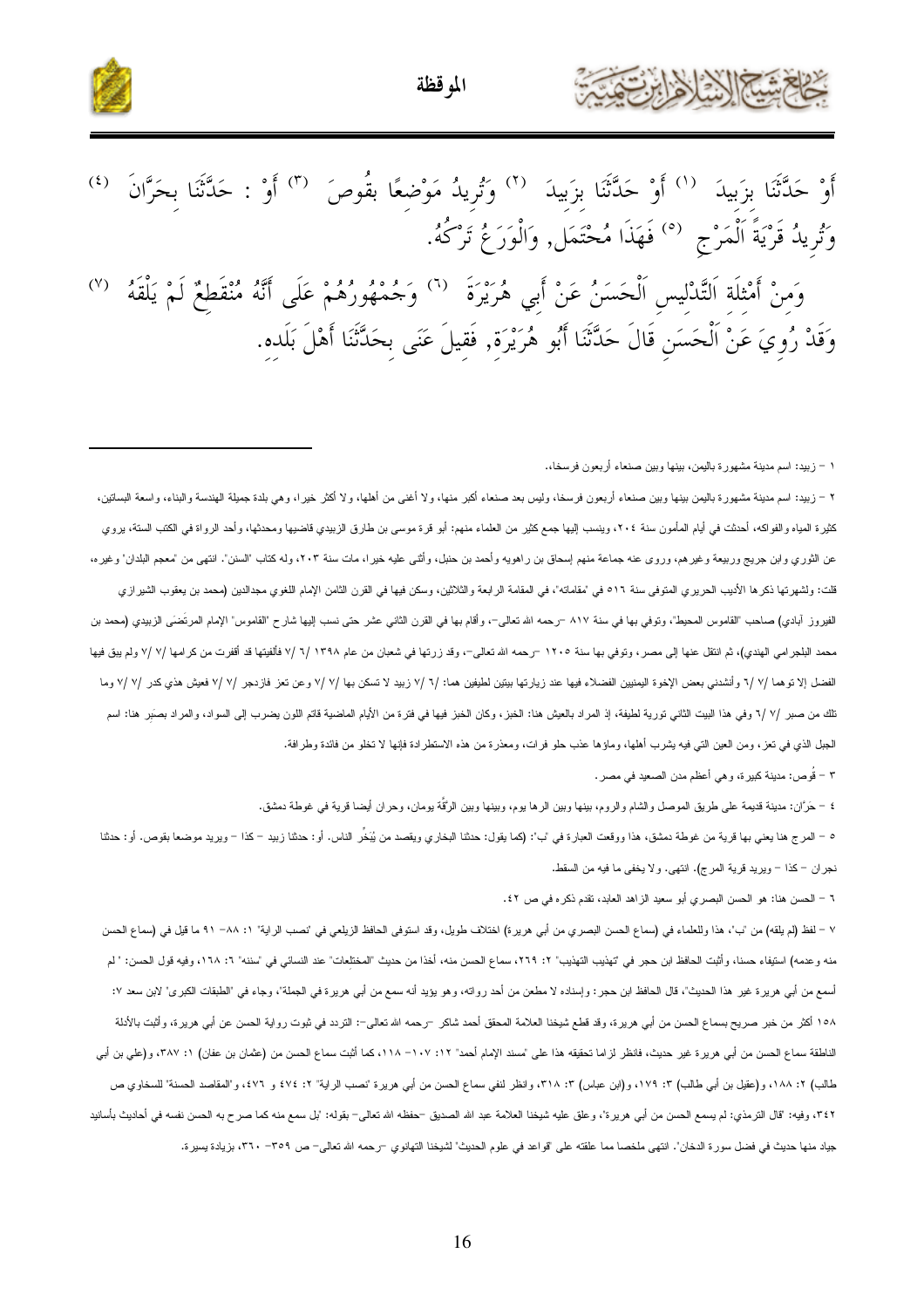![](_page_16_Picture_0.jpeg)

![](_page_16_Picture_2.jpeg)

وَقَلْ يُؤَدِّي تَدْلِيسُ اَلْأَسْمَاءِ إِلَى جَهَالَةِ اَلرَّاوِي اَلثَّقَة, فَيُرَدُّ خَبَرُهُ اَلصَّحِيحُ, فَهَذه مَفْسَدَةٌ, وَلَكِنَّهَا فِي غَيْرِ"جَامِعِ اَلْبُخَارِيِّ" وَنَحْوِهِ, اَلَّذِي تَقَرَّرَ أَنَّ مَوْضُوعَهُ لِلصِّحَاحِ, فَإِنَّ اَلرَّجُلَ <sup>(١)</sup> قَدْ قَالَ فِي "جَامِعِه" حَدَّثَنَا عَبْدُ اَللَّهِ, وَأَرَادَ بِهِ ابْنَ صَالِحٍ اَلْمِصْرِيَّ  $^{(7)}$  وَقَالَ حَدَّثَنَا يَعْقُوبُ, وَأَرَادَ بِهِ ابْنَ كَاسِبٍ ۚ (٣) وَفِيهِمَا لِينٌ, وَبِكُلِّ حَالٍ اَلتَّدْلِيسُ مَنَافٍ لِلْإِخْلَاصِ لِمَا فِيهِ مِنْ اَلتَّزَيْنِ.

١٩- اَلْمُضْطَربُ وَالْمُعَلَّلُ (2)

مَا رُوِيَ عَلَى أَوْجُهِ مُخْتَلِفَةٍ; فَيَعْتَلَّ اَلْحَدِيثُ.

فَإِنْ كَانَتْ اَلْعِلَّهُ غَيْرَ مُؤَثِّرَةٍ, بِأَنْ يَرْوِيَهُ اَلثَّبَتِ عَلَى وَجْهِ, وَيُخَالِفَهُ وَاهٍ <sup>(٥)</sup> فَلَيْسَ بِمَعْلُولٍ, وَقَدْ سَاقَ اَلدَّارَقُطْنِيُّ كَثِيرًا مِنْ هَذَا اَلنَّمَطَ فِي "كِتَابِ اَلْعِلَلِ "، فَلَمْ يُصِبْ; لِأَنَّ الْحُكْمَ لِلثَّبَتِ فَإِنْ كَانَ اَلتَّبَتُ أَرْسَلَهُ –مَثَلاً– وَالْوَاهِي وَصَلَهُ, فَلَا عِبْرَةَ بِوَصْلِهِ, لِأَمْرَيْنِ لِضَعْفِ رَاوِيهِ; وَلأَنَّهَ مَعْلُولٌ بِإِرْسَالِ اَلتَّبَت لَهُ. نُمَّ اِعْلَمْ أَنَّ أَكْثَرَ اَلْمُتَكَلَّمٍ فِيهِمْ, مَا ضَعَّفَهُمْ اَلْحُفَّاظُ  $\overset{(1)}{)}$  لِلَّا لِمُخَالَفَتِهِمْ لِلْإِثْبَاتِ.

١ - أي: الإمام البخار ي.

٢ – لفظ المصري من "ب" وهو أبو صالح عبد الله بن صالح بن محمد الجهني المصري كاتب الليث، مات سنة ٢٢٠، روى له البخاري متصلا ونعليقا وأبو داود والترمذي وابن ماجه، قال الحافظ الذهبي في "الميزان" ٢: ٤٤٢، في ترجمة (ابن صالح المصري) هذا: "روى عنه البخاري في "الصحيح" على الصحيح، ولكنه يدلسه فيقول: حدثنا عبد الله ولا ينسبه وهو هو". انتهى. وانظر أحاديثه التي يقول فيها البخاري: (حدثنا عبد الله) في ترجمته في "هدي الساري" للحافظ ابن حجر ١٢٨٠. وستأتي إشارة لها في (النتمة الرابعة) ص ١٤٣.

٣ – هو يعقوب بن حميد بن كاسب المدني ثم المكي، وقد ينسب إلى جده فيقال: (يعقوب بن كاسب) كما جاء هنا، مات سنة ٢٤١، روى له البخاري في كتاب "أفعال العباد" وابن ماجه، وروى البخاري في "صحيحه" في كتاب الصلح في (باب إذا اصطلحوا على صلح جور فالصلح مردود) ٥: ٣٠١، وفي كتب المغازي في (باب من شهد بدرا) ٢٠٧ "عن يعقوب – غير منسوب – عن ايراهيم بن سعد"، فقيل إنه: يعقوب بن حميد هذا، وقيل: يعقوب بن ايراهيم الدورقي، وقيل: وهو الزهري، وقيل: يعقوب بن ايراهيم بن سعد، والأول أشبه، وباقي الأقوال محتملة إلا الأخير، فإن البخاري لم يلق يعقوب بن ايراهيم بن سعد. انتهى من "تهذيب " ١: ٣٨٣، وانظر "فتح الباري" ٥: ٣٠١ و ٢٠١، ووقع في "ب": (وقال: حدثنا عبد الله، وأراد به يعقوب بن كاسب)، وفيه خطأ ظاهر .

٤ –جاء في "د": (المضطرب) كما جاء في "الاقتراح". وجاء في "ب": (المعلل)، فإن كان هو بحث (المعلل) ففيه طرف من بحث المضطرب؛ فلذا جمعت بينهما، ثم إن (المعلل) مما زاده الذهبي على كتاب شيخه في "الاقتراح"، إذ لم يذكره فيه ابن دقيق العيد، وذكر (المضطرب).

٥ - هكذا في "ب"، وجاء في "د": (ومخالفه واه).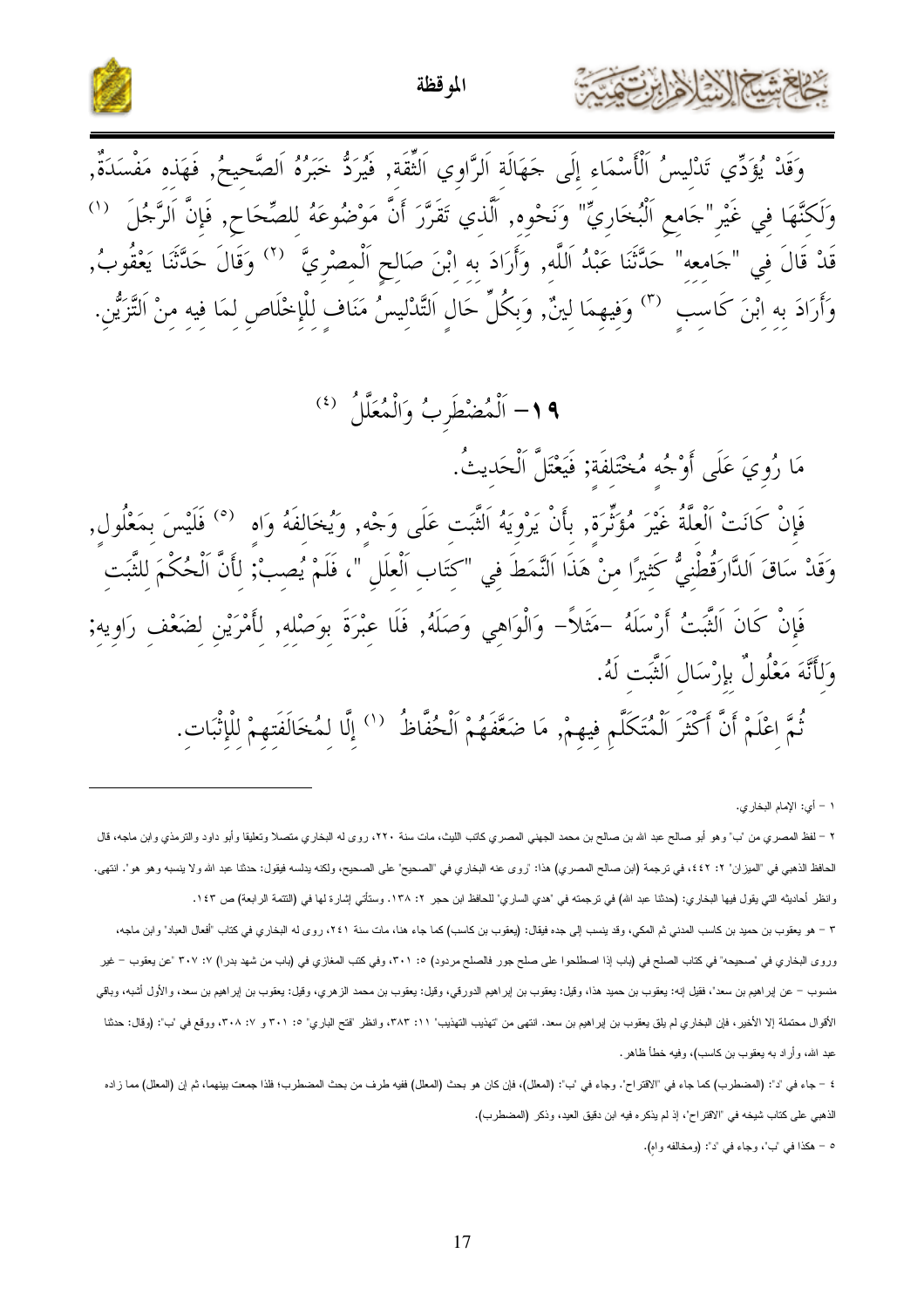![](_page_17_Picture_0.jpeg)

الموقظة

![](_page_17_Picture_2.jpeg)

وَإِنْ كَانَ اَلْحَديثُ قَدْ رَوَاهُ اَلتَّبَتُ بِإِسْنَاد, أَوْ وَقَفَهُ, أَوْ أَرْسَلَهُ وَرُفَقَاؤُهُ الْأَنْبَاتُ يُخَالفُونَهُ,<br>فَالْعُبْرَةُ بِمَا اجْتَمَعَ عَلَيْهِ اَلتِّقَاتُ; فَإِنَّ الْوَاحِدَ قَدْ يَغْلَطُ, وَ وَالْعَبْرَةُ بِالْجَمَاعَةِ.

وَإِنْ تَسَاوَى اَلْعَدَدُ ۚ ('' وَاخْتَلَفَ اَلْحَافِظَانِ, وَلَمْ يَتَرَجَّحْ اَلْحُكْمُ لِأَحَدِهِمَا عَلَى اَلْآخَرِ, فَهَذَا اخْتَلَفَا في لَفْظه إِذَا أَمْكَنَ جَمْعُ مَعْنَاهُ  $^{(3)}$  .

نِعْمَ لَوْ حَدَّثَ بِهِ عَلَى ثَلَاثَة أَوْجُه تَرْجِعُ إِلَى وَجْهِ وَاحِد, فَهَذَا لَيْسَ بِمُعْتَلٍّ, كَأَنْ يَقُولَ<br>مَالِكٌ <sup>(٥)</sup> عَنْ الزُّهْرِيِّ, عَنْ ابْنِ الْمُسَيِّبِ, عَنْ أَبِي هُرَيْرَةَ, وَيَقُولَ عُقَيْلٌ أَبِي سَلَمَةَ <sup>(٧)</sup> وَيَرْوِيهِ ابْنُ عُيَيْنَةَ, عَنْ اَلزُّهْرِيٍّ, عَنْ سَعِيدِ <sup>(٨)</sup> وَأَبِي سَلَمَةَ مَعًا. • ٢– اَلْمُدْرَجُ

هِيَ أَلْفَاظُ تَقَعُ منْ بَعْضِ اَلرُّوَاةِ, مُتَّصلَةً بِالْمَتْنِ, لَا يَبِينُ للسَّامِعِ <sup>(٩)</sup> إِلَّا أَنَّهَا منْ صُلْبِ<br>الْحَدِيثِ, وَيَدُلُّ دَلِيلٌ عَلَى أَنَّهَا مِنْ لَفْظِ رَاوٍ بِأَنْ يَأْتِيَ الْحَدِيثُ <sup>(١٠)</sup> تُفَصِّلُ هَذَا منْ هَذَا.

- ١ في "ب" (ما ضعفهم النقاد).
- ٢ في "ب": (فإن نساوى ...).
- ٣ لفظ: (منه) زيادة مني على الأصلين.
- ٤ وقع في "ب": (... في لفظه أن يجمع إذا أمكن جمع معناه)، وفيه اضطراب وخلل.
	- ٥ في "ب": (كما يقول مالك…)، والمثبت أولـي.
- ٦ هو عُقَيل بالضم بن خالد بن عَقِيل بالفتح الأيلي، المدني ثم المصري، مات سنة ١٤٤، من أثبت من روى عن الزهري، مترجم له في "تهذيب التهذيب" ٧: ٢٥٥.
	- ٧ هو التابعي الجليل أبو سلمة بن عبد الرحمن بن عوف الزهري المدني، مات سنة ٩٤، مترجم له في "تهذيب التهذيب" ١٢: ١١٥.
	- ٨ هو التابعي الجليل سعيد بن المسيب القرشي المدني، أحد أئمة الفقهاء الكبار، مات سنة ٩٤، مترجم له في "تهذيب التهذيب" ٤: ٨٤.
		- ٩ في "ب": (لا يتبيَّن للسامع).
		- ١٠ في "ب": (بأن يروى الحديث).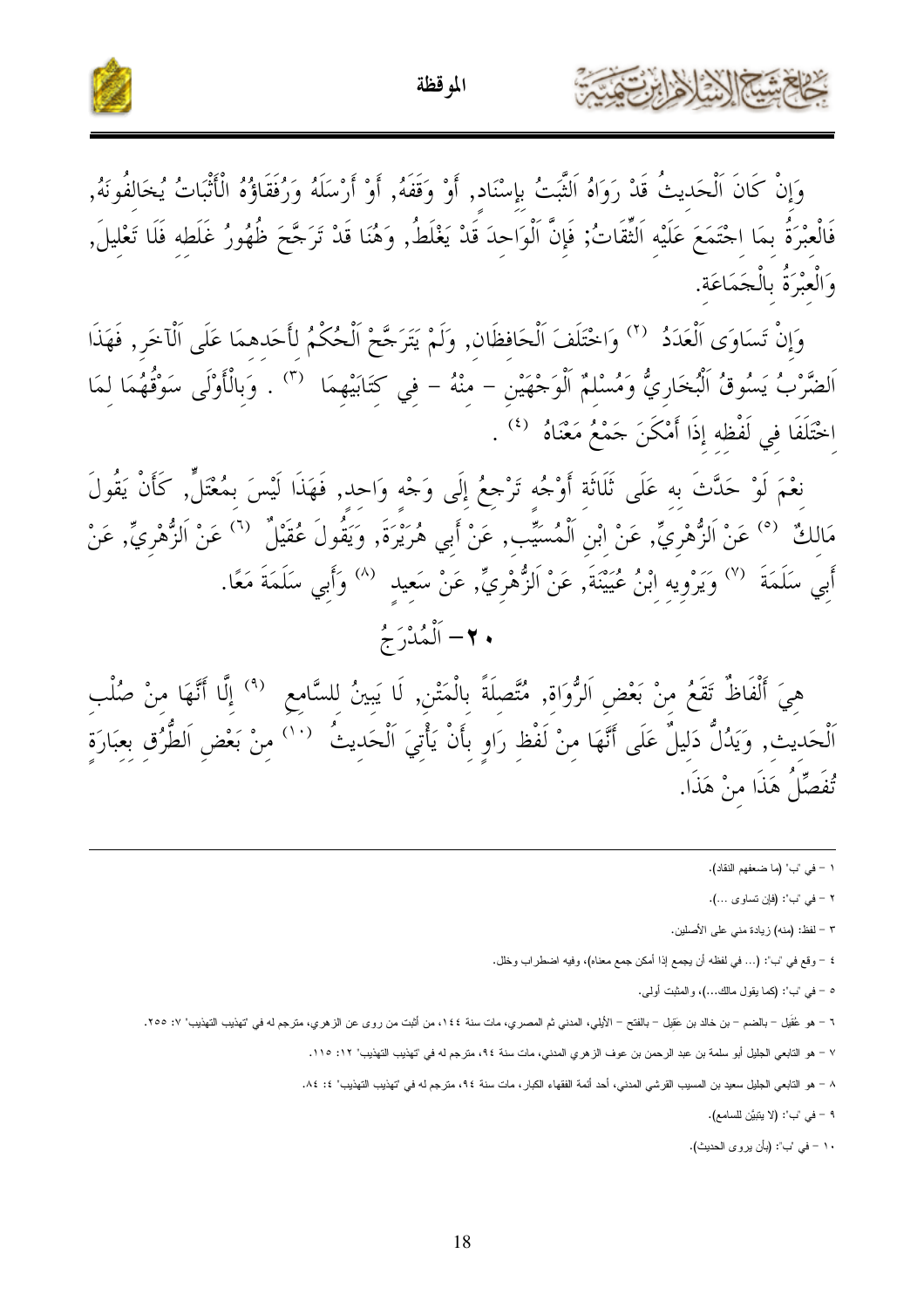![](_page_18_Picture_0.jpeg)

![](_page_18_Picture_2.jpeg)

وَهَذَا طَرِيقٌ ظَنِّيٌّ, فَإِنْ ضَعُفَ تَوَقَّفْنَا أَوْ رَجَّحْنَا أَنَّهَا مِنْ اَلْمَتْنِ, وَيَبْعُدُ اَلْإِدْرَاجُ فِي وَسَطِ<br>اَلْمَتْنِ, كَمَا لَوْ قَالَ ﴿ مَنْ مَسَّ أُنْثَيَيْهِ وَذَكَرَهُ فَلْيَتَوَضَّأْ ﴾ (١) (٢ وَقَدْ صَنَّفَ فِيهِ اَلْخَطِيبُ تَصْنِيفًا, وَكَثِيرٌ مِنْهُ غَيْرُ مُسَلَّمٍ لَهُ إِدْرَاجُهُ  $\hspace{0.5cm}$  . ( \*) أَلْفَاظُ اَلْأَدَاءِ (\*)

ف (حَدَّثَنَا) و (سَمِعْتُ) لِمَا سُمعَ مِنْ لَفْظِ اَلشَّيْخِ <sup>(٥)</sup> وَاصْطُلِحَ عَلَى أَنَّ (حَدَّثَنِي) لِمَا سَمِعْتُ مِنْهُ وَحْدَكَ, وَ(حَدَّثَنَا) لِمَا سَمِعْتُهُ مَعَ غَيْرِكَ, وَبَعْضُهُمْ سَوَّغَ (حَدَّثَنَا) فِيمَا قَرَأَهُ هُوَ عَلَى اَلشَّيْخِ (٦) .

١ – الترمذي : الطهارة (٨٢) والنسائي : الطهارة (١٦٣، ١٦٤) وأبو داود : الطهارة (١٨١) وابن ماجه : الطهارة وسننها (٤٧٩) وأحمد (٤٠٧/٦، ٤٠٧/٦، ٤) ومالك : الطهارة (٩١) والدارمي : الطهارة (٢٢٤ ,٢٢٥).

٢ – عبارة ابن دقيق العيد في "الاقتراح" كما يلي: "وما قد يضعف فيه – أي الإدراج – أن يكون مدرجا في أثناء لفظ الرسول –صلى الله عليه وسلم–، لا سيما إن كان مقدما على اللفظ المروي، أو معطوفا عليه بواو العطف، كما لو قال: "من مس أنثييه وذكره فليتوضأ" بتقديم لفظ الذكر فلماهنا يضعف الإدراج؛ لما فيه من اتصال هذه اللفظة بالعامل – أي بفعل: مسَّ – الذي هو من لفظ الرسول –صلى الله عليه وسلم–". انتهى. والحديث رواه أصحاب "لسنن الأربعة" عن بسرة بنت صفوان –رضي الله عنها–، أن رسول الله –صلى الله عليه وسلم– قال: "من مسَّ ذكره فليتوضأ". انتهى. وروى الطبراني في "معجمه الوسط" حديث بسرة من رواية عبد الحميد بن حشام بن عروة، عن أبيه، عن بسرة مرفوعا: "من مسَّ فرجه وأنثيبه فليتوضأ وضوءه للصلاة "، قال الطبراني: لم يقل فيه: (وأنثيه) عن هشام إلا عبد الحميد بن جعفر ". لنتهى من "نصب الراية" للحافظ الزيلعي ١: ٥٤ – ٥٥.

٣ – سمي ابن الصلاح في "المقدمة" ص ١٠٨ في (النو ع العشرين: المدرج) التصنيف بالاسم النالي "الفصل للوصل، المدرج في النقل"، وقال في مدحه: "فشَفَى وكفَى "، وسماه الحافظ ابن كثير في "لختصار علوم الحديث" ص ٨٠، في النوع نفسه: "فصل الفصل، لما أُدرجَ في النقل"، وقال: "وهو كتاب حافل مفيد جدا ". انتهى. وقد وقفت في سنة ١٤٠٤ على نسخة نفيسة من هذا الكتاب، بالاسم الذي قاله الحافظ ابن الصلاح: "الفصل للوصل، المدرج في النقل "، في مكتبة (117 ، 2) ف مكتب ألمح الثالث، في مجلد كبير الحجم، يقع في ٢٤٣ ورقة، وهي نسخة جميلة الخط، واضحة الصحة والضبط، وعليها أثار القراءة والمقابلة والمطالعة من العلماء الكبار، ومنهم الحافظ ابن حجر، وجاء في وجه النسخة من أعلى يسار الصفحة: "أنهاه مطالعة، ونقل منه نسخة مرتبة مُختصرُه الفقير إلى عون ربه أحمد بن على الشامع الله عنه عنه الساسم في النسخة التي اختصر منها الحافظ ابن حجر هذا الكتاب، قال السيوطي في "تدريب الراوي" ص ١٧٨ بعد ذكر كتاب الخطيب: "على ما فيه من إعواز ، وقد لخَصه شيخ الإسلام – ابن حجر – وزاد عليه قدره مرتين وأكثر ، ففي كتاب سمَّاه: "تقريب المنهج بترتيب المدرج". انتهى. وجاء في أخر النسخة: "وافق الفراغ من نسخه صبيحين مسته سنة ست وسبعين وست مائة، على يد الفقير إلى الله أحمد بن محمد بن عمر الكردي –عفا الله عنه–… " . وبعدها: "قوبل على نسخة شيخنا شمس الدين –رحمه الله نبخط وسفه ووافق الفراغ يوم الإثنين ثاني وعشرين ذي الحجة من سنة ست وسبعين وست مائة "، وعلى النسخة تعليقات بخط بعض الحفاظ والعلماء من قرائها، وفيها إفادات تتعلق حالكتاب فهي نسخة من نفائس الأعلاق، يسَّر الله لها بعض المتقنين لخدمتها ونشرها للعلماء.

٤ – هذا العنوان ساقط من "ب"، وهو معدود في (الاقتراح) بلفظ (العشرون في التمييز بين ألفاظ الأداء في المصطلح).

٥ - لفظ: (لما سمع) ساقط من "ب".

٦ – هكذا في "ب"، وجاء في "د": (فيما يقرؤه)، وهذا لفظ (الاقتراح).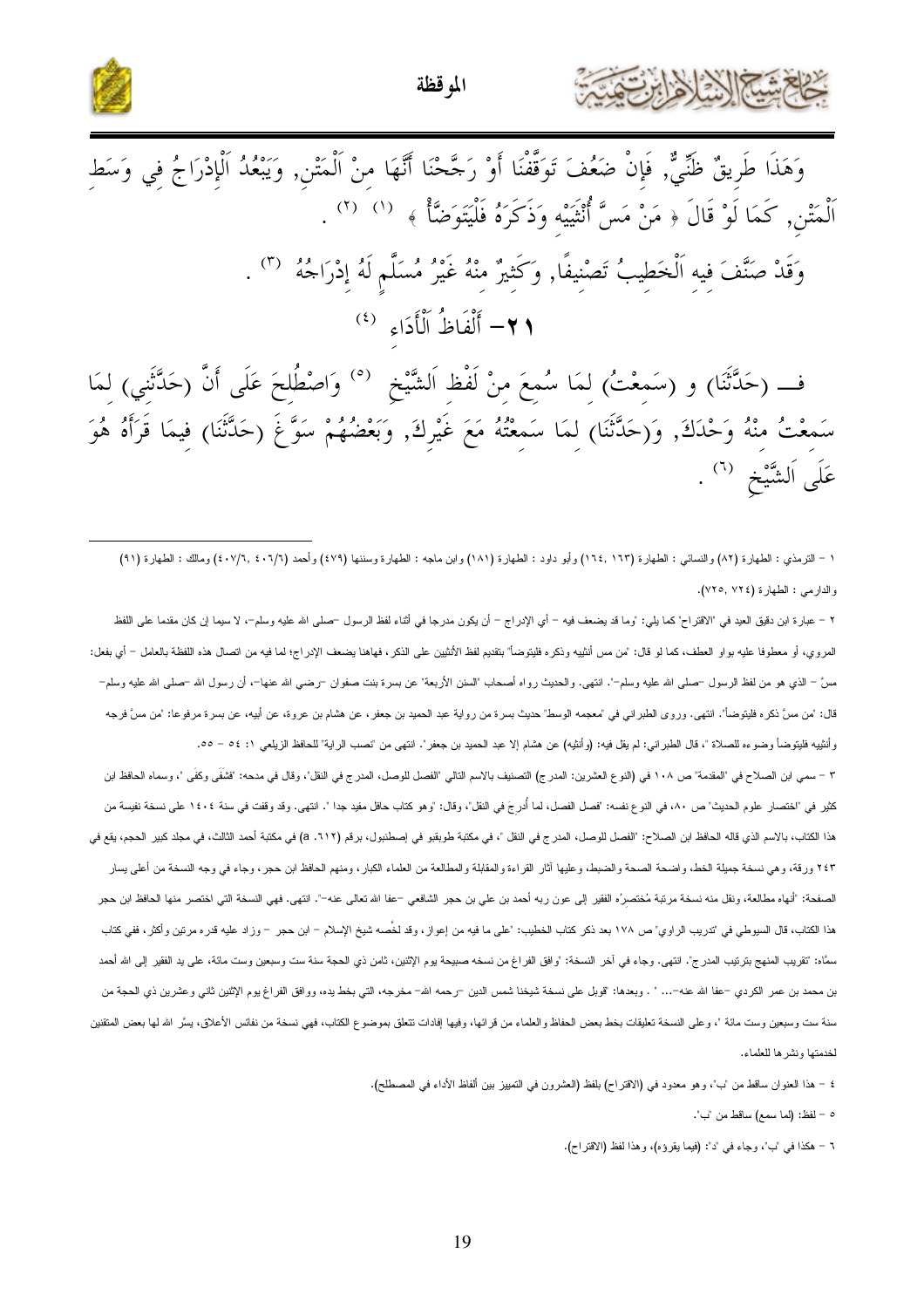![](_page_19_Picture_0.jpeg)

الموقظة

وَأَمَّا (أَخْبَرَنَا) فَصَادِقَةٌ عَلَى مَا سُمعَ مِنْ لَفْظِ اَلشَّيْخ, أَوْ قَرَأَهُ هُوَ, أَوْ قَرَأَهُ آخَرُ عَلَى اَلشَّيْخ وَهُوَ يَسْمَعُ, فَلَفْظُ (اَلْإِخْبَارِ) أَعَمُّ مِنْ (التَّحْدِيثِ), وَ(أَخْبَرَنِي) لِلْمُفْرَدِ, وَسَوَّى اَلْمُحَقَّقُونَ كَمَالِكِ وَالْبُخَارِيِّ بَيْنَ (حَلَّتَنَا) وَ(أَخْبَرَنَا) وَ(سَمِعْتُ)  $^{(1)}$  وَالْأَمْرُ فِي ذَلِكَ وَاسِعٌ.

فَأَمَّا (أَنْبَأَنَا) و (أَنا)  $\,$  فَكَذَلِكَ, لَكنَّهَا غَلَبَتْ فِي عُرْفِ اَلْمُتَأَخِّرينَ عَلَى اَلْإِجَازَة, وَقَوْله تَعَالَى ﴿ قَالَتْ مَنْ أَنْبَأَكَ هَـٰذَا ۖ قَالَ نَبَّأَنِيَ ٱلْعَلِيمُ ٱلْخَبِيرُ ﴾ (") (<sup>٤)</sup> ذَالٌّ عَلَى اَلتَّسَاوِي, فَالْحَديثُ وَالْحَبَرُ وَالنَّبَأُ مُتَرَادفَاتٌ.

وَأَمَّا اَلْمَغَارِبَةُ <sup>(٥)</sup> فَيُطْلِقُونَ (أَخْبَرَنَا), عَلَى مَا هُوَ إِجَازَةٌ, حَتَّى إِنَّ بَعْضَهُمْ يُطْلقُ في اَلْإِجَازَةِ (حَدَّثَنَا)! وَهَذَا تَدْلِيسٌ, وَمِنْ اَلنَّاسِ مَنْ عَدَّ (قَالَ لَنَا) إِجَازَةً وَمُنَاوَلَةً.

وَمِنْ اَلتَّدْلِيسِ أَنْ يَقُولَ اَلْمُحَدِّثُ عَنْ اَلشَّيْخِ اَلَّذِي سَمِعَهُ, فِي أَمَاكِنَ لَمْ يَسْمَعْهَا قُرِئَ عَلَى فُلَانِ أَخْبَرَكَ فُلَانٌ, فَرُبَّمَا فَعَلَ ذَلِكَ اَلدَّارَقُطْنِيٌّ يَقُولُ قُرِئَ عَلَى أَبِي اَلْقَاسِمِ اَلْبَغَوِيٍّ أَخْبَرَكَ فُلَانٌ

وَقَالَ أَبُو نُعَيْمٍ قُرِئَ عَلَى عَبْدِ اَللَّهِ بْنِ حَعْفَرِ بْنِ فَارِسِ  $^{(\vee)}$  حَدَّثَنَا هَارُونُ بْنُ سُلَيْمَانَ.

١ – لفظ: و(سمعت) . من "ب" وليس في "د".

كالحشج الأثالات

٢ – لفظ (أنا) اختصار للفظ (أخبرنا).

٣ - سورة التحريم أية : ٣.

٤ – من سورة التحريم، الأية ٣.

٥ – عبارة (الاقتراح): وأما العبارة عن الإجازة، فمن الناس من يطلق فيها: أخبرنـا، وهم قوم من المغاربـة، وهي أدق.

٦ – قال المؤلف الحافظ الذهبي في "تذكرة الحفاظ" ٣: ٩٩١، • و ٩٩٤، في ترجمة الدارقطني الفراس الله عن المع البغوي …، قال ابن طاهر : للدارقطني مذهب خفي

في التدليس، يقول فيما لم يسمعه من البغوي: قرئ على أبي القاسم البغوي: حدثكم فلان، فيوهم أنه سمع لا يقول: وأنا أسمع ". انتهى بزيادة قوله: (فيوهم …) من كتاب "تعريف أهل التقديس بمراتب الموصوفين بالتدليس" للحافظ ابن حجر .

٧ – يعني: أن أبا نعيم يفعل هذا فيما لم يسمعه من شيخه ابن فارس الأصبهاني، تدليسا، ووقع في "ب": (على أبي عبد الله بن جعفر …)، وهو تحريف.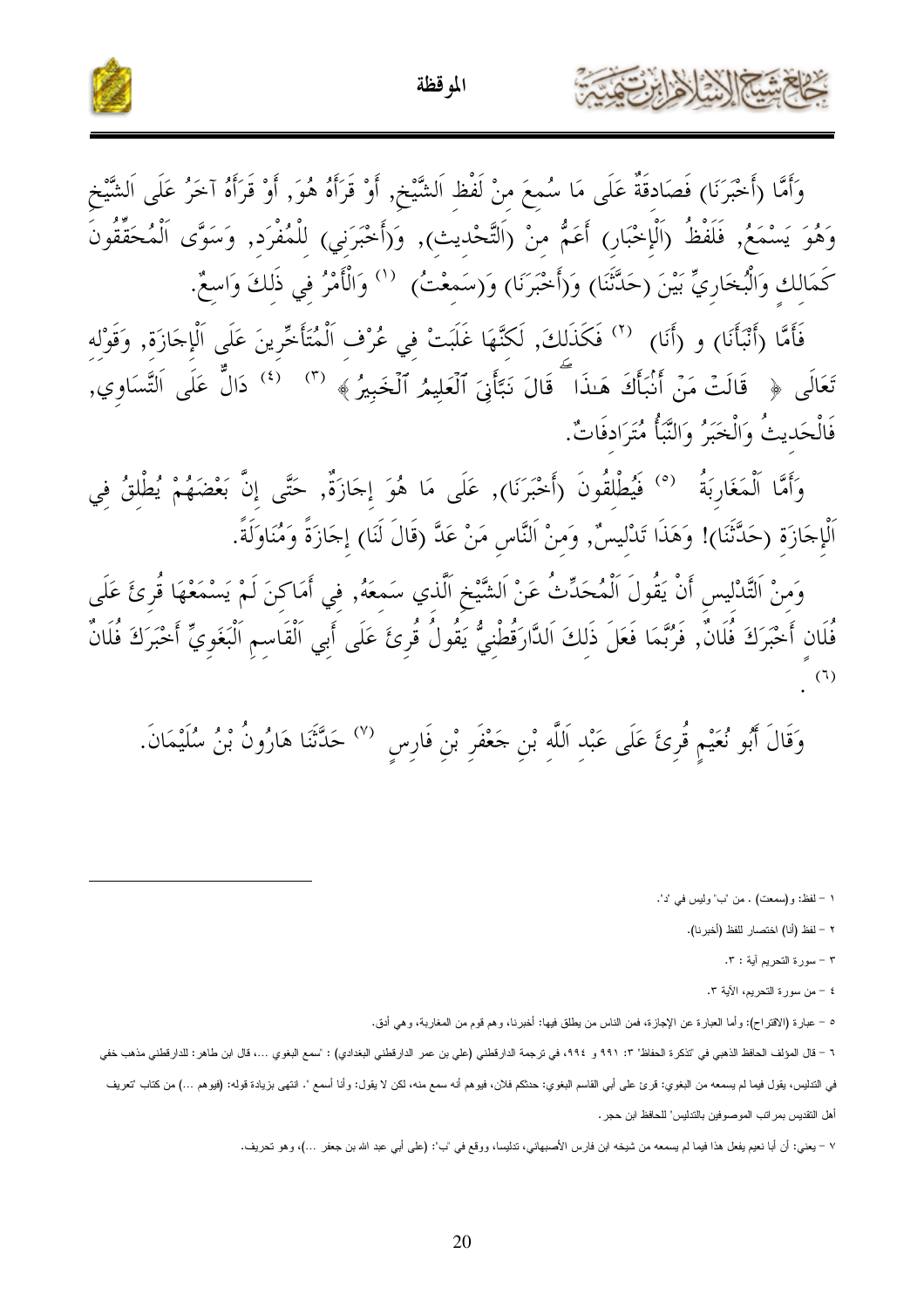![](_page_20_Picture_0.jpeg)

الموقظة

![](_page_20_Picture_2.jpeg)

وَمِنْ ذَلِكَ (أَخْبَرَنَا فُلَانٌ مِنْ كِتَابِهِ), وَرَأَيْتُ ابْنَ مُسَيَّبِ يَفْعَلُهُ  $\hspace{0.0cm}$  وَهَذَا لَا يَنْبَغِي فَإِنَّهُ تَدْليسٌّ, وَالصَّوَابُ قَوْلُكَ <sup>(٢)</sup> في كتَابه.

وَمِنْ اَلتَّدْلِيسِ أَنْ يَكُونَ قَدْ حَضَرَ طِفْلاً  $\,^{\text{\tiny (\text{T})}}$  عَلَى شَيْخٍ وَهُوَ إِبْنُ سَنَتَيْنِ أَوْ ثَلَاثِ, فَيَقُولُ أَنْبَأَنَا فُلَانٌ, وَلَمْ يَقُلْ وَأَنَا حَاضِرٌ, فَهَذَا اَلْحُضُورِ اَلْعُرْيِ عَنْ إِذْنِ اَلْمُسْمع ل<sup>ن</sup>َ لَا يُفِيدُ اتِّصَالاً, بَلْ هُوَ دُونَ اَلْإِجَازَةِ, فَإِنَّ اَلْإِجَازَةَ نَوْعُ اتِّصَالِ عِنْدَ أَئِمَّةٍ <sup>(٥</sup>) .

وَحُضُورُ اِبْنِ عَامٍ  $\left( \begin{array}{c} \cdot \cdot \cdot \cdot \end{array} \right)$ وْ عَامَيْنِ إِذَا لَمْ يَقْتَرِنْ بِإِجَازَةٍ كَلَا شَيْءِ, إِلَّا أَنْ يَكُونَ حُضُورُهُ  $\left( \begin{array}{c} \cdot \cdot \cdot \end{array} \right)$ عَلَى شَيْخٍ حَافِظٌ أَوْ مُحَدِّثٍ وَهُوَ لَا يَفْهَمُ مَا يُحَدِّثُهُ, فَيَكُونُ إِقْرَارُهُ بِكِتَابَةِ اِسْمِ اَلطِّفْلِ بِمَنْزِلَةِ<br>. . . اَلْإِذْنِ مِنْهُ لَهُ في اَلرِّوايَة <sup>(٨)</sup> .

وَمِنْ صُوَرِ اَلْأَدَاءِ حَدَّثَنَا حَجَّاجُ بْنُ مُحَمَّدٍ <sup>(٩)</sup> قَالَ قَالَ <sup>(١٠)</sup> ابْنُ جُرَيْجٍ, فَصِيَغَةُ (قَالَ) لَا تَدُلُّ عَلَى اتِّصَال (١١) .

١ – لعله يعني به الحافظ محمد بن المسيب الأرغياني النيسابوري، المولود سنة ٢١٢، والمتوفى الشرق المؤلف في "تذكرة الحفاظ " ٣: ٧٨٩ – ٧٩١، وفي "سير أعلام النبلاء" ١٤: ٤٢٢ – ٤٢٦، وحلاه فيهما بالأوصاف التالية: "الأرغياني: الحافظ البارع الجوَّال الإمام، الزاهد القدوة شيخ الإسلام، أبو عيبد الله محمد بن المسيب بن إسحاق النيسابوري، ثم الأرغياني الإسفنجي "، ثم أسهب في ترجمته. ولم يشر فيها إلى شيء من شأن التدليس عنده.

٢ - في "ب": (و الصو اب قوله).

٣ - في "ب": (طفل)، أي بالرفع، وفي "د": (حضر جزءا)، وهو تحريف عن: طفلا.

٤ - في "ب": (المستمع)، وهو تحريف.

ه – لفظ: (عند أئمة) ساقط من "ب".

٦ – سقط لفظ: (ابن) من "د".

٧ – يعني حضور الصغير من هو، لا حضور صغير ابن عام أو عامين.

٨ – هنا بحاشية "ب" مكتوب كما يلي: (لا يخلو من شيء أو سقوط).

۹ – هو أبو محمد حجاج بن محمد المصيصي الأعور، نرمذي الأصل، سكن بغداد ثم نحول إلى المصيصة، رويح وطبقته، وروى عنه الإمام أحمد وطبقته، قال الإمام أحمد: ما كان أضبطه وأشد تعاهده للحروف، كان صحيح الأخذ، ورفع أمره جدا، وقال مرة: كان يقول: حدثتا ابن هروا على الله جريج، ثم ترك ذلك، فكان يقول: قال ابن جريج، سمع التفسير من ابن جريج إملاءً، وقرأ عليه بقية الكتب، مات سنة ٢٠٦ في بغداد –رحمه الله تعالى–.

١٠ - لفظ: (قال) الثانية ساقط من "ب".

١١ – أي ذات الصيغة للفظ (قال)، لكنها في كلام حجاج بن محمد تفيد الاتصال إذا استعملها فيما قر أه على نجر عها تقدم في التعليقة برقم ٧، إذ القراءة على الشيخ من أعلى درجات الاتصال، إلا إذا أراد بلفظ (قال) التدليس.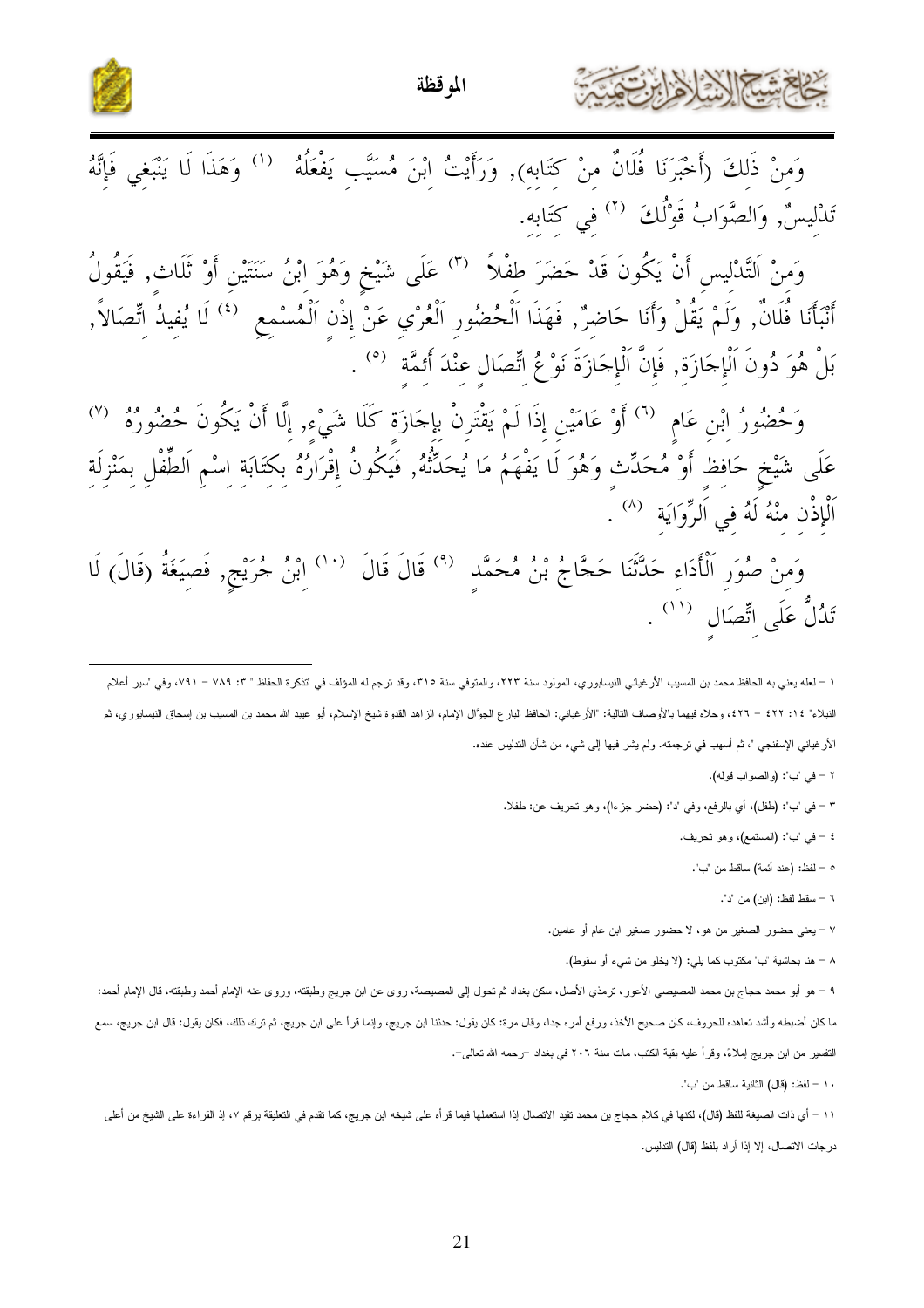![](_page_21_Picture_0.jpeg)

المو قظة

![](_page_21_Picture_2.jpeg)

وَكَذَلكَ (قَالَ) منْ اَلتَّابِعيِّ اَلْمَعْرُوف بلقَاء ذَلكَ اَلصَّحَابيِّ, كَقَوْل عُرْوَةَ قَالَتْ عَائشَةُ, وَكَقَوْل ابْنِ سيرينَ قَالَ أَبُو هُرَيْرَةَ, فَحُكْمُهُ اَلاتِّصَالُ .

وَأَرْفَعُ منْ لَفْظَة (قَالَ) لَفْظَةُ (عَنْ), وَأَرْفَعُ منْ (عَنْ) (أَخْبَرَنَا), وَ(ذَكَرَ لَنَا), و (أَنْبَأَنَا), وَأَرْفَعُ منْ ذَلكَ (حَدَّنَنَا), و(سَمعْتُ).

> وَأَمَّا في اصْطلَاح اَلْمُتَأَخِّرينَ فــ (أَنْبَأَنَا), وَ(عَنْ), وَ(كَتَبَ إِلَيْنَا) وَاحِدٌ. ٢٢ – ٱلْمَقْلُسوبُ

هُوَ مَا رَوَاهُ اَلشَّيْخُ بِإِسْنَادِ لَمْ يَكُنْ كَذَلِكَ, فَيَنْقَلِبُ عَلَيْهِ وَيَنُطُّ مِنْ إِسْنَادِ حَدِيث إِلَى مَتْنِ آخَرَ بَعْدَهُ, أَوْ أَنْ يَنْقَلِبَ عَلَيْهِ اِسْمُ رَاوٍ مِثْلِ (مُرَّةَ بْنِ كَعْبٍ) بِـــ (كَعْبِ بْنِ مُرَّةَ), وَ(سَعْدِ بْنِ 

فَمَنْ فَعَلَ ذَلِكَ خَطَأً فَقَرِيبٌ ۚ (٣) وَمَنْ تَعَمَّدَ ذَلِكَ وَرَكَّبَ مَتْنَا عَلَى إِسْنَادِ لَيْسَ لَهُ, فَهُوَ سَارِقُ اَلْحَدِيثِ ۚ وَهُوَ اَلَّذِي ۡيُقَالُ فِي حَقِّهِ فُلَانٌ يَسْرِقُ اَلْحَدِيثَ ۚ <sup>(٤)</sup> وَمِنْ ذَٰلِكَ أَنْ يَسْرِقَ حَديثًا مَا سَمعَهُ, فَيَلَّعي سَمَاعَهُ منْ رَجُل.

١ - لفظ: (كان) ساقط من "ب".

NXKLXX

٣ - وقعت العبارة في "د" و "ب": (فمن يعد ذلك خطأً فقريب)، وصوبتها كما نرى.

٢ – هو أبو عبد الملك مروان بن ذالحكم بن أبي العاص الأموي المدني، ولد بعد الهجرة بسنتين وقيل بأربع، وردى عن النبي –صلى الله عليه وسلم–، ولا يصح له منه السماع، وولِيَ الخلافة سنة ٢٤، ومات في سنة ٦٥.

٤ – هنا في "ب" فوق هذه الكلمة، ما يلي: (أن يتفطن ويجد الصواب).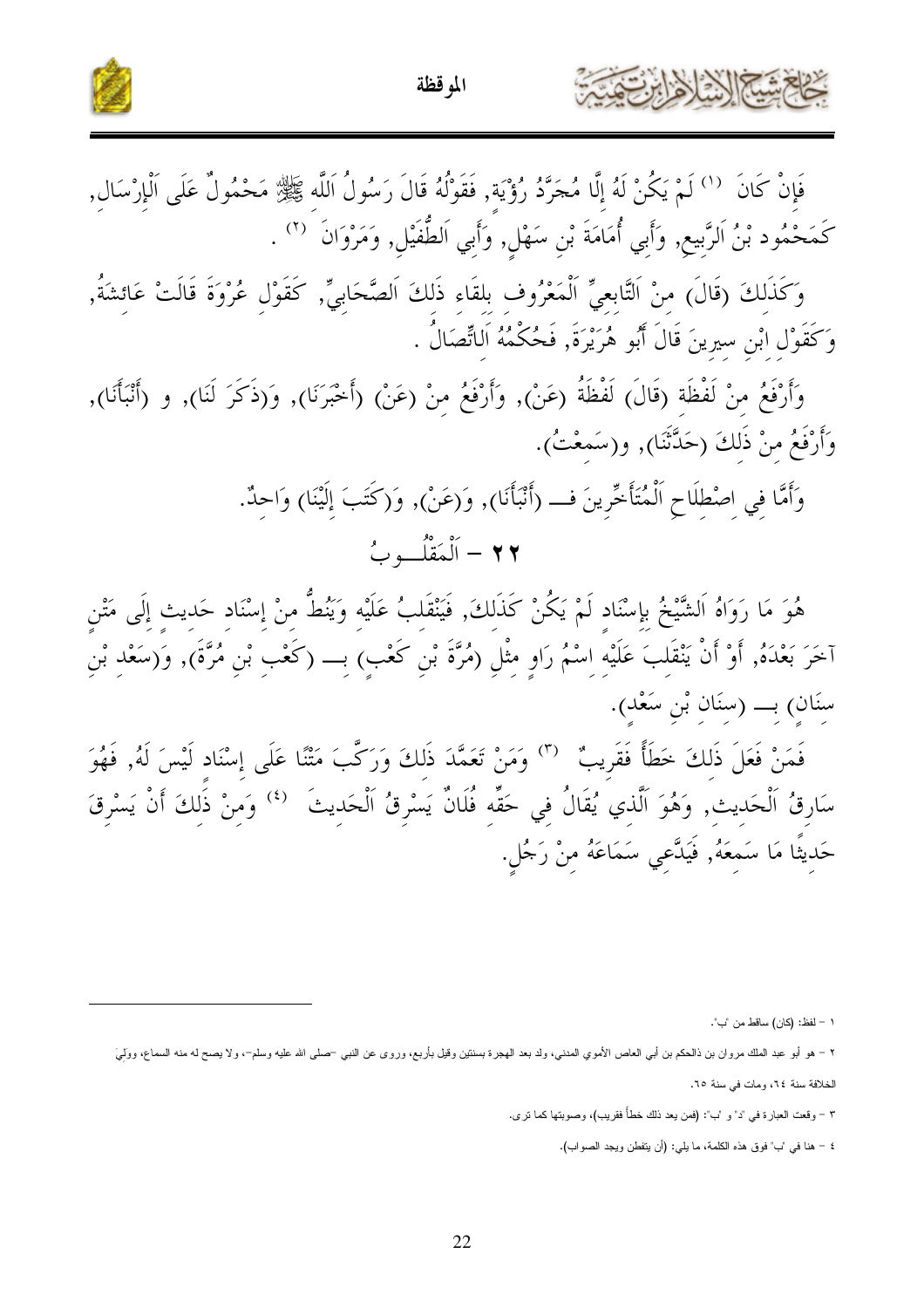![](_page_22_Picture_0.jpeg)

![](_page_22_Picture_2.jpeg)

وَأَمَّا سَرِقَةُ اَلسَّمَاعِ وَادِّعَاءُ مَا لَمْ يَسْمَعْ مِنْ اَلْكُتُبِ وَالْأَجْزَاءِ, فَهَذَا كَذبْ مُجَرَّدٌ, لَيْسَ مِنْ ٱلْكَذِبِ عَلَى اَلرَّسُولِ ﷺ بَلْ مِنَ اَلْكَذِبِ عَلَى اَلشُّيوخِ, وَلَنْ يُفْلِحَ مَنْ تَعَانَاهُ ۚ (') وَقُلْ مَنْ سَتَرَ اَللَّهُ عَلَيْهِ مِنْهُمْ, فَمِنْهُمْ مَنْ يَفْتَضِحُ فِي حَيَاتِهِ, وَمِنْهُمْ مَنْ يَفْتَضِحُ بَعْدَ وَفَاتِهِ, فَنَسْأَلُ اَللَّهَ اَلسِّتْرَ وَالْعَفْوَ.

![](_page_22_Picture_4.jpeg)

لَا تُشْتَرَطُ اَلْعَدَالَةُ حَالَةَ اَلتَّحَمُّلِ, بَلْ حَالَةَ اَلْأَدَاءِ فَيَصحُّ سَمَاعُهُ كَافرًا وَفَاجرًا وَصَبَيًّا, فَقَدْ<br>رَوَى جُبَيْرُ بْنُ مُطْعمٍ ﷺ أَنَّهُ سَمِعَ اَلنَّبِيِّ ﷺ يَقْرَأُ فِي اَلْمَغْرِبِ بِـ حَالَ شرْكه, وَرَوَاهُ مُؤْمنًا.

وَاصْطَلَحَ اَلْمُحَدِّثُونَ عَلَى حَعْلهِمْ سَمَاعَ ابْنِ خَمْسِ سنينَ سَمَاعًا, وَمَا دُونَهَا حُضُورًا,<br>وَاسْتَأْنَسُوا بِأَنَّ مَحْمُودًا (عَقَلَ مَحَّةً) <sup>(٣)</sup> وَلَا دَلِيلَ فِيهِ وَالْمُعْتَبَرُ فِيهِ إِنَّمَا هُو وَالتَّمْييزِ.

١ – يعني: فعله وصنعه وتعاطاه، وهو معنى مولَّد، كما سبق التنبيه إليه في ص (٤٧).

كالحشيج الشاهاير

٢ – رواه البخاري في أربع مواضع من صحيحه، في كتاب الأذان في (باب الجهر بالمغرب) ٢: ٢٤٧، وفي كتاب الجهاد في (باب فداء المشركين) ٦: ١٦٨، وفي كتاب المغازي بعد (باب شهود الملائكة بدرا) ٧: ٣٢٣، وفي كتاب التفسير في (نفسير سورة والطور) ٨: ٦٠٣، ولفظه في كتاب المغازي "سمعت النبي "صلى الله عليه وسلم" "يقرأ في المغرب بـــالطور، وذلك أول ما وقر الإيمان في قلبي " ، ورواه مسلم في كتاب الصلاة في (باب القراءة في الصبح) ٤: ١٨٠، ومالك في "الموطأ" في العثرب والعلما عليه المغرب والعشاء) ١: ٩٩، وأبو داود والنسائي وابن ماجه.

٣ – أي: محمود بن الربيع الأنصاري، الصحابي الجليل، الذي كان عمره عند وفاة النبي –صلى الله عليه وسلم– خمس سنين، والمَجَّة: هي رَزْقُ الماء من الفم بقوة، ويشير المؤلف بهذا إلى حديث محمود بن الربيع –رضي الله عنه–، الذي رواه الشيخان في "صحيحيهما" البخاري في ستة مواضع، أولها في كتاب العلم، في (باب متى يصح سماع الصغير) ١: ١٧١، ومسلم في كتاب المساجد، في (باب الرخصة في التخلف عن الجماعة بعذر ) ٥: ١٦١، ولفظهما متقارب، وهذا لفظ البخاري: "عقّلت من النبي –صلى الله عليه وسلم– مجَّة مجّها في وجهي، وأن ابن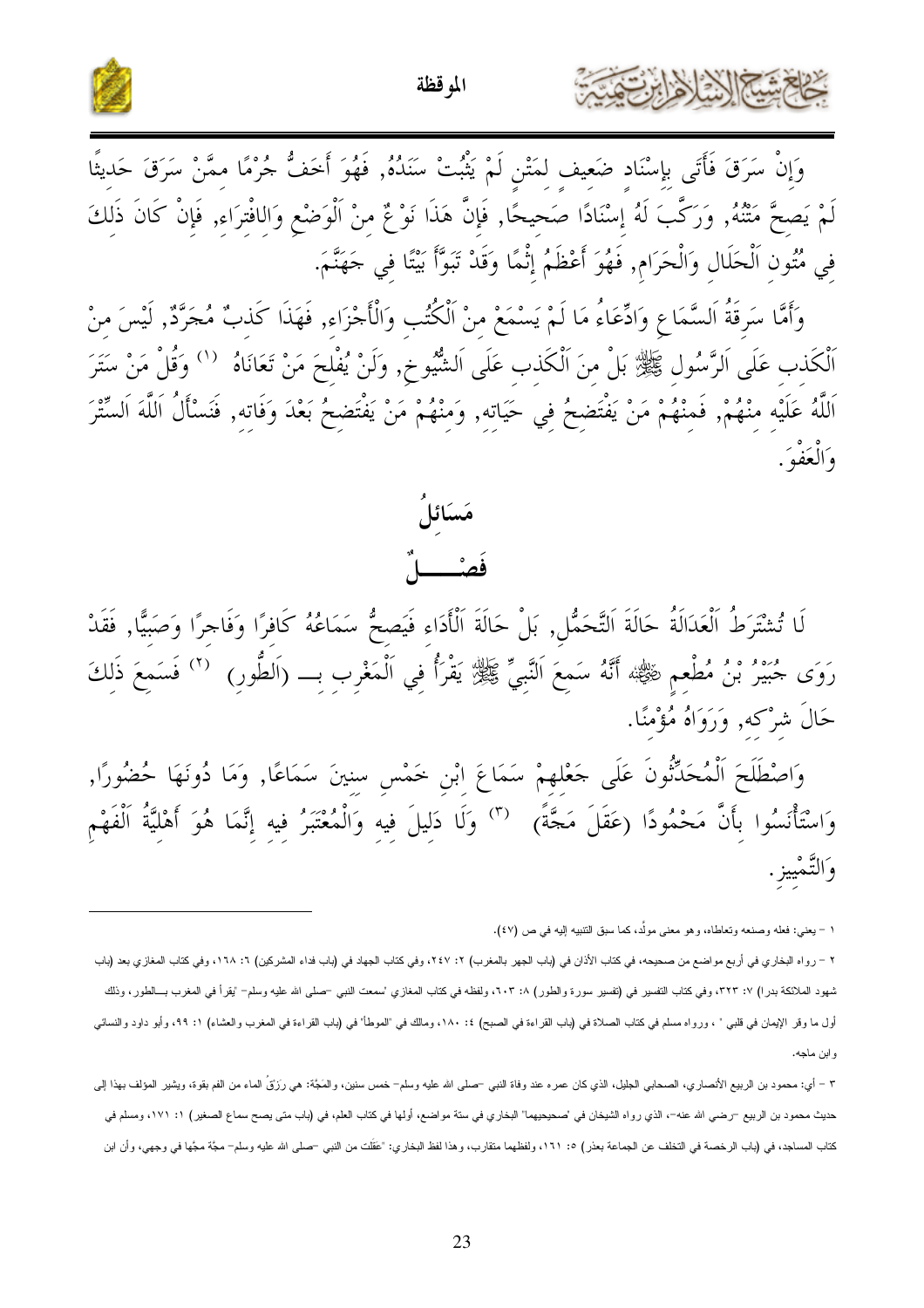![](_page_23_Picture_0.jpeg)

![](_page_23_Picture_1.jpeg)

بِالْمَعْنَى إِلَى صَاحب الْكتَاب أَوْ الْجُزْءِ, وَكَرهَ بَعْضُهُمْ أَنْ يَزِيدَ فِي أَلْقَاب اَلرُّوَاة فِي ذَلكَ, وَأَنْ يَزِيدَ تَارِيَخَ سَمَاعَهِمْ, وَبَقرَاءَة مَنْ سَمَعُوا; لأَنَّهُ قَدْرٌ زَائِدٌ  $^{(1)}$  عَلَى الْمَعْنَىَ. وَلَا يَسُوغُ إذَا وَصَلْتَ إِلَى الْكتَابِ أَوْ اَلْجُزْءِ, أَنْ تَتَصَرَّفَ في تَغْيير أَسَانيده وَمُتُونه; وَلهَذَا قَالَ شَيْخِنَا إِبْنَ وَهْبِ يَنْبَغَي أَنْ يُنْظُرَ فيه هَلْ يَجبُ? أَوْ هُوَ مُسْتَحْسَنٌ؟ وَقَوَّىَ بَعْضُهُمْ ٱلْوُجُوبَ مَعَ تَجْويزهمْ ٱلرِّوَايَةَ بِالْمَعْنَى, وَقَالُوا مَا لَهُ أَنْ يُغَيِّرَ التَّصْنيفَ, وَهَذَا كَلَامٌ فيه ضَعْفٌ. تَسَمَّحَ بَعْضُهُمْ أَنْ يَقُولَ سَمعْتُ فُلَانًا, فيمَا قَرَأَهُ عَلَيْه, أَوْ يَقْرَؤُهُ عَلَيْه اَلْغَيْرُ, وَهَذَا حلَافُ اَلاصْطلَاح أَوْ منْ بَاب اَلرِّوايَة بِالْمَعْنَى, وَمنْهُ قَوْلُ اَلْمُؤَرِّخيَنَ سَمعَ فُلَانًا وَفُلَانًا ل  $\stackrel{\circ}{\bullet}$  = مَسْأَلَــةٌ إِذَا أَفْرَدَ حَديثًا منْ مِثْلِ نُسْخَةٍ هَمَّامٍ  $\stackrel{\circ}{\circ}$  ) أَوْ نُسْخَةٍ أَبِي مُسْهِرٍ  $\stackrel{\circ}{\circ}$  فَإِنْ حَافَظَ عَلَى اَلْعَبَارَة جَازَ وفَاقًا, كَمَا يَقُولُ مُسْلَمٌ. اَلنَّدَمُ تَوْبَةٌ ﴾ <sup>(٥)</sup> أَخْبَرَنَا به فُلَانٌ عَنْ فُلَان <sup>(٦)</sup> .

خمس سنين، من دلو – في دارنا – ". انتهى. واستنل بعض العلماء بهذا الحديث، على اصحديث من اس نعمس سنين، والحق – كما قاله المؤلف هنا – لا دليل فيه، وذلك أن هناك فرقا بيِّنا بين عقل الطفل الصغير (المجة)، وبين ضبطه (سماع الحديث)، فالطفل يعقل (المجة)؛ لأنها فمشهود للعين، ملامس محسوس بالحاسة الجسمية، أما ضبطه (سماع الحديث)، فهو عملية عقلية، مركبة من ألفاظ ومعان ذات نسق معين، لا يستوعبها ذهن الطفل، ولا يضبطها وبعلها وسلم الله على الله على المسلم الله الفعل المحسوس البسيط، منزلة السماع المركب، فالاستدلال بحديث محمود بن الربيع –رضي الله عنه–، لا ينهض دليلا على صحة سماع ابن أربع سنين أو خمس سنين، كتبت هذا بحثا من عندي، ثم رأيت –والحمد لله تعالى– ما يؤيده في كلام الحافظ السخاوي، في كتابه "فتح المغيث " ١: ٣٨٧، فرحمات الله على علمائنا السابقين، ما نزكوا لمن بعدهم فكرا ولا ذكرا.

١ – هنا عند لفظ: (زائد) تتنهى نسخة "ب".

٢ – يعني: قرأ عليهما، لا أنه سمع منهما، كما هو مقتضى لفظ : سمع.

٣ – أي: همَّام بن مُنبَّه الصنعاني اليماني، التابعي الجليل، مات سنة ١٣٢، مترجم له في "تهذيب" ١٤١، ونسخته عن أبي هريرة –رضي الله عنه– تبلغ ١٤٢ حديث، ساقها الإمام أحمد في "المسند" ٢: ٣١٢ – ٣٦٧، وروى منها الإمام البخاري والإمام مسلم جملة في "صحيحهما "، وقد اعتنى بها إخراجا وطبعا وتحقيقا الصديق المفضال العلامة النكتور محمد حميدالله الحيدرآبادي –جزاه الله عن العلم والسنة خير الجزاء–، واعتنى بها من بعده شيخنا العلامة الصحائد الحداري وجزاه الله عن السنة خيرا كثيرا وإحسانا–، فانظر الجزء السادس عشر من "المسند للإمام أحمد" بتحقيقه وتعليقه ومقدمته أيضا.

٤ – هو أبو مسهر الدمشقي (عبد الأعلى بن مسهر)، روى عنه أحمد والبخاري وكبار هذه الطبقة، مات سنة ٢١٨ في بغداد مسجونا بسبب إبائه القول بخلق القرآن –رحمه الله تعالى–، مترجم له في "تهذيب التهذيب" ٦: ٩٨.

٥ – لبن ماجه : الزهد (٤٢٥٢) وأحمد (٢٧٦/١, ٤٢٣/١, ٤٣٣/١).

٦ – جاء هذا الحديث عن ابن مسعود –رضي الله عنه– مرفوعا، في "مسند الإمام أحمد" ١: ٣٧٦، و"سنن ابن ماجه في كتاب الزهد، في (باب ذكر التوبة) ٢: ١٤٢٠، و"مستدرك الحاكم " ٤: ٢٤٣. وقال الحافظ الذهبي في "تلخيص المستدرك ": "حديث صحيح".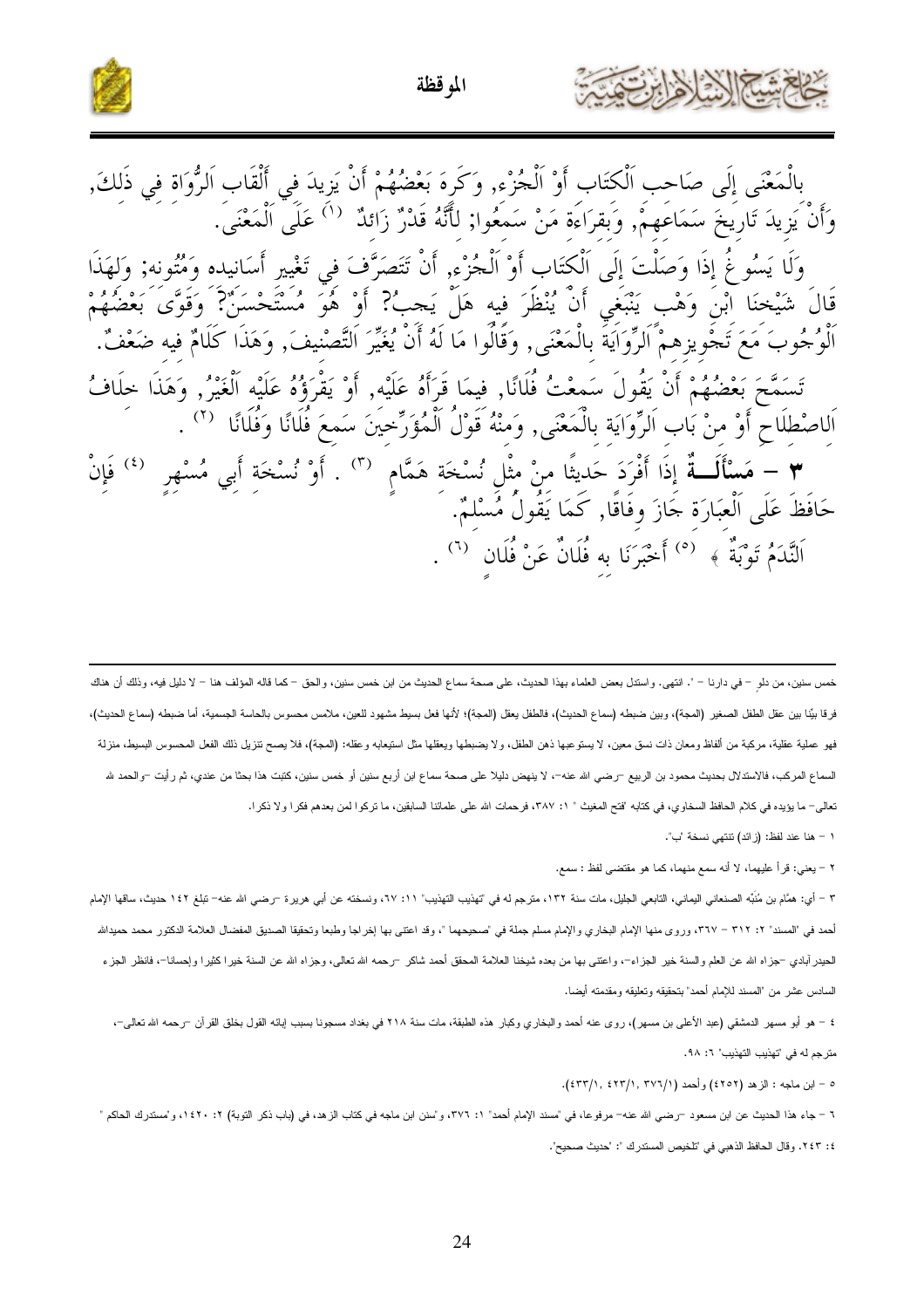![](_page_24_Picture_0.jpeg)

![](_page_24_Picture_1.jpeg)

SPNRw22

**٥**– مَسْأَلَــةٌ إذَا سَاقَ حَديثًا بإسْنَاد, ثُمَّ أَتْبَعَهُ بإسْنَاد آخَرَ وَقَالَ مثْلَهُ, فَهَذَا يَجُوزُ للْحَافظ الْمُمَيِّز للْأَلْفَاظ, فَإِنَّ اخْتَلَفَ اَللَّفْظُ قَالَ نَحْوَهُ, أَوْ قَالَ بمَعْنَاهُ, أَوْ بنَحْو منْهُ.

٦ – مَسْأَلَــةٌ إذَا قَالَ حَدَّثَنَا فُلَانٌ مُذَاكَرَةً, دَلَّ عَلَى وَهَن مَا, إذ اَلْمُذَاكَرَةُ يُتَسَمَّحُ فيهَا وَمنْ اَلتَّسَاهُل اَلسَّمَاعُ منْ غَيْرِ مُقَابَلَة, فَإِنْ كَانَ كَثيرَ اَلْغَلَطِ لَمْ يَجُزْ, وَإِنْ جَوَّزْنَا ذَلِكَ فَيَصِحُّ فِيمَا صَحَّ مِنَ الْغَلَطِ, دُونَ اَلْمَغْلُوطِ, وَإِنَّ نَدَرَ اَلْغَلَطُ فَمُحْتَمَلٌ, لَكِنْ لَا يَجُوزُ لَهُ فِيمَا بَعْدُ أَنْ يُحَدِّثَ مِنْ أَصْلِ شَيْخِه.

### ٢٣ - آدَابُ اَلْمُحَدِّث

تَصْحِيحُ اَلنَّيَّة منْ طَالبِ اَلْعِلْمِ مُتَعَيِّنٌ, فَمَنْ طَلَبَ اَلْحَديثَ لِلْمُكَاثَرَة أَوْ اَلْمُفَاخَرَة, أَوْ<br>ليَرْوِيَ, أَوْ ليَتَنَاوَلَ اَلْوَظَائِفَ, أَوْ لَيُثْنَى عَلَيْهِ وَعَلَى مَعْرِفَته, فَقَلْا خَس بِالْأَمْرَيْنِ فَالْحُكْمُ لِلْغَالبِ .

وَإِنْ كَانَ طَلَبَهُ لفَرْط اَلْمَحَبَّة فيه, مَعَ قَطْعِ اَلنَّظَرِ عَنْ اَلْأَجْرِ وَعَنْ بَنِي آدَمَ, فَهَذَا كَثيرًا مَا<br><sup>(١)</sup> يَعْتَرِي طَلَبَةَ اَلْعُلُومِ, فَلَعَلَّ اَلنَّيَّةَ أَنْ يَرْزُقَهَا اَللَّهُ بَعْدُ, و اَلْعِلْمُ خَشْيَةً للَّه ۚ (٢) وَاسْتَكَانَ وَتَوَاضَعَ, وَمَنْ طَلَبَهُ لِلدُّنْيَا تَكَبَّرَ به وَتَكَثَّرَ وَتَجَبَّرَ, وَازْدَرَى بِالْمُسْلمينَ اَلْعَامَّة, وَكَانَ عَاقبَةُ أَمْرِه إلَى سَفَالٍ وَحَقَارَة.

فَلْيَحْتَسِبِ اَلْمُحَدِّثْ بِحَدِيثِهِ, رَجَاءَ اَللُّخُولِ فِي قَوْلِهِ ﷺ ﴿ نَضَّرَ اَللَّهُ امْرَأَ سَمِعَ مَقَالَتِي فَوَعَاهَا, ثُمَّ أَدَّاهَا إِلَى مَنْ لَمْ يَسْمَعْهَا ﴾  $^{(7)}$  (<sup>٤)</sup>.

١ – وقع في الأصل الذي هو "د": (فهذا كثير ما يعتري). وهو خطأ.

٢ – وقع في الأصل: (كسره العلم وخشع لله)، وهو نحريف، وصوَّبته كما نرى.

٣ – النترمذي : العلم (٢٦٥٦) وأبو داود : العلم (٣٦٦٠) وابن ماجه : المقدمة (٢٣٠).

٤ – رواه بهذا اللفظ الدارمي في مقدمة "سننه" ١: ٦٥، في (باب الاقتداء بالعلماء)، من حديث جبير بن مطعه مرفوعا، ورواه بنحوه ابن ملجه في مقدمة "سنن" ١: ٨٥، في (باب من بلَّغ علما)، وفي كتاب المناسك ٢: ١٠١٥، في (باب الخطبة يوم النحر)، وقد روى هذا الحديث عن النبي –صلى الله عليه وسلم– أربعة وعشرون صحابيا، منهم: زيد بن ثابت، وعبد الله بن مسعود، ومعاذ بن جبل، وأبو الدرداء، وأنس بن مالك، وغير هم.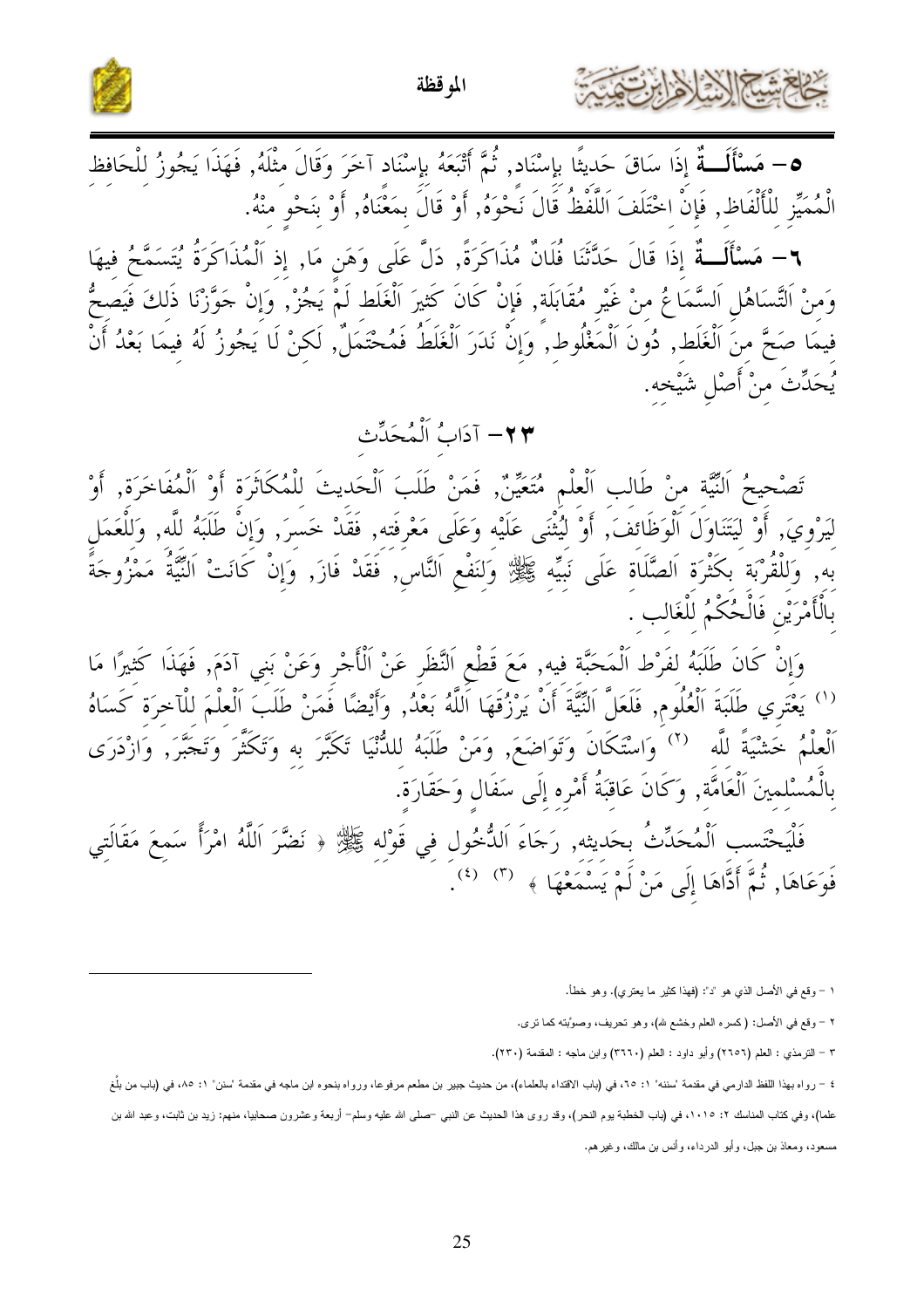![](_page_25_Picture_0.jpeg)

المو قظة

![](_page_25_Picture_2.jpeg)

إلَى أَهْله وَإخْوَانه حَالَ صحَّته أَنَّكُمْ مَتَى رَأَيْتُمُوني تَغَيَّرْتُ, فَامْنَعُوني منْ اَلرِّوَايَة. فَمَنْ تَغَيَّرَ بِسُوءِ حفْظ وَلَهُ أَحَاديتُ مَعْدُودَةٌ, قَدْ أَتْقَنَ روايَتَهَا  $^{(7)}$  فَلَا بَأْسَ بتَحْديثه بهَا

زَمَنَ تَغَيْرِه.

وَلَا بَأْسَ بِأَنْ يُجِيزَ مَرْوِيَّاتِه حَالَ تَغَيُّرِه, فَإِنَّ أُصُولَهُ مَضْبُوطَةٌ مَا تَغَيَّرَتْ, وَهُوَ فَقَدْ وَعَى مَا أَجَازَ فَإِنْ اخْتَلَطَ وَخَرَّفَ امْتُنعَ منْ أَخْذ اَلْإجَازَة منْهُ .

وَمنْ اَلْأَدَبِ أَنْ لَا يُحَدِّثَ مَعَ وُجُودٍ مَنْ هُوَ أَوْلَى منْهُ لسنِّه وَإِتْقَانِه ۚ (°) وَأَنْ لَا يُحَدِّثَ بِشَيْءٍ يَرْوِيهِ غَيْرُهُ أَعْلَى مِنْهُ, وَأَنْ لَا يَغُشَّ اَلْمُبْتَدئينَ, بَلْ يَدُلُّهُمْ عَلَى اَلْمُهِمّ, فَالدَّيْنُ النَّصيحَةُ

فَإِنْ دَلَّهُمْ عَلَى مُعَمَّر عَاميٍّ, وَعَلمَ قُصُورَهُمْ في إقَامَة مُرْويَات اَلْعَامِّيٍّ, نَصَحَهُمْ وَدَلَّهُمْ عَلَى عَارف يَسْمَعُونَ بقرَاءَته, أَوْ حَضَرَ مَعَ اَلْعَاميٌّ وَرَوَى بْنُزُول, جَمْعًا بَيْنَ اَلْفَوَائد.

وَرُوِيَ أَنَّ مَالكًا –رَحمَهُ اَللَّهُ– كَانَ يَغْتَسلُ للتَّحْديثِ, وَيَتَبَحَّرُ, وَيَتَطَيَّبُ وَيَلْبَسُ ثيَابَهُ ٱلْحَسَنَةَ, وَيَلْزَمُ ٱلْوَقَارَ وَالسَّكِينَةَ, وَيَزِبْرُ مَنْ يَرْفَعُ صَوْتَهُ ۚ `` وَيُرَتَّلُ ٱلْحَديثَ.

وَقَدْ تَسَمَّحَ اَلنَّاسُ في هَذه اَلْأَعْصَارِ بِالْإِسْرَاعِ اَلْمَذْمُومِ, اَلَّذي يَخْفَى مَعَهُ بَعْضُ اَلْأَلْفَاظ, وَالسَّمَاعُ هَكَذَا لَا ميزَةَ لَهُ عَلَى اَلْإِجَازَة, بَلْ اَلْإِجَازَةَ صَدَقَ, وَقَوْلُكَ سَمِعْتُ أَوْ قَرَأْتُ هَذَا اَلْجُزْءَ كُلَّهُ – مَعَ اَلتَّمْتَمَة وَدَمْج بَعْض اَلْكَلمَات — كَذبٌ".

وَقَدْ قَالَ النَّسَائِيُّ في عدَّة أَمَاكنَ منْ "صَحيحه" (°) وَذَكَرَ كَلمَةً مَعْنَاهَا كَذَا وَكَذَا.

١ – أي: وليمتنع من التحديث وليقف عنه، خشية التخليط فيه بسبب الـهرم أو الـخرف.

٢ – رسم في الأصل هكذا: (قد أدمن في دربتها).

 $|\mathcal{S}|$ 

- ٣ هكذا فـى (الاقتراح): (لسنَّه)، وجاء فـي الأصل: (لدينه). وأرجَّح أنـها محرفة عن (لسنه) فلذا أثبتها.
	- ٤ أي: بنهاه ويزجر ه.
	- ٥ يقصد: من "سننه "، وتسميتها بالصحيح تساهل معروف وقع ممن قبل المؤلف.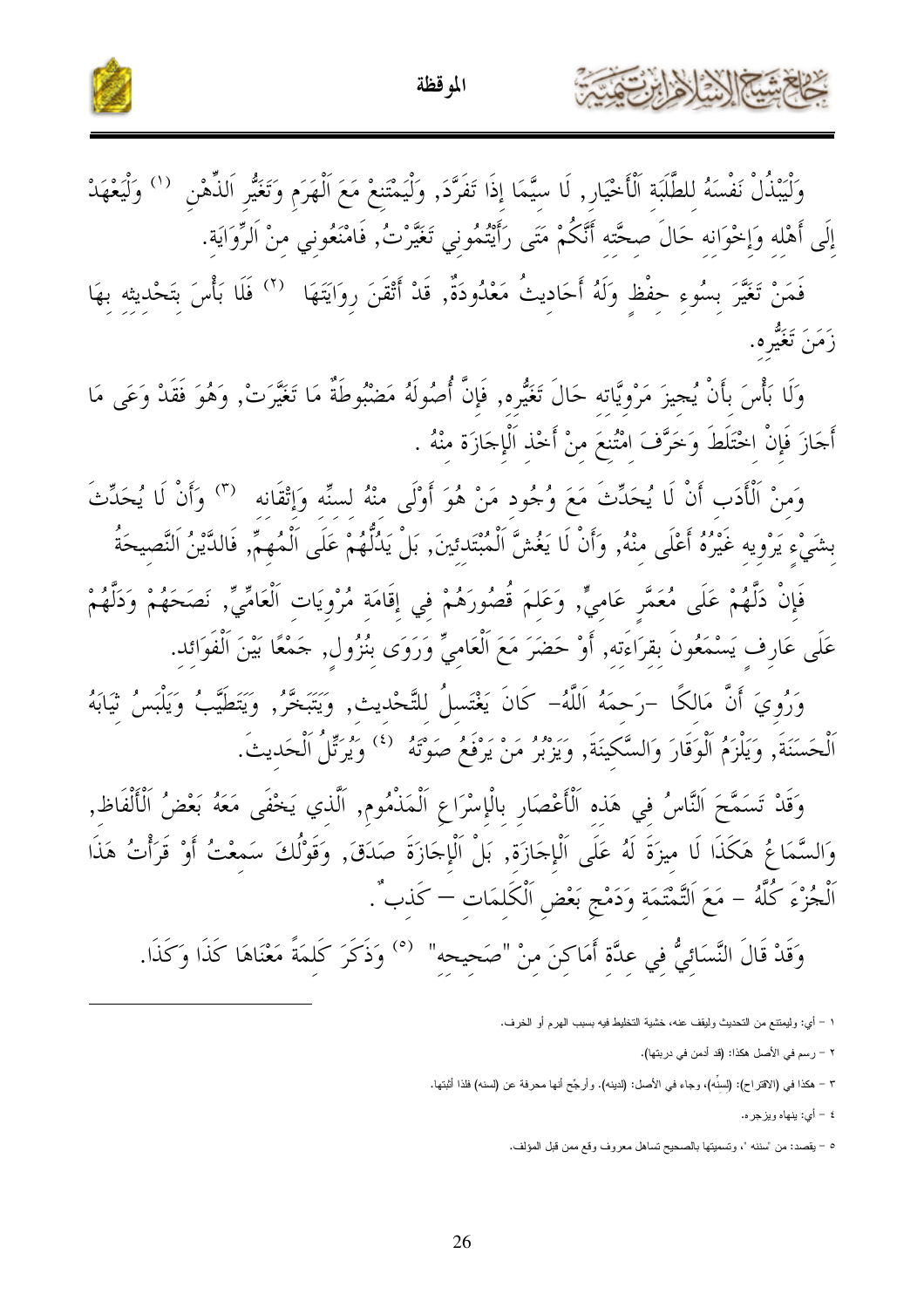![](_page_26_Picture_0.jpeg)

![](_page_26_Picture_2.jpeg)

وَكَانَ اَلْحُفَّاظُ يَعْقدُونَ مَجَالِسَ لِلْإِمْلَاءِ, وَهَذَا قَدْ عُدِمَ اَلْيَوْمَ, وَالسَّمَاعُ بِالْإِمْلَاءِ يَكُونُ<br>مُحَقَّقًا بِبَيَانِ اَلْأَلْفَاظِ لِلْمُسْمِعِ وَالسَّامِعِ. وَلْيَحْتَنِبْ رِوَايَةَ اَلْمُشْكِلَاتِ, مِمَّا لَا تَحْمِلُهُ قُلُوبُ اَلْعَامَّة, فَإِنْ رَوَى ذَلِكَ فَلْيَكُنْ فِي مَجَالِسَ خَاصَّة. وَيَحْرُمُ عَلَيْهِ رِوَايَةُ اَلْمَوْضُوعِ, وَرِوَايَةُ اَلْمَطْرُوحِ, إِلَّا أَنْ يُبَيِّنَهُ لِلنَّاسِ لِيَحْذَرُوهُ. ر بور<br>|اءة

تُشْتَرَطُ اَلْعَدَالَةُ فِي اَلرَّاوِي كَالشَّاهِد, وَيَمْتَازُ اَلثَّقَةُ بِالضَّبْطِ وَالْإِثْقَانِ, فَإِنْ انْضَافَ إِلَى ذَلِكَ<br>اَلْمَعْرِفَةُ وَالْإِكْتَارُ, فَهُوَ حَافِظٌ (٢)

# طَبَقَاتُ اَلْحُفَّاظِ

وَالْحِفَاظُ طَبَقَاتٌ (٣) (٤). **٢**– وَفِي اَلتَّابِعِينَ كَابْنِ اَلْمُسَيَّبِ <sup>(٥</sup>) .

١ – "لثقة من جَمَع الوصفين: العدالة، وتمام الضبط، ومن نزل عن التمام إلى أول درجات النقصان، قيل فيه: ونحو ذلك، ولا يقال الله ع الإرداف بما يزيل اللبس ". انتهى من "النكت الوفية" للحافظ البقاعي في أول (معرفة من نُقُبل روايته ومن تُرَدُّ) في الورقة ١٩٣ من المخطوط.

٢ – قال الحافظ ابن حجر في "نكته على ابن الصلاح " ص ٢١ من نسختي المخطوطة: "للحافظ في عُرْف المحدثين شروط، إذا اجتمعت في الراوي سمَّوْ، حافظا، وهو: الشهرة بالطلب، والأخذ من أفواه الرجال لا من الصحف! والمعرفة بطبقات الرواة ومراتبهم، والمعرفة بالتجريح والتعديل، وتمييز الصحيح من السقيم، حتى يكون ما يستحضره من ذلك أكثر مما لا يستحضره، مع استحضار الكثير من المتون، فهذه الشروط إذا اجتمعت في الراوي سموه حافظا ". انتهى.

٣ – بلغ عدد الطبقات التي ذكرها المؤلف هنا ٢٤ طبقة، بدأ فيها بطبقة الصحابة، وانتهى بطبقها في ي في التح علم عليقات المحدثين " ٢٨ طبقة، بدءا بالصحابة، وانتهاء بطبقة شيوخه، وبلغ عدد من ذكرهم الذهبي في كتابه: "المعين " ٢٤٢٤، ومن ذكرهم في جزئه: "ذكر من يعتمد فوله في الجرح والتعديل " ٧١٥، وبلغ عدد من ذكرهم السخاوي في جزئه: "المتكلمون في الرجال" ٢١٠، وهؤلاء الذين ذكرهم السخاوي ترجمتُ لكل ولحد منهم ترجمة موجزة مؤدية هناك، وقد حققَتُ هاتين الرسالتين الأخيرتين -بفضل الله تعالى وعونه- مع رسالتين للتاج السبكي: "قاعدة في الجرح والتعديل" و "قاعدة في المؤرخين"، وطبعت جميعها في سنة ١٤٠١ في القاهر ته بعنوان: (أربع رسائل في علوم الحديث)، فعليك بها ففيها الفوائد الجمة.

٤ – هو أبو هريرة الدوسي الصحابي الجليل، حافظ الصحابة، اسمه عبد الرحمن، على أقوال كثيرة فيه، مات سنة ٥٧ أو بعدها، وهو ابن ٧٨ سنة.

٥ – هو أبو محمد سعيد بن المسيب، النابعي المدني، ولد سنة ١٣، ومات سنة ٩٤.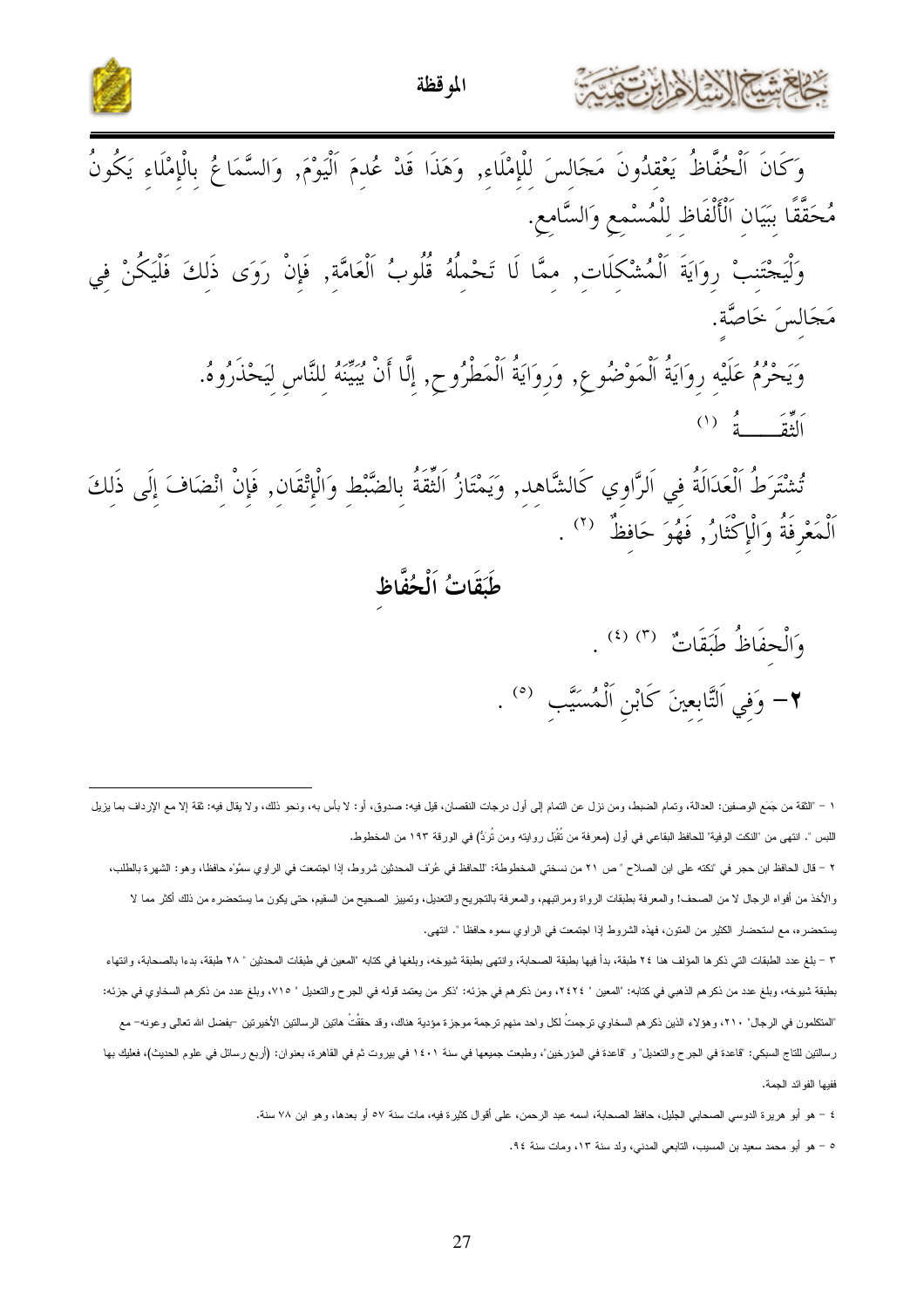![](_page_27_Picture_0.jpeg)

المو قظة

![](_page_27_Picture_2.jpeg)

- **٣** وَفي صِغَارِهُمْ كَالزُّهْرِيٍّ <sup>(١)</sup> .  $\epsilon^{(2)}$ ) - وَفيه أَتْبَاعهمْ كَسُفْيَانَ (٢) وَشُعْبَةَ (٣) وَمَالك (٤). تُمَّ إِبْنِ اَلْمُبَارَكِ <sup>(٥)</sup> وَيَحْيَى بْنِ سَعِيدِ <sup>(٦)</sup> وَوَكِيعِ <sup>(٧)</sup> وَابْنِ مَهْدِيٌّ <sup>(٨)</sup> . **٦** – ثُمَّ كَأَصْحَاب هَؤُلَاءِ, كَابْنِ اَلْمَدِينِيِّ <sup>(٩)</sup> وَابْنِ مَعِينٍ <sup>(١٠)</sup> وَأَحْمَدَ <sup>(١١)</sup> وَإِسْحَاقَ <sup>(۱۲)</sup> وَخَلْق . ٧– ثُمَّ اَلْبُخَارِيِّ ۞ " وَأَبِي زُرْعَةَ ۞ وَأَبِي حَاتِم ۞ وأَبِي دَاوُدَ ۞ وَمُسْلِم ۞ " . ٨– ثُمَّ النَّسائِيِّ (١٨) وَمُوسَى بْنِ هَارُونَ (١٩) وَصَالِحٍ جَزَرَةَ (٢٠) وَابْنِ خُزَيْمَةَ (٢١) .
	- ١ هو أبو بكر، محمد بن مسلم بن عبيد الله بن شهاب القرشي الزهري، المدني، الفقيه الحافظ، ولد سنة ٥٠ أو بعدها، ومات سنة ١٢٥ أو قبلها بسنة أو سنتين.
		- ٢ هو أبو عبد الله، سفيان بن سعيد الثوري، الكوفي، ولد سنة ٩٧، ومات سنة ١٦١.
		- ٣ هو أبو بسُطام، شعبة بن الحجاج العَنَكي الواسطي، ثم البصري، ولد سنة ٨٢، ومات سنة ١٦٠.
		- ٤ هو أبو عبد الله، مالك بن أنس الأصبحي، المدنى ولادة ووفاة، الإمام المتبوع، ولد سنة ٩٣، ومات سنة ١٧٩.
			- ٥ هو أبو عبد الرحمن، عبد الله بن المبارك المَرْوَزي، ولد سنة ١١٨، ومات سنة ١٨١.
				- ٦ هو أبو سعيد، يحيى بن سعيد القطان البصري، ولد سنة ١٢٠، ومات سنة ١٩٨.
			- ٧ هو أبو سفيان، وكيع بن الجراح الرؤاسي، الكوفي، ولد سنة ١٢٩، ومات سنة ١٩٧.
			- ٨ هو أبو سعيد، عبد الرحمن بن مهدي، البصري، اللؤلؤي، ولد سنة ١٣٥، ومات سنة ١٩٨.
				- ٩ هو أبو الحسن، علي بن عبد الله، المديني البصر ي، ولد سنة ١٦١، ومات سنة ٢٣٤.
			- ١٠ هو أبو زكريا، يحيى بن معين البغدادي، ولد سنة ١٥٨، ومات بالمدينة المنورة حاجا سنة ٢٣٣.
		- ١١ هو عبد الله، أحمد بن محمد بن حنبل الشيباني البغدادي، الإمام المتبوع، ولد سنة ١٦٤، ومات سنة ٢٤١.
		- ١٢ هو أبو يعقوب، إسحاق بن اپراهيم المروزي، ثم النيسابوري، يعرف بابن راهويه، ولد سنة ١٦١، وملت سنة ٢٣٨.
			- ١٣ هو أبو عبد الله، محمد بن إسماعيل البخاري، ولد سنة ١٤٩، ومات سنة ٢٥٦.
			- ١٤ هو أبو زرعة، عبيد الله بن عبد الكريم، الرازي، ولد سنة ٢٠٠، ومات سنة ٢٦٤.
				- ١٥ هو أبو حاتم، محمد بن إدريس الرازي، ولد سنة ١٩٥، ومات سنة ٢٧٧.
			- ١٦ هو أبو داود، سليمان بن الأشعث السجستاني، ولد سنة ٢٠٢، ومات بالبصرة سنة ٢٧٥.
			- ١٧ هو أبو الحسين، مسلم بن الحجاج القشيري النيسابوري، ولد سنة ٢٠٤، ومات سنة ٢٦١.
			- ١٨ هو أبو عبد الرحمن، أحمد بن علي بن شُعَيب، النسائي، ولد سنة ٢٥١، ومات سنة ٣٠٣.
			- ١٩ هو أبو عمران، موسى بن هارون الحمَّال البغدادي البزَّاز، ولد سنة ٢١٤، ومات سنة ٢٩٤.
		- .<br>٢٠ هو أبو علي، صالح بن محمد البغدادي، نزيل بُخَار ي، ولد بالكوفة سنة ٢٠٥، ومات في بخار ي سنة ٢٩٣، و (جزر ة) لقب له يضاف إلى اسمه .
			- ٢١ هو أبو بكر، محمد بن إسحاق بن خزيمة، النيسابوري، ولد سنة ٢٢٣، ومات سنة ٣١١.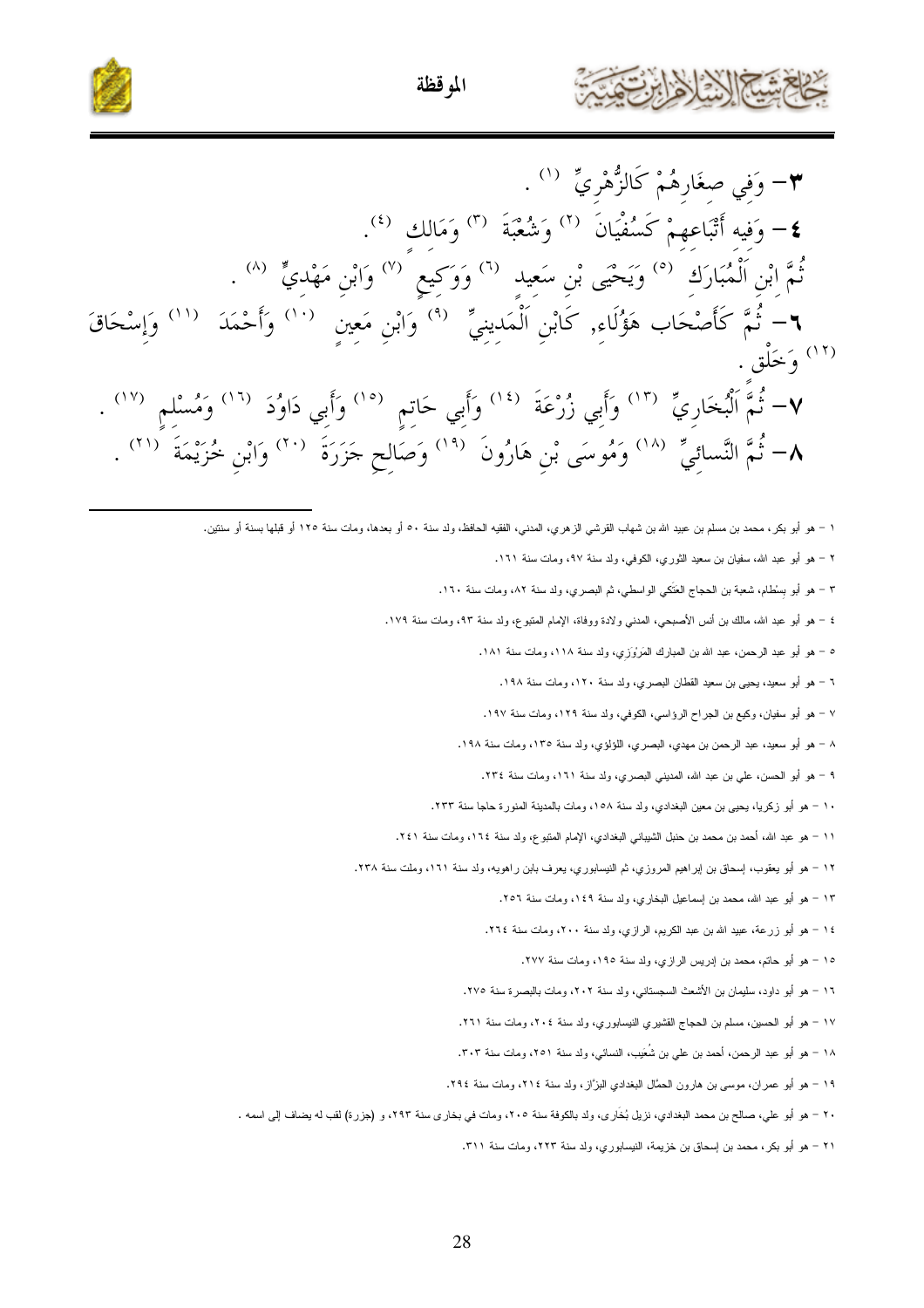![](_page_28_Picture_0.jpeg)

![](_page_28_Picture_2.jpeg)

|  | 4 – ثُمَّ إِبْنِ اَلشَّرْقِيُّ ۚ <sup>(١)</sup> وَمِمَّنْ يُوصَفْ بِالْحِفْظِ وَالْإِتْقَانِ جَمَاعَةً مِنْ اَلصَّحَابَةِ وَالتَّابِعِينَ<br>(٢)                                                                                                                                                        |                                                                                     |  |  |
|--|---------------------------------------------------------------------------------------------------------------------------------------------------------------------------------------------------------------------------------------------------------------------------------------------------------|-------------------------------------------------------------------------------------|--|--|
|  |                                                                                                                                                                                                                                                                                                         | نُمَّ عُبَيْدُ اَللَّه بْنُ عُمَرَ (٣) وَابْنُ عَوْن (٤) وَمسْعَرٌ (٥).             |  |  |
|  |                                                                                                                                                                                                                                                                                                         | 1 1 – ثُمَّ زَائدَةُ $^{(7)}$ وَاللَّيْتُ $^{(9)}$ وَحَمَّادُ بْنُ زَيْد $^{(4)}$ . |  |  |
|  | ١٢- ثُمَّ يَزِيدُ بْنُ هَارُونَ ۚ (٩) وَأَبُو أُسَامَةَ ۚ (١٠) وَابْنُ وَهْب ۚ (١١) .                                                                                                                                                                                                                   |                                                                                     |  |  |
|  |                                                                                                                                                                                                                                                                                                         |                                                                                     |  |  |
|  | ثُمَّ أَبُو خَيْثَمَةَ <sup>(١٢)</sup> وَأَبُو بَكْرِ بْنُ أَبِي شَيْبَةَ <sup>(١٢)</sup> وَابْنُ نُمَيْر <sup>ً (١٤)</sup> وَأَحْمَدُ بْنُ صَالحٍ <sup>(١٥)</sup> .<br>1 <b>٤ –</b> ثُمَّ عَبَّاسٌ اَللُّورِيُّ <sup>(١٦)</sup> وَابْنُ وَارَهْ <sup>(١٧)</sup> وَاَلتِّرْمِذِيٌّ <sup>(١٨)</sup> وَأَ |                                                                                     |  |  |

١ – هو أبو حامد، أحمد بن محمد بن الشرقي النيسابوري، نلميذ مسلم، ولد سنة ٢٤٠، ومات سنة ٢٢٥، ووقع في الأصل هنا (ثم الشرقي)، وصوابه: (ابن الشرقي) كما أثبته. ٢ – هكذا جاءت هذه العبارة هنا، في طبقة (ابن الشرقي)، وهي هنا: الطبقة الناسع. وابن الشرقي جاء في "تذكرة الحفاظ" ٣: ٨٢١ في الطبقة الحادية عشرة، بحسب نرتيب الطبقات هناك، وليس في هذا شيء من التوقف إنما التوقف في فهم إيراد المولف هنا بعد هذا طبقة (وسلام الله عنه أن الذذ. ..)، ثم طبقة (يزيد بن هارون...)، وهي طبقات متقدمة في الولادة والوفاة على عدد من الطبقات التي قبلها: طبقة (النسائي...)، وطبقة (ابن العدي التاسين...) فهل رجع المؤلف بالذكر إلى الطبقة الخامسة والسادسة ؟ تأمل. ٣ - هو أبو عثمان، عبيد الله بن عمر بن حفص بن عاصم بن أمير المؤمنين عمر بن الخطاب العدوي المدنى، مات سنة ١٤٧.

- ٤ هو أبو عون، عبد الله بن عون بن أرْطَبَان، البصري، ولد سنة ٦٦، ومات سنة ١٥١.
- ٥ هو أبو سَلَّمة، مسعر بن كدام، الـهلالـي الكوفـي الرواسـي؛ لكبر رأسه، مات سنة ١٥٥.
	- ٦ هو أبو الصَّلْت، زائدة بن قُدامة الثَّقفي الكوفي، مات سنة ١٦١ وقد شاخ.
- ٧ هو الحارث، اللَّيث بن سعد بن عبد الرحمن الفهمي المصري، ولد سنة ٩٤ ومات سنة ١٧٥.
- ٨ هو أبو إسماعيل، حماد بن زيد بن در هم الأز دي البصر ي، ولد سنة ٩٨، ومات سنة ١٧٩.
	- ۹ هو أبو خالد، بزيد بن هارون الواسطي، ولد سنة ١١٨، ومات سنة ٢٠٦.
- .<br>١٠ هو أبو أسامة، حماد بن أسامة الكوفي، ولد سنة ١٢١، ومات سنة ٢٠١، وجاء هنا (أبو أسامة) وما بعده بالرفع فأبقيته كذلك، ورفعت الاسم الذي قبله.
- ١١ هو أبو محمد، عبد الله بن وهب، المصري، ولد سنة ١٢٥، ومات سنة ١٩٧، ووقع في "خلاصة الخزرجي " تحريف في (المصري) إلى (البصري)، فاعرفه.
	- ١٢ هو أبو خيثمة، زهير بن حرب النسائي البغدادي، ولد سنة ١٦٠، ومات سنة ٢٣٤.
	- ١٣ هو أبو بكر، عبد الله بن محمد بن أبي شيبة، الكوفي، ولد سنة ١٥٩، ومات سنة ٢٣٥.
	- ١٤ هو أبو عبد الرحمن، محمد بن عبد الله بن نمير الهمداني الخارفي الكوفي، مات سنة ٢٣٤.
	- ١٥ هو أبو جعفر، أحمد بن صالح الطبري الأصل، ثم المصري، ولد بمصر سنة ١٧٠، ومات فيها سنة ٢٤٨.
	- ١٦ هو أبو الفضل، عباس بن محمد بن حاتم، الدوري البغدادي، صاحب يحيى بن معين، ولد سنة ١٨٥، ومات سنة ٢٧١.
		- ١٧ هو أبو عبد الله، محمد بن مسلم بن عثمان بن واره الرازي، مات سنة ٢٧٠.
		- ١٨ هو أبو عيسى، محمد بن عيسى بن سَوْرَة الترمذي، ولد سنة ٢٠٩، ومات سنة ٢٧٩.
		- ١٩ هو أبو بكر، أحمد بن أبي خيثمة زهير بن حرب النسائي، ثم البغدادي، ولد سنة ١٨٥، ومات سنة ٢٧٩.
		- ٢٠ هو أبو عبد الرحمن، عبد الله بن أحمد بن محمد بن حنبل الشيباني البغدادي، ولد سنة ٢١٣، ومات سنة ٢٩٠.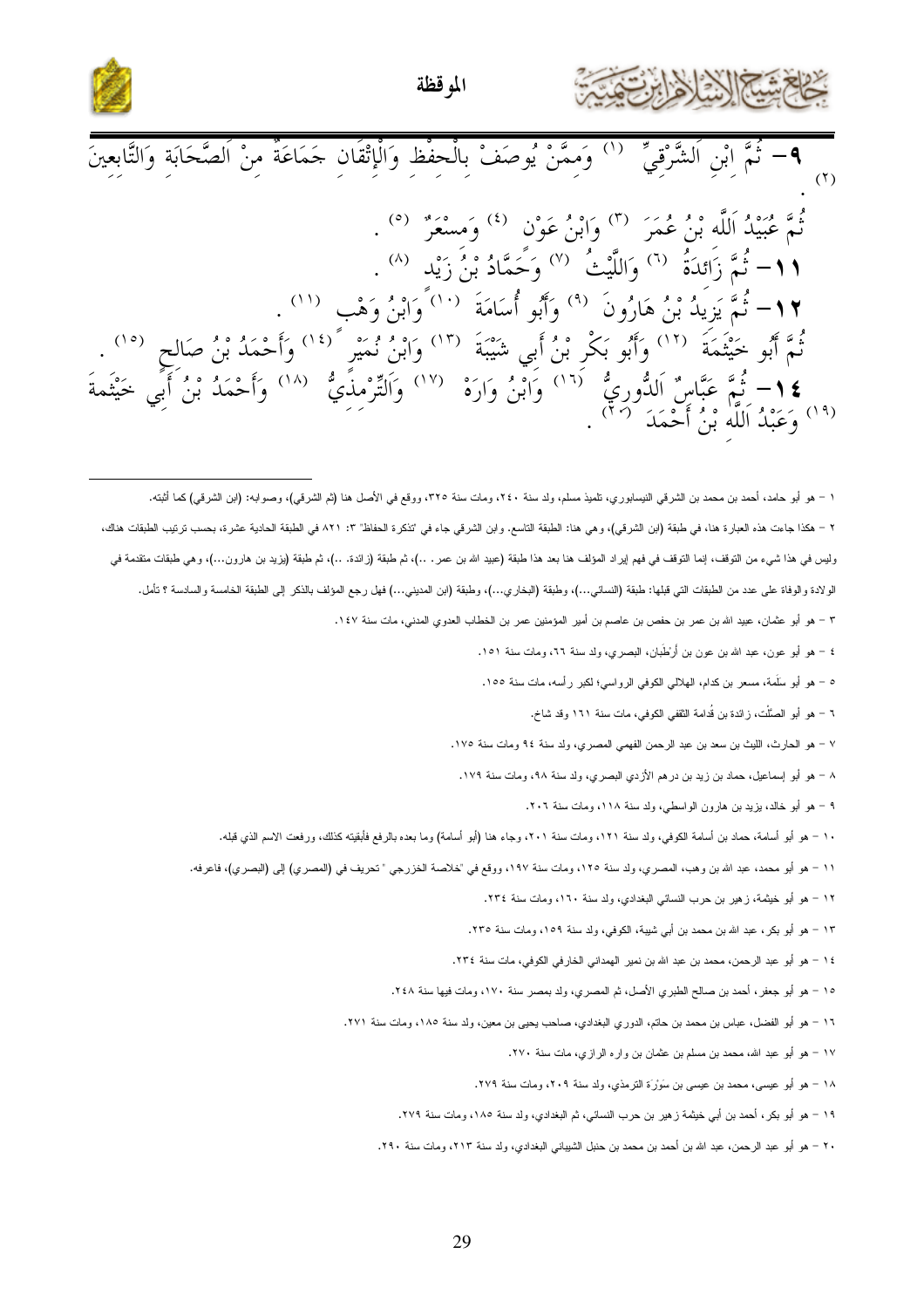![](_page_29_Picture_0.jpeg)

![](_page_29_Picture_1.jpeg)

١ – هو أبو محمد، يحيى بن محمد بن صاعد بن كاتب الهاشمي البغدادي، ولد سنة ٢٢٨، ومات سنة ٣١٨.

٢ – هو أبو بكر، عبد الله بن محمد بن زياد بن واصل النيسابوري الشافعي، ولد سنة ٢٣٨، ومات سنة ٣٢٤.

٣ – هو أبو الحسن، أحمد بن عُمَير بن يوسف بن جوصا الدمشقي، ولد في حدود ٢٣٥، ومات سنة ٣٢٠.

٤ – هو أبو جعفر، محمد بن العباس بن أيوب الأصبهاني، ويعرف بابن الأخرم، مات سنة ٣١٠.

٥ – هو أبو بكر، أحمد بن إبراهيم بن إسماعيل بن عباس الإسماعيلي، الجرجاني، ولد سنة ٢٧٧، ومات سنة ٣٧١.

٦ – هو أبو أحمد، عبد الله بن عدي، ويعرف أيضا بابن القَطَّان الجرجاني، ولد سنة ٢٧٧، ومات سنة ٣٦٥.

٧ – هو أبو أحمد، محمد بن محمد بن أحمد الحاكم النيسابوري الكرابيسي، ولد سنة ٢٧٨، ومثل المشهور بوصف (الحاكم الكبير)، أو (أبو أحمد الحاكم)، مؤلف كتاب "الأسماء والكُنى"، وهو شيخ الحاكم أبي عبد الله النيسابوري، مؤلف "المستدرك على الصحيحين "، فائدة : لقب (الحاكم) عند كل منهما لتوليه القضاء، وليس لما زعمه بعض المتأخرين: لحفظه ألف ألف حديث أو احاطته بالسنة، فالحاكم الكبير تولَّى قضاء الشام و الحاكم أبو عبد الله عنه الف ينسابور ، قال ابن خلَّكان في "الوفيات" ١: ٤٨٥، في ترجمته "وانما عرف بالحاكم بتقليده القضاء ".

٨ – هو أبو عبد الله، محمد بن إسحاق بن محمد بن يحيى بن منده الأصبهاني، ولد سنة ٣١٠، ومات سنة ٣٩٥.

٩ – هو أبو بكر، أحمد بن محمد، الخوارزمي البرقاني الشافعي البغدادي، نزيل بغداد، ولد سنة ٣٣٦، ومات في بغداد سنة ٤٢٥.

١٠ – هو أبو حازم، عمر بن أحمد بن إبراهيم بن عَبْدُويَهُ المسعودي الهذلي العبدوي النيسابوري، ولد نحو سنة ٢٤٠، ومات سنة ٤١٧، ويقال أيضا: (العبدوي) كما بينته تعليقا على جزء "المتكلمون في الرجال" للسخاوي ص ١٠٧.

١١ – هو أبو بكر، أحمد بن الحسيني بن علي، الخسرو جردي البيهقي الشافعي، ولد سنة ٢٨٤، ومات سنة / ٤٥٨.

١٢ – هو أبو عمر، بوسف بن عبد الله بن محمد بن عبد البر النمري الأندلسي القرطبي، ولد سنة ٣٦٨، ومات سنة ٤٦٣.

١٣ – هو أبو عبدالله، محمد بن فَتَرح بن عبد الله بن فتوح بن حميد الأزدي الحميدي الأندلسي، ثم البغدادي، ولد قبل سنة ٤٢٠، ومات سنة ٤٨٨.

١٤ – هو أبو الفضل، محمد بن طاهر بن علي المقدسي، يعرف بابن طاهر المقدسي، ويعرف أيضا بابن القيسراني، ولد سنة ٤٤٨، ومات سنة ٥٠٧.

١٥ – هو أبو طاهر، أحمد بن محمد بن أحمد، الأصبهاني، ثم الإسكندري السلفي، ولد شه تنت ٤٧٦ ، ون والسلفي بكسر السين هنا، نسبة إلى (سلَفَة) بكسر السين، لقب حده أحمد، وهو لفظ أعجمي معناه ثلاث شفاه؛ لأنه كان مشقوق الشُّفَة.

١٦ – هو أبو سعد وأبو سعيد، عبد الكريم بن محمد بن منصور السمعاني المروزي، ولد سنة ٥٠٦، ومات سنة ٥٦٢.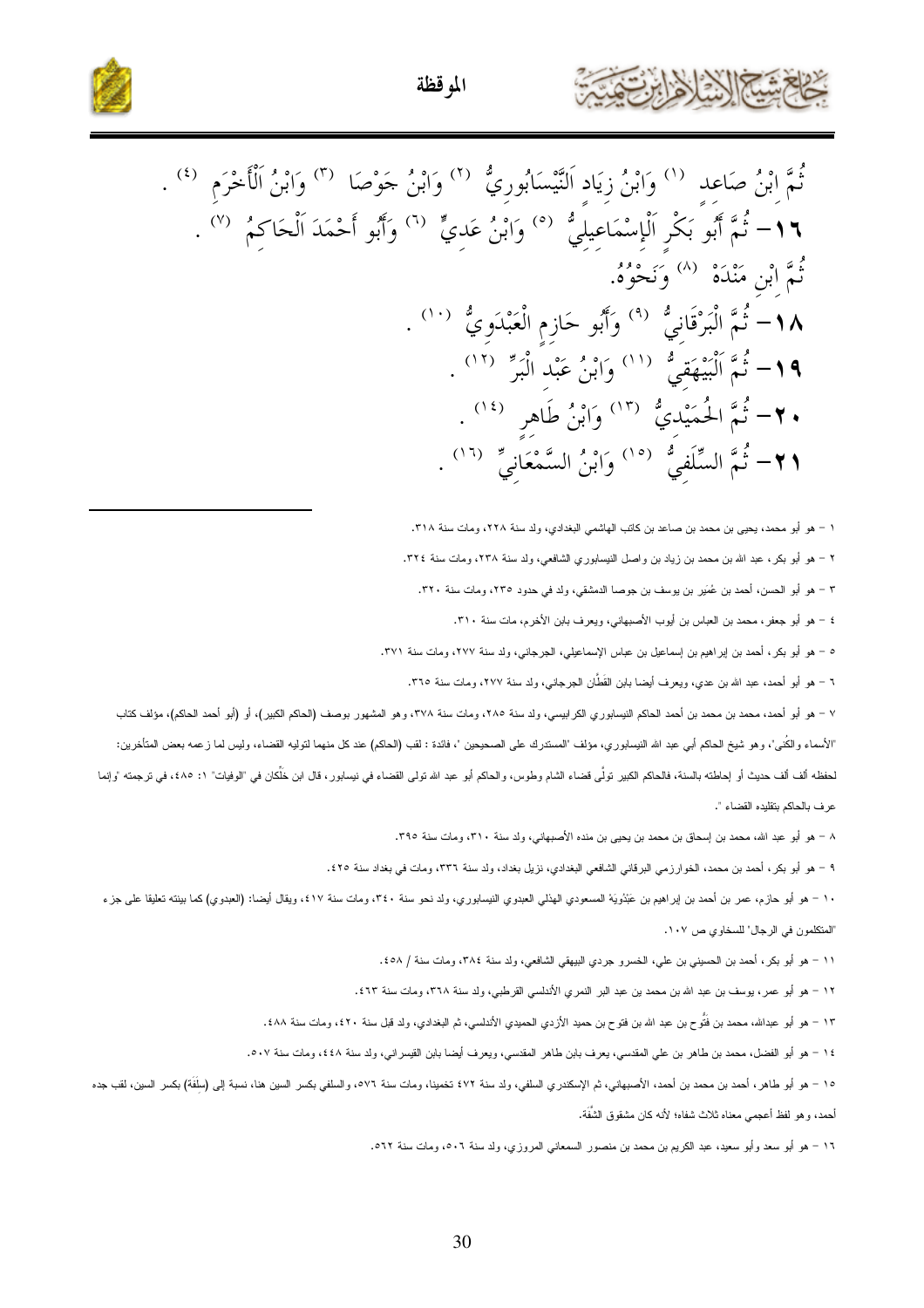![](_page_30_Picture_0.jpeg)

![](_page_30_Picture_1.jpeg)

![](_page_30_Picture_2.jpeg)

ثُمَّ عَبْدُ اَلْقَادِرِ (') وَالْحَازِمِيُّ (') . ٢٣- ثُمَّ اَلْحَافظُ اَلضِّيَاءُ ۚ (٣) وَابْنُ سَيِّد اَلنَّاس خَطيبُ تُونسَ ۚ (٤) . **٢٤** – ثُمَّ حَفيدُهُ حَافظُ وَقْتِه أَبُو اَلْفَتْحِ <sup>(٥)</sup> . وَمِمَّنْ تَقَلَّمَ مِنْ اَلْحُفَّاظِ  $\left(\begin{array}{cc} \cdot & \cdot & \cdot \end{array}\right)$  فِي اَلطَّبَقَةِ اَلثَّالِثَةِ عَدَدٌ مِنَ اَلصَّحَابَةِ, وَخَلْقٌ مِنَ اَلتَّابِعِينَ وَتَابعيهمْ, وَهَلُمَّ جَرًّا إِلَى اَلْيَوْمِ ۞ . ١- فَمِثْلُ يَحْيَى اَلْقَطَّانِ, يُقَالُ فِيهِ إِمَامٌ, وَحُجَّةٌ, وَتَبَتٌ, وَجهْبِذٌ, وَثَقَةٌ ثَقَةٌ.  $\bm{\gamma} = \hat{\bm{\zeta}}$ تُمَّ تَقَةٌ حَافظٌ . وَمَنْ كَانَ بَعْدَهُمْ فَأَيْنَ مَا يَنْفَرِدُ بِه  $\hspace{0.3cm}^{\prime\prime}$  مَا عَلِمْتُهُ, وَقَدْ يُوجَدُ. نْمَّ نَنْتَقِلُ إِلَى اَلْيَقِظِ اَلثَّقَةِ اَلْمُتَوَسِّطِ اَلْمَعْرِفَةِ وَالطَّلَبِ, فَهُوَ اَلَّذِي يُطْلَقُ عَلَيْهِ أَنَّهُ ثَقَةٌ, وَهُمْ جُمْهُورُ رِجَالِ "اَلصَّحِيحَيْنِ" فَتَابِعِيهِمْ, إِذَا اِنْفَرَدَ بِالْمَتْنِ خُرِّجَ حَدِيثُهُ ذَلِكَ فِي (اَلصِّحَاحَ). وَقَدْ يَتَوَقَّفُ كَثِيرٌ مِنْ اَلنُّقَّادِ فِي إِطْلَاقِ (اَلْغَرَابَةِ) مَعَ (اَلصِّحَّةِ), فِي حَدِيثِ أَتْبَاعِ اَلثِّقَاتِ, وَقَدْ يُوجَدُ بَعْضُ ذَلِكَ فِي (اَلصِّحَاحِ) دُونَ بَعْضٍ  $\left( \begin{array}{c} \text{\^{e}} \\ \text{\^{e}} \end{array} \right)$ 

- ٧ هكذا جاءت عبارة الأصل هنا، وفيها شيء، والله –تعالى– أعلم.
- ٨ هكذا وقت العبارة في الأصل: (فأبن ما ينفرد به)، ولعل صوابها: فقلَّ ما ينفرد به، والله –تعالى– أعلم.
	- ٩ في الأصل: (دون بعضه).

١ – هو أبو محمد، عبد القادر بن عبد الله الرهاوي الحنبلي، ولد سنة ٥٦٣، ومات سنة ٦١٢.

٢ – هو أبو بكر، محمد بن موسى الحازمي الهمذاني، ولد سنة ٥٤٨، ومات كهلا سنة ٥٨٤، وهو صاحب "شروط الأئمة الخمسة".

٣ – هو أبو عبد الله بن عبد الواحد بن أحمد السعدي المقدسي، ثم الدمشقي الصالحي الحنبلي، ولد سنة ٥٦٩، ومات سنة ٢٤٣.

٤ – هو أبو بكر، محمد بن أحمد بن عبد الله بن محمد بن سيد الناس اليعمري، الأنشيلي، الأشبيلي، خطيل من الخطبة ثم تونس، ولد سنة ٥٥٧، ومات في تونس سنة ٦٥٩.

٥ – هو أبو الفتح، محمد بن محمد بن سيد الناس اليعمري، الأندلسي الأصل، المصري، حفيد الذي قبله، ولد بالقاهرة سنة ١٣٤، ومات سنة ٧٣٤، وهو صاحب 'عيون الأثر في فنون المعازي والشمائل والسير".

٦ - وقع في الأصل: (ومن نعدي من الحفاظ...).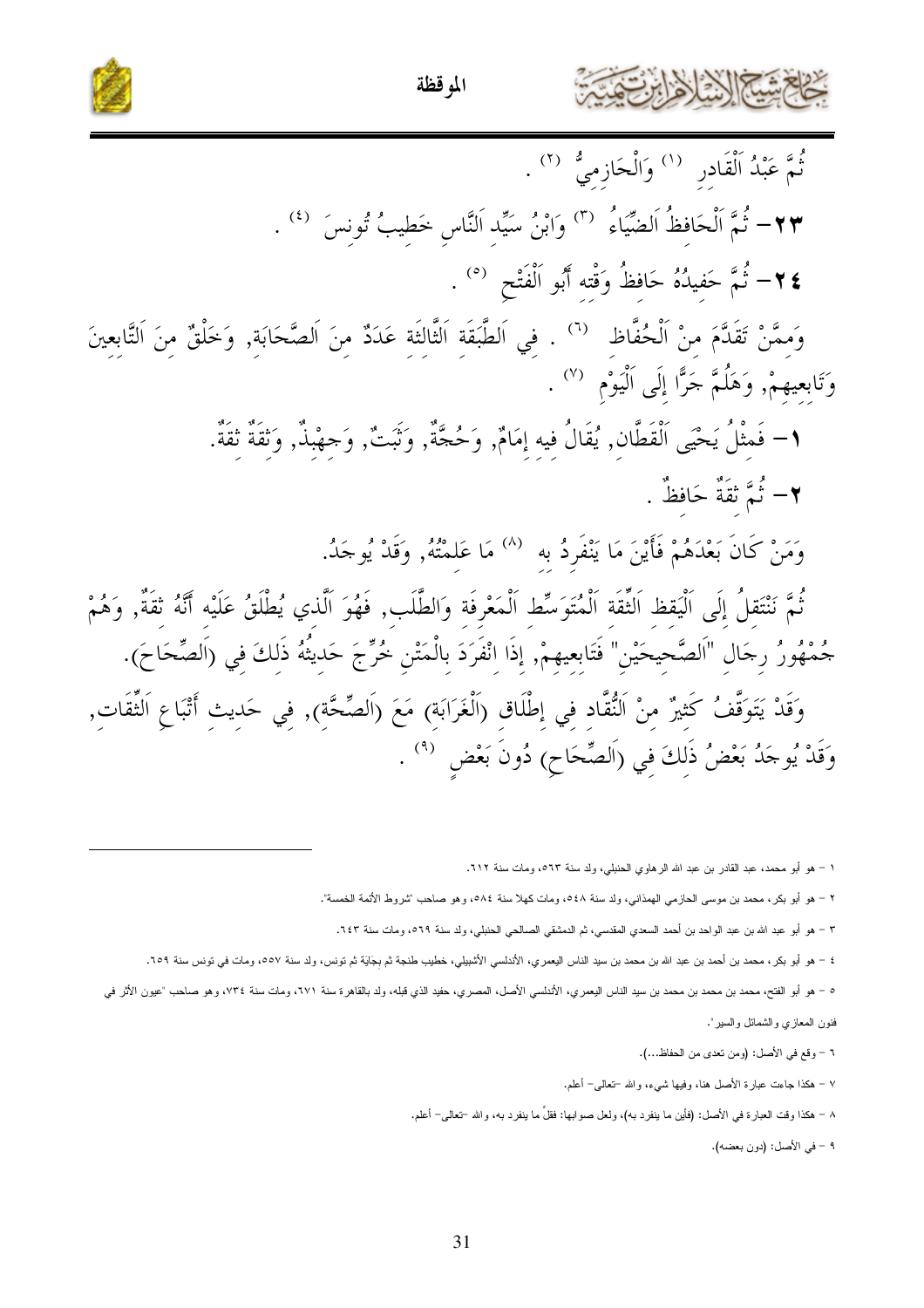![](_page_31_Picture_0.jpeg)

المو قظة

![](_page_31_Picture_2.jpeg)

وَقَدْ يُسَمِّي جَمَاعَةٌ مِنْ اَلْحُفَّاظِ اَلْحَدِيثَ اَلَّذِي يَنْفَرِدُ بِهِ مَثَلُ هُشَيْمٍ, وَحَفْصِ بْنِ غِيَاثِ وه ئے ً ا .<br>منگير ا .

فَإِنْ كَانَ اَلْمُنْفَرِدُ مِنْ طَبَقَةِ مَشْيَخَة اَلْأَثِمَّةِ, أَطْلَقُوا اَلنَّكَارَةَ عَلَى.

## فَصْلٌ [اِطْلَاقُ اسْمِ اَلثَّقَة]

اَلَّقْفَهُ مَنْ وَتَّقَهُ كَثِيرٌ وَلَمْ يُضَعَّفْ, وَدُونَهُ مَنْ لَمْ يُوَنَّقْ وَلَا ضُعِّفَ.

فَإِنْ خُرِّجَ حَديثُ هَذَا فِي "اَلصَّحِيحَيْن" فَهُوَ مُوَثَّقٌ بِذَلكَ, وَإِنْ صَحَّحَ لَهُ مِثْلُ التِّرْمذيّ وَابْنِ خُزَيْمَةَ فَجَيِّدٌ أَيْضًا, وَإِنْ صَحَّحَ لَهُ كَالدَّارَقُطْنِيٍّ وَالْحَاكِم, فَأَقَلُّ أَحْوَاله حُسْنُ حَديثه وَقَدِ اشْتَهَرَ عِنْدَ طَوَائفَ مِنْ اَلْمُتَأَخِّرِينَ, إطْلَاقُ اسْمِ (اَلثَّقَة) عَلَى مَنْ لَمْ يُجْرَحْ, مَعَ ارْتفَاع اَلْجَهَالَة عَنْهُ ۚ (') وَهَذَا يُسَمَّى مَسْتُورًا, وَيُسَمَّى مَحلَّهُ اَلصِّدْقُ, وَيُقَالُ فيه شَيْخٌ.

### فَصْلٌ [أَقْسَلَامُ مَنْ أَخْرَجَ لَهُ اَلشَّيْخَانِ]

مَنْ أَخْرَجَ لَهُ اَلشَّيْخَان أَوْ أَحَدُهُمَا عَلَى قسْمَيْن. أَحَدُهُمَا مَا احْتَجَّا به في اَلْأُصُول. وَثَانِيهِمَا مَنْ خَرَّجَا لَهُ مُتَابَعَةً وَشَهَادَةً وَاعْتَبَارًا  $^{(7)}$  . فَمَنْ احْتَجَّا به أَوْ أَحَدُهُمَا, وَلَمْ يُوَنَّقْ, وَلَا غُمزَ, فَهُوَ تْقَةٌ, حَديثُهُ قَوِيٌّ. وَمَنْ احْتَجَّا به أَوْ أَحَدُهُمَا  $^{(7)}$  وَتُكَلِّمُ فيه.

٢ – قوله: وشهادة يعني: استشهادًا، وعلى سبيل الشاهد لا الأصل.

٣ – من قوله: (ولم يوثق …) إلى قوله هنا (أو أحدهما) ساقط من نسخة الأصل، واستدركته وأثبته من "الحاوي للفتاوي" للحافظ السيوطى ٢٠٨٠٢ فى رسالة "بلوغ المأمول فى خدمة

الرسول" —صلى الله عليه وسلم–، وقد نقل فيها من رسالة "الموقظة " هذه: جُلَّ هذا الفصل، ولكن وقع هذاك تحريف مرتين في اسم رسالة الذهبي هذه، فجاءت باسم "الموعظة" !.

١ – منهم لبن حبان، انظر مذهبه في ذلك في أول كتابه "للثقات" ١: ١٣، وفي "لصارم المنكي" لابن عبد الهادي ص ٩٣، وانظر البحث فيه موسعا جدا في (الإيقاظ ـــ ٢٠ في بيان خطَّة ابن حيان في كتابه الثقات)، في "الرفع والنكميل" للكنوي ص ٢٠١ – ٢٠٨ من الطبعة الثانية، وص ٣٣٢ – ٣٣٩ من الطبعة الثالثة.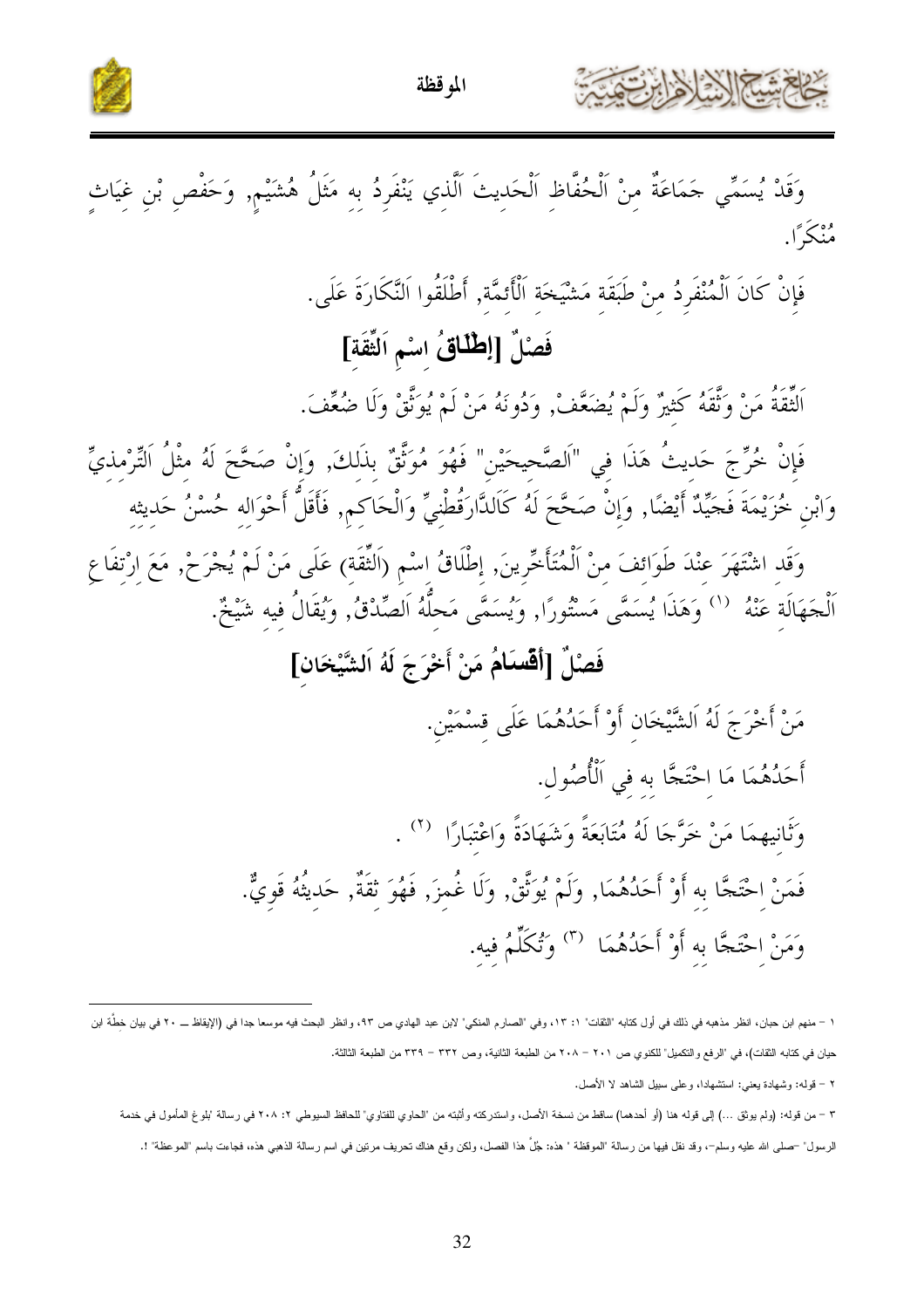![](_page_32_Picture_0.jpeg)

![](_page_32_Picture_2.jpeg)

فَتَارَةً يَكُونَ اَلْكَلَامُ فيه تَعَنَّتَا, وَالْجُمْهُورُ عَلَى تَوْثيقه, فَهَذَا حَديثُهُ قَوِيٌّ أَيْضًا  $\,$  . وَتَارَةً يَكُونَ اَلْكَلَامُ فِي تَلْيِينِهِ وَحِفْظِهِ لَهُ اعْتِبَارٌ, فَهَذَا حَدِيثُهُ لَا يَنْحَطُّ عَنْ مَرْتَبَةِ اَلْحَسَنِ, اَلَّتِي قَدْ نُسَمِّيهَا مِنْ أَدْنَى دَرَجَاتِ (اَلصَّحِيحِ) <sup>` (٢)</sup> .

.<br>فَمَا فِي "اَلْكِتَابَيْنِ" –بِحَمْدِ اَللَّهِ– رَجُلٌ اِحْتَجَّ بِهِ اَلْبُخَارِيُّ أَوْ مُسْلِمٌ فِي اَلْأُصُولِ, وَرِوَايَاتُهُ ضَعيفَةٌ, بَلْ حَسَنَةٌ أَوْ صَحَيحَةٌ.

وَمَنْ خَرَّجَ لَهُ اَلْبُخَارِيُّ أَوْ مُسْلَمٌ في اَلشَّوَاهد وَالْمُتَابَعَات, فَفيهمْ مَنْ في حفْظه شَيْءُ وَفي<br>تَوْثِيقِهِ تَرَدُّدٌ, فَكُلُّ مَنْ خُرِّجَ لَهُ فِي "اَلصَّحِيحَيْنِ", فَقَدْ قَفَزَ الْقَنْطَرَةَ <sup>(٣)</sup> بْبُرْهَانِ بَيْنِ.<br>پُ

# فَصْلٌ [اَلْتَّقَاتُ اَلَّذِينَ لَمْ يُخَرَّجْ لَهُمْ فِي اَلصَّحِيحَيْنِ]

وَمنْ اَلثِّقَات اَلَّذينَ لَمْ يُخَرَّجْ لَهُمْ فِي "اَلصَّحِيحَيْنِ" خَلْقٌ, منْهُمْ مَنْ صَحَّحَ لَهُمُ اَلتِّرْمذيُّ<br>وَابْنُ خُزَيْمَةَ, ثُمَّ مَنْ رَوَى لَهُمْ النَّسَائِيُّ وَابْنُ حَبَّانَ وَغَيْرُهُمَا, ثُمَّ لَمَ هَؤُلَاءِ اَلْمُصَنَّفُونَ بِروَايَتِهِمْ.

وَقَدْ قِيلَ في بَعْضهِمْ فُلَانٌ ثَقَةٌ, فُلَانٌ صَدُوقٌ, فُلَانٌ لَا بَأْسَ به, فُلَانٌ لَيْسَ به بَأْسٌ, فُلَانٌ<br>مَحَلَّهُ اَلصَّدْقَ, فُلَانٌ شَيْخٌ, فُلَانٌ مَسْتُورٌ, فُلَانٌ رَوَى عَنْهُ شُعْبَةُ أَوْ مَالكٌ, أَوْ

١ – لفظ: (أيضا) ساقط من الأصل، وأثبته من " الحاوي للفتاوي".

٢ – قلت: هذا صريح في أن البخاري ومسلما –رحمهما الله تعالى–، لم يلنزما في أحاديث كان كل في أعلى درجات الصحة، وهو ظاهر لا غموض فيه، ومن شواهد ذلك حديث أبي هريرة: "من عاد لي وليا" الآتي ذكره وتخريجه في آخر الرسالة ص ٨٩، فإنه يؤيد ما قاله القلولة الفظره، وانظر زيادة إيضاح هذا الموضوع وبيانه، في (التتمة الرابعة) في أخر الرسالة ص ١٤١.

٣ – يعني: برواية أحد الشيخين له في الأصول، وكلمة (فقد قفز القنطرة) كناية عن أنه صار في عند النجائز أي ما قل فيه، وهذه الكلمة قالها الحافظ أبو الحسن علي بن المفضل المقدسي المالكي، المتوفى سنة ٦١١ كما في "الاقتراح" لا بن دقيق العيد، وقال عقِبَها: "وبه نقول، ولا نخر ج عنه إلا ببيان شافٍ وحجة ظاهرة… ".

٤ – أي: يحيى بن سعيد القطان، ويشير المؤلف بهذا إلى ما تقرر أن هؤلاء: شعبة ومالكا ويحيى… قد النتزم كل منهم أن لا يروي إلا عن ثقة، فإذا رووا عن شيخ وسكتوا عنه، يُعَدُّ ذلك توثيق له، وقد استوعب هذا الموضوع شيخنا العلامة التهانوي –رحمه الله تعالى– في كذابه "قواعد في علوم الحديث " ص ٢١٦ – ٢٢٧، فانظره وانظر ما علقته عليه، مما يفيد أن هذا أغلبي وليس بكلبي.

٥ – ضبط في الأصل لفظ: (كفلانٌ حسنُ الحديث). بضمتين فوق نون (فلان)، وضمة فوق (حسن الحديث)، فأبقيتهما كذلك، ووجهه عربية أنه أراد الحكاية.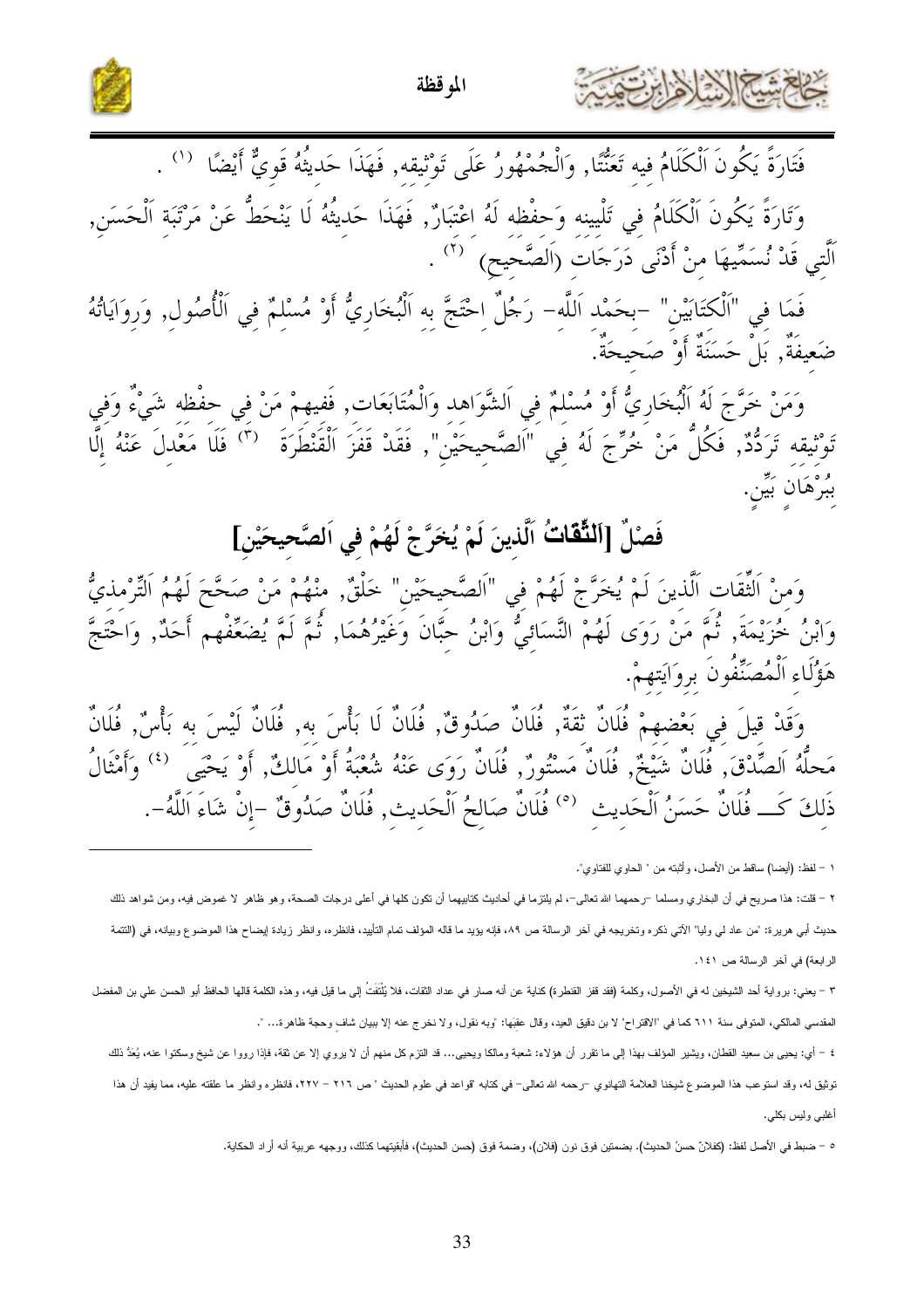![](_page_33_Picture_0.jpeg)

 $\overline{a}$ 

الموقظة

فَهَذِهِ الْعِبَارَاتُ كُلُّهَا جَيِّدَة, لَيْسَتْ مُضْعِفَة لِحَالِ الشَّيْخ, نَعَمْ وَلَا مُرَقِيَّة لِحَديثِهِ إِلَى دَرَجَةِ اَلصِّحَّة اَلْكَامِلَة اَلْمُتَّفَقِ عَلَيْهَا ۚ '' لَكِنْ كَثِيرٌ مِمَّا ذَكَرْنَا مُتَجَاذَبٌ بَيْنَ اَلِاحْتجَاج بِه وَعَدَمه.

وَقَدْ قِيلٍ فِي جَمَاعَاتٍ لَيْسَ بِالْقَوِيِّ, وَاحْتُجَّ بِهِ, وَهَذَا النَّسَائِيُّ قَدْ قَالٍ فِي عِدَّةِ لَيْسَ بِالْقَوِيِّ, وَيُخَرَّجُ لَهُمْ فِي "كِتَابِه", فَإِنْ قَوْلَنَا  $\,^{\prime\prime}$  (لَيْسَ بِالْقَوِيِّ) لَيْسَ بِجَرْحٍ مُفْسد.

وَالكلامُ فِي الرُّوَاةِ يَحْتَاجُ إِلَى وَرَعِ تَامٍّ, وَبَرَاءَةٍ مِنَ الْهَوَى وَالْمَيْلِ, وَخِبْرَةِ كامِلةِ بالحَديث, وَعِلله, وَرِجَالِه.

ثُمَّ نَحْنُ نَفْتَقَرُ إلى تَحْرِيرِ عَبَارَاتِ التَّعْدِيلِ وَالْحَرْحِ وَمَا بَيْنَ ذَلِكَ مِنْ الْعَبَارَاتِ الْمُتَحَاذَبَة ثمَّ أهَمَّ منْ ذلكَ أن نَعْلَمَ بالاسْتقرَاءِ التَّامِّ عُرْفَ ذلكَ الإِمَامِ الحهْبذِ, وَاصْطلاحِهِ, وَمَقاصِدِه, بِعَبَارَاتِه الكثيرَة.

وَكَذَا عَادَتُهُ إِذَا قَالَ (فِيه نَظَرٌ), بِمَعْنَى أَنَّهُ مُتَّهَمٌ ۚ (٣) أَوْ لَيْسَ بِثقَة, فَهُوَ عِنْدُهُ أَسْوَأُ حَالاً منْ (الضَّعيف).

وَبالـاسْتقرَاءِ إذا قال أَبُو حَاتم (لَيْسَ بِالقوِيِّ), يُرِيدُ بهَا أن هَذا الشَّيْخَ لـمْ يَبْلغ دَرَجَة القوِيِّ لتُبَت, وَالبُخَارِيُّ قدْ يُطلِقُ عَلى الشَّيْخِ (لَيْسَ بِالقَوِيِّ), وَيُرِيدُ أَنَّهُ ضَعِيفٌ.  $\overline{\phantom{a}}$ 

وَمِنْ ثَمَّ قِيلَ تَجِبُ حِكَايَةُ اَلْجَرْحِ وَالتَّعْدِيلِ  $\,^{(3)}$  فَمنْهُمْ مَنْ نَفَسُهُ حَادٌّ فِي اَلْجَرْحِ, وَمنْهُمْ مَنْ هُوَ مُعْتَدِل, وَمِنْهُمْ مَنْ هُوَ مُتَسَاهِلٍ.

فالحَادُّ فيهمْ يَحْيَى بْنُ سَعِيد, وَابْنُ مَعِين, وَأَبُو حَاتِم, وَابْنُ خِرَاشٍ, وَغَيْرُهُمْ.

١ – في الأصل: (إلى درجة الصالحة الكاملة). وهو تحريف عما أثبته.

٢ = في الاصل: (قال: قولنا...)، والظاهر أنه تحريف عما أثبته.

كالحشيخ الإشارة ابزت

٣ – وقيّد المؤلف في بعض المواضع من كتابه "ميزان الاعتدال " هذا الحكم بقوله: غالبا، فقال في ترجمة رام ين المعاهر عن المعاري: فيه نظر، ولا يقول هذا إلا فيمن بتهمه غالبا "، وقال في ترجمة (عثمان بن فائد) ٣: ٥١ و ٥٢ "قال البخاري: في حديثه نظر، وقل ان يكون عند البخاري رجل فيه نظر إلا وهو متهم".

٤ – وقع في الأصل: (ومن ثم قَيْل في حكاية الجرح والنعديل)، وفيه نحريف عما أثبته.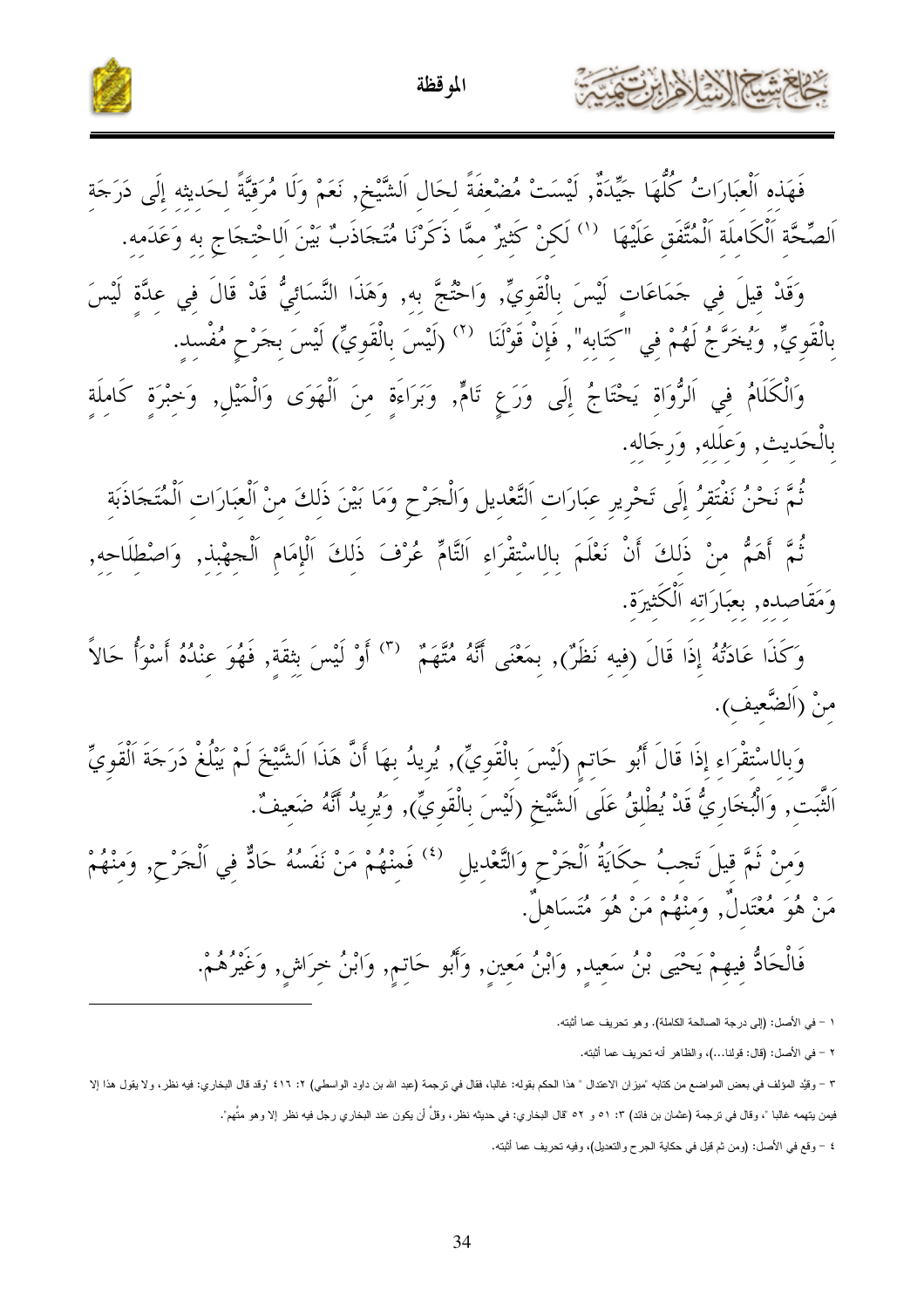![](_page_34_Picture_0.jpeg)

![](_page_34_Picture_2.jpeg)

وَالْمُعْتَدِلُ فِيهِمْ أَحْمَدُ بْنُ حَنْبَلٍ, وَالْبُخَارِيُّ, وَأَبُو زُرْعَةَ. وَالْمُتَسَاهِلُ كَالتِّرْمذيِّ, وَالْحَاكم, وَاَلدَّارَقُطْنيٍّ في بَعْض اَلْأَوْقَات.

وَقَدْ يَكُونُ نَفْسُ ٱلْإِمَامِ – فِيمَا وَافَقَ مَذْهَبَهُ, أَوْ في حَال شَيْخه – أَلْطَفَ منْهُ فيمَا كَانَ بخلَاف ذَلكَ, وَالْعصْمَةُ لِلْأَنْبِيَاءِ وَالصِّدِّيقِينَ وَحُكَّامِ اَلْقِسْطِ ( ') .

وَلَكنَّ هَذَا اَلدِّينَ مُؤَيَّلٌ مَحْفُوظٌ منَ اَللَّه –تَعَالَى–, لَمْ يَجْتَمِعْ عُلَمَاؤُهُ  $^{(7)}$  عَلَى ضَلَالَةٍ, لَا عَمْدًا وَلَا خَطَأً, فَلَا يَجْتَمِعُ اثْنَانِ عَلَى تَوْثِيقِ ضَعِيفٍ, وَلَا عَلَى تَضْعِيفٍ ثَقَةٍ ۚ (٣) وَإِنَّمَا يَقَعُ اِخْتِلَافُهُمْ فِي مَرَاتِبِ اَلْقُوَّةِ أَوْ مَرَاتِبِ اَلضَّعْفِ, وَالْحَاكِمُ مِنْهُمْ يَتَكَلَّمُ بِحَسَبِ اِجْتِهَادِهِ وَقُوَّةِ مَعَارِفه, فَإِنْ قُدِّرَ خَطَؤُهُ في نَقْده  $\,^{(2)}$  فَلَهُ أَجْرٌ وَاحِدٌ, وَاَللَّهُ اَلْمُوَفَّقُ .

وَهَذَا فِيمَا إِذَا تَكَلَّمُوا فِي نَقْدِ شَيْخٍ وَرَدَ شَيْءٌ فِي حِفْظِهِ وَغَلَطِهِ <sup>(٥)</sup> فَإِنْ كَانَ كَلَامُهُمْ فِيهِ مِنْ وِجْهَةٍ مُعْتَقَده, فَهُوَ, عَلَى مَرَاتبَ. فَمنْهُمْ مَنْ بِدْعَتُهُ غَلِيظَةٌ. وَمِنْهُمْ مَنْ بِدْعَتُهُ دُونَ ذَلِكَ. وَمِنْهُمْ اَللَّاعي إِلَى بِدْعَته. وَمنْهُمْ اَلْكَافُّ, وَمَا بَيْنَ ذَلكَ.

١ – كذا وقع في الأصل، وفيه غرابة ووقفة.

٢ – جاء في الأصل: (لم يجمع) فأثبته: لم يجتمع كما جاء في "فتح المغيث" للسخاوي ص ٤٨٢، وغيره.

٣ – هذه العبارة واضحة الدلالة والمراد تمام الوضوح، وهو أن الله –تعالى– قد حفظ علماءه، وعصمهم من أن يجمعوا على تضعيف ثقة أو على توثيق ضعيف، حفظا منه سبحانه لهذا الدين، وقد نقل هذه الجملة من كلام الذهبي: الحافظ ابن حجر في أخر كتابه "شرح النخاصة)، وأتبعها بقوله: "ولهذا كان مذهب النسائي أن لا يترك حديث الرجل حتى يجتمع الجميع على تركه". انتهى. فأورث صنيعه هذا اضطرابا شديدا جدا، في فهم كلمة الذهبي لشُرَّاح "النخبة" ومُحَشِّيها وقارئيها والناقلين عنها ! ، وقد أنعم الله –تعالى– على العبد الضعيف بتجلية هذه الكلمة وبيان المراد منها على وجهه، في صفحات طوال علَّقتها على "الرفع والتكميل في الوقت الإيقاظ (الإيقاظ – ١٩) ص ٢٨٤ – ٢٩١ من الطبعة الثالثة، فانظره لزاما، ففيه الفوائد الفرائض -بحمد الله نعالى-.

٤ - وقعت العبارة في الأصل: (فإن بدر خطؤه... ) وهي تحريف عما أثبته.

٥ - وقع في الأصل: (في نقد شيخ ورديه في حفظه وغلطه)، فصححته كما ترى.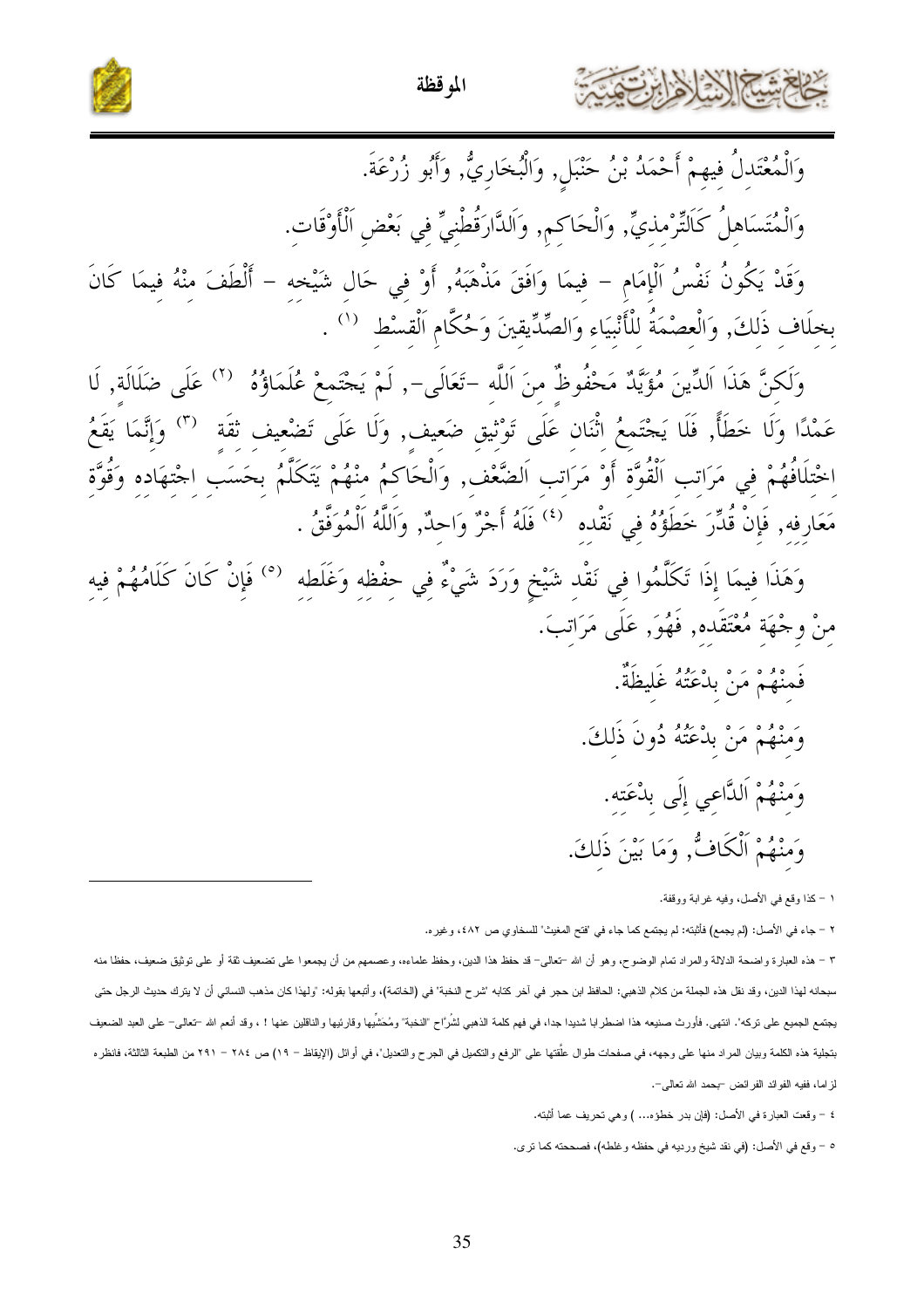![](_page_35_Picture_0.jpeg)

![](_page_35_Picture_1.jpeg)

الموقظة

١ – وقع في الأصل: (و لا تكفير أهل القبلة)، و هي تحريف عما جاء في (الاقتراح): (و لا نكفر). فاثبتها.

٢ – وهكذا عبارة الإمام لبن دقيق العيد في "الاقتراح" ص ٣٣٣، الذي هو اصل "الموقظة "، والظاهر ان المقصود بلفظ (إلا بإنكار متارة مال الله وبعة) اي: بإنكار معلوم من الدين بالضرورة؛ ولذا عثل الحافظ ابن حجر العبارة في "نزهة النظر شرح نخبة الفكر" من التمام باسكور كان يعتقد ما يستلزم الكفر، فلا يَقَلِّ صاحبَها الجمهور،، والتحقيق انه لا يرد كل مكفر ببدعته؛ لأن كل طائفة تدَّعي أن مخالفيها مبتدعة، وقد تبالغ فتكفيا الفراغ المثل المنظر متكفير جميع الطوائف، فالمعتمد أن الذي تردُّ روايته من أنكر أمرا متواترا من الشرع، معلوما من الدين بالضرورة، فأما من لم يكن بهذه الصفة، وانضمَّ إلى ذلك ضليله، مع ورعه وتقواه، فلا مانع من قبلوه ". انتهى. ونقله عنه نلميذه الحافظ السخاوي في "فتح المغيث" ١: ٣٣٣، في مباحث (معرفة من تقبل روايته ومن ترد)، وأقرَّه، ثم قال: "وقال شيخنا – الحافظ لبن حجر – أيضنا: والذي يظهر أن الذي يُحكمُ عليه بالكفر، من كان الكفر صريح قوله، وكذا من كان لازم قوله وعُرضَ عليه فالتزمه، أما من لم يلتزمه، ونتصلُّ منه ليه لا يكون اللازم الى اللازم كفرا، أي: غير قطعي، وسبقه ابن دقيق العيد فقال: الذي تكرر عندنا أنه لا تعتبر المذاهب في الرواية، إذ لا نكفرُ أحدا من أهل القليل المعلمي من الشريعة، فإذا اعتبرنا ذلك، وانضمَّ إليه الورع والتقوى فقد حصل معتمد الرواية ". انتهى. ونقله عن السخاوي بتمامه وأقره العلامة الأمير الصنعاني في "توضيح الأفكار" ٢: ٢٣٦، والعلالية القاسي في "قواعد التحديث " ص ١٩٤، وأقره، فالمؤلف – الحافظ الذهبي – وشيخه لبن دقيق العيد، رحمهما الله تعالى– لا يقصدان (بانكار متواتر) المتواتر، الى يقصدان ما كان معلوما من الدين بالضرورة إثباتا أو نفيا، والله أعلم، هذا، وقد اختلفت الأقوال والأراء في مسألة تكفير المبتدعة أهل الأهواء، واضطربت فيها جتهادات العلماء، وهي مسائة خلقة، لا ينهض بتمحيصها إلا الجهابزة الأفذاذ النبغاء، وخير من نام بتمحيصها وتلخيصها – فيما أعلم – مع استيفاء جوانبها على وجه مبسوط ووف الشادة المعالم المواهد المعالم الله التاريخ التي تاسم المعالمي – في مواضع من كتبه، ولما كان كلامه في هذا الموضوع الهام طويل الا تحتمله هذه التطقاق الوجيزة، جعلته (النتمة) في اخر اللازم الرجع الغل الله لزاما لترى العجب العجاب من التحقيق والندقيق، والله ولـي الـتوفيق.

٣ – هكذا الصواب في هذه العبارة، كما جاءت منقولة عن ابن دقيق العبد عند السنواء والمير الصنعاني في "توضيح الافكار" ٢: ٢٣٦، ووقعت هنا في الاصل، وفي "الاقتراح " ص ٣٣٤ هكذا: (فإذا اعتقدنا ذلك…). ولا مدخل للاعتقاد هنا في هذه المسالة، إنما المقاربا وي: إذا اشترطنا ذلك وعُملنا به…، فقد حصل معتمد الرواية.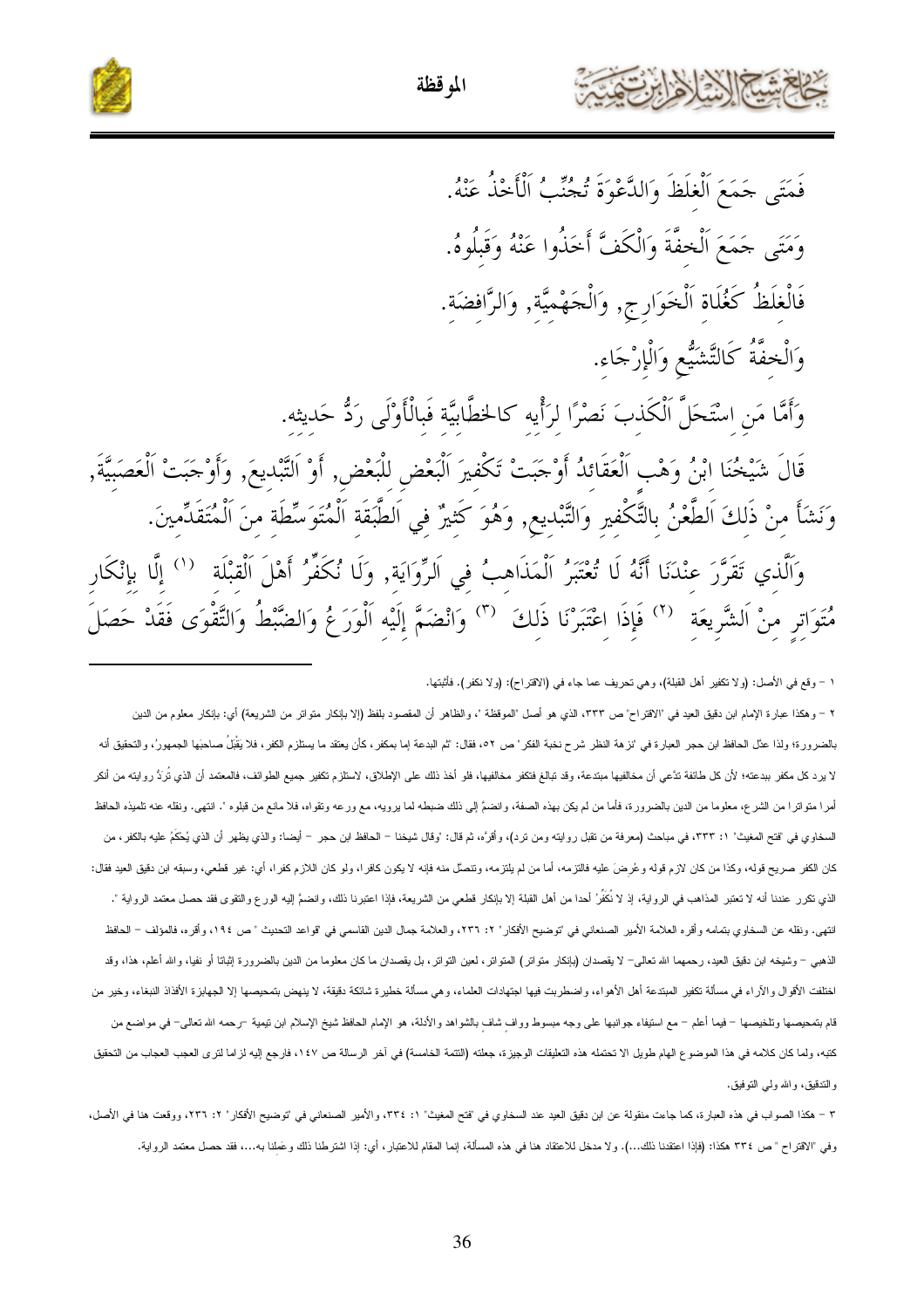![](_page_36_Picture_0.jpeg)

![](_page_36_Picture_2.jpeg)

ِّنْ كُرْرِ عِ<br>قَالَ شَيْخُنَا وَهَلْ تُقْبَلُ رِوَايَةُ اَلْمُبْتَدِعِ فِيمَا يُؤَيِّدُ بِهِ مَذْهَبَهُ? فَمَنْ رَأَى رَدَّ اَلشَّهَادَة بِالتُّهْمَةِ,<br>لَمْ يَقْبَلْ, وَمَنْ كَانَ دَاعِيَةً مُتَجَاهِرًا بِبِدْعَتِهِ, فَل يَكُونَ عِنْدَهُ أَثَرٌ تَفَرَّدَ بِهِ, فَنُقَدِّمُ سَمَاعَهُ منه (٢).

يَنْبَغِي أَنَّ تُتُفَقَّدَ حَالُ اَلْحَارِحِ مَعَ مَنْ تَكَلَّمَ فيه <sup>(٣)</sup> باعْتبَارِ اَلْأَهْوَاءِ, فَإِنْ لَاحَ لَكَ انْحرَافُ<br>اَلْحَارِحِ, وَوَجَدْتَ تَوْثِيقَ اَلْمَجْرُوحِ مِنْ جِهَةٍ أُخْرَى, فَلَا تَحْفِلْ بِالْمُ وَإِنْ لَمْ تَجِدْ تَوْثِيقَ اَلْمَغْمُوزِ فَتَأَنَّ وَتَرَفَّقْ.

قَالَ شَيْخُنَا بْنُ وَهْبٍ –رَحِمَهُ اَللَّهُ– وَمِنْ ذَلِكَ  $^{(3)}$  اَلِاخْتِلَافُ اَلْوَاقِعُ بَيْنَ اَلْمُتَصَوِّفَةِ وَأَهْلِ ٱلْعِلْمِ اَلظَّاهِرِ, فَقَدْ وَقَعَ بَيْنَهُمْ تَنَافُرٌ أَوْجَبَ كَلَامَ بَعْضِهِمْ فِي بَعْضٍ.

وَهَذه غَمْرَةٌ لَا يَخْلُصُ منْهَا إِلَّا اَلْعَالِمُ اَلْوَافِي بِشَوَاهِدِ اَلشَّرِيعَةِ, وَلَا أَحْصُرُ ذَلكَ فِي اَلْعِلْمِ<br>بِالْفُرُوعِ, فَإِنَّ كَثِيرًا مِنْ أَحْوَالِ اَلْمُحِقِّينَ مِنْ اَلصُّوفِيَّةِ <sup>`(6</sup>) لَا

١ – وقع في الأصل: (والنقوى فيه حصل...)، والتصويب عن "الاقتراح".

فيتعاللنا لأابر

٢ – أي: على مصلحة إهانة المبتدع.

٣ – هكذا جاء بدء هذه العبارة في الأصل، ولعله سقط منه لفظ: فصل، أو حرف الواو، وعبارة " الاقتراح ": (ومن وَجْهِ الكلام بسبب المذاهب: يجب أن تثفقد مذاهب الجارحين …).

٤ – قوله: ومن ذلك …، أي: مما ندخل فيه الآفة عند الجرح: الاختلاف الواقع ….

٥ – قوله: (المُحِقِّين) بضم العيم وكسر الحاء والقاف المشددة، بعدها بذون، جمع (مُحقٍّ)، اسم فاعل من: أحقُّ الرجل إذا قال حقا، ووقع في الأصل بلفظ (المحققين) أي: بقافين، ومثله وقع في كتاب "الاقتراح" لابن دقيق العيد أصل هذا الكتاب، المطبوع بتحقيق الأستاذ الفاضل قحطان عبد الرحمن الدُوري ص ٣٣٨، وكذا وقع في "فتح المغيث " للسخاوي ص ٤٨٥ من طبعة الهند الأولى، في مبحث (معرفة الثقات والضعفاء)، وقد نقل فيه كلام ابن دقيق الغلي الغين من الغرام علي القاهر وبيرورت، وهما مملوءتان من التحريف والأخطاء!! وكذا وقع في نسخة مخطوطة قديمة من "فتح المغيث" أيضا، وكله تحريف وتصحيف عن "المحقين" كما أثبته وضبطه بدليل ما بعده من فوله: (لا يفي بتمييز حقه من باطله…، وهو مقام خَطِرٌ إذ القادح في محق الصوفية داخل في حديث: "من عادي لي وليا فقد بارزني بالمحاربة"، والتارك لإنكار الباطل مما سمعه من بعضهم تارك للأمر بالمعروف والنهي عن المنكر". انتهى. فالكلام في (المحق) و (المبطل)، وفي (الحق) و(الباطل)، ولا دخل لوصف (المحققين) في هذا المقام أبدا، ولكن اشتراق الثقال هذا التحريف بقبول حسن! وتناقلوه! خالحمد لله على فضل الله−.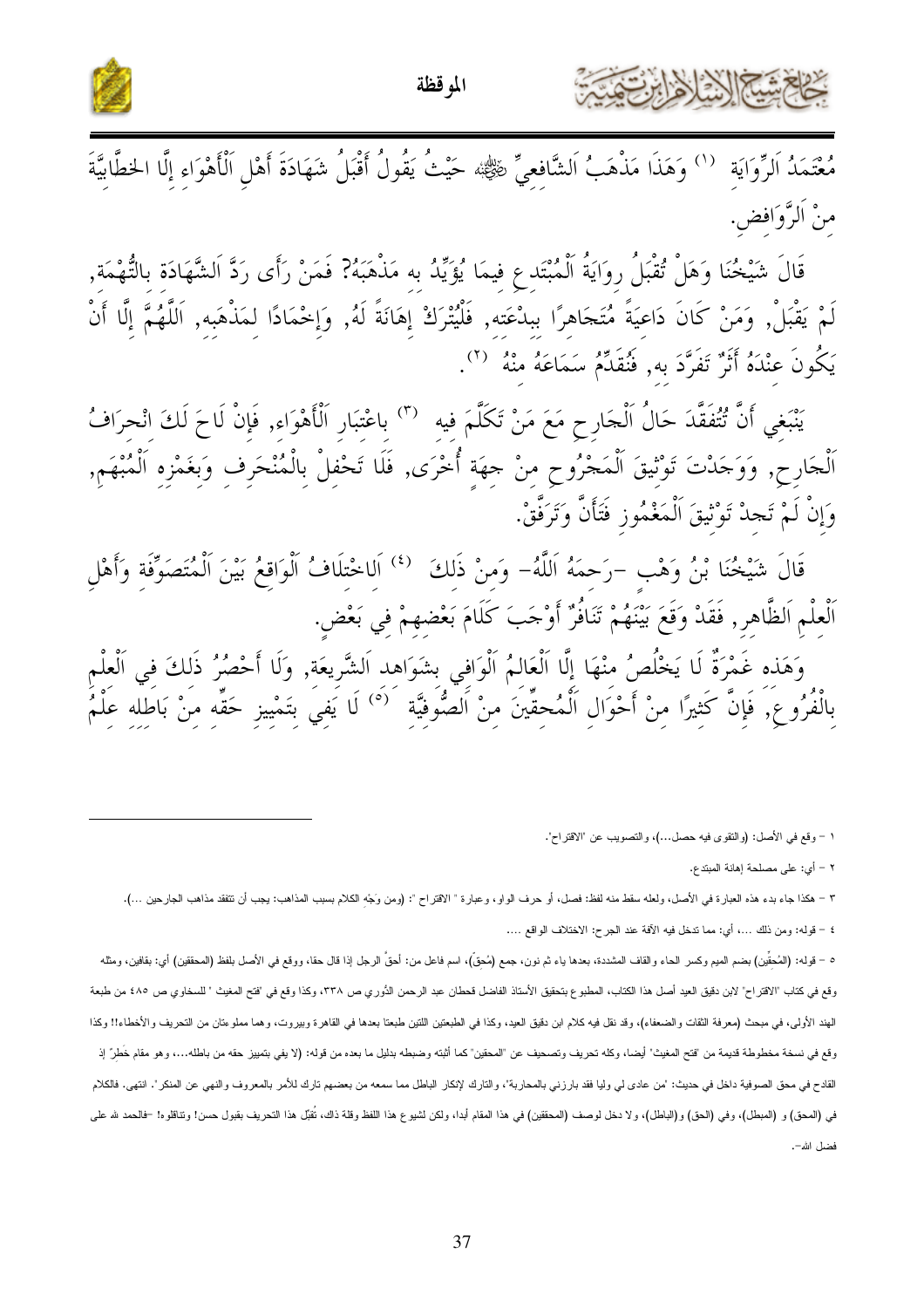![](_page_37_Picture_0.jpeg)

الموقظة

![](_page_37_Picture_2.jpeg)

وَهُوَ مَقَامٌ خَطِرٌ, إِذِ اَلْقَادِحُ فِي مُحقٌّ اَلصُّوفيَّة, دَاخِلٌ فِي حَديثٍ ﴿ مَنْ عَادَى لِي وَليًّا فَقَدْ<br>بَارَزَنِي بِالْمُحَارَبَةَ ﴾ َ ´٬ ٌ ) وَالتَّارَكُ لِإِنْكَارِ اَلْبَاطِلِ مَمَّا سَمَعَهُ مِنْ بَعْضِه بِالْمَعْرُوفُ وَالنَّهْيُ عَنْ اَلْمُنْكَرِ  $\left( \begin{array}{c} 1 \end{array} \right)$ 

َ وَمنْ ذَلكَ <sup>(٥)</sup> اَلْكَلَامِ بِسَبَبِ اَلْجَهْلِ بِمَرَاتبِ اَلْعُلُومِ, فَيُحْتَاجُ إِلَيْهِ فِي اَلْمُتَأَخِّرِينَ أَكْثَرَ, فَقَدْ<br>انْتَشَرَتْ عُلُومٌ لِلْأَوَائِلِ, وَفِيهَا حَقٌّ كَالْحِسَابِ وَالْهَنْدَسَةِ وَالط اَلطّبِيعِيَّاتِ وَكَثِيرٍ مِنْ اَلْإِلَهِيَّاتِ وَأَحْكَامِ النُّجُوَمِ.

١ – تمام عبارة "الاقتراح" هنا: "فقد يكون المتميِّز في الفقه جاهلا بذلك، حتى يَعْدَّ المستحيل عادة مستحيلا عقلا ".

٢ – البخار ي : الرقاق (٢٥٠٢).

٣ – هو في "صحيح البخاري " بنحو هذا اللفظ، ففي كتاب الرقاق (باب التواضع) ٢٤٠ : ١١ " عن أبي هريرة قال: قال رسول الله –صلى الله عليه وسلم-: إن الله قال:" من عادى لي وليا فقد .<br>آذنته بالحرب، وما نقرب إلي عبدي بشيء أحب إلي مما افترضته عليه. …"، وجاء في "سنن ابن ماجة" ٢: ١٣٢٠، في كتاب الفتن (باب من تُرْجَى له السلامة من الفتن )، من حديث معاذ بن جبل برفعه "… وإن من عادي لي وليا فقد بارز الله بالمحاربة … "، وسنده ضعيف، وانظر ما قاله الحافظ ابن حجر في "فتح الباري" ١١: ٣٤١، عند حديث أبي هريرة الذي رواه البخاري، فإنه يشهد ويؤيد لما قاله الحافظ الذهبي فيما تقدم في ص ٨٠، من أن في (الصحيح) من لا ينحط حديثه عن مدتبة الحسن، التي قد نسميها: من أدنى درجات (الصحيح)، وحديث .<br>أبي هريرة هذا أورده النووي في "الأربعين النووية" الحديث الثامن والثلاثين، ونكلم عليه العزم العلم العلوم والحكم" ص ٣١٣ – ٣١٥، بما يوافق كلام الحافظ ابن حجر نماما.

٤ – هذا شاهد ناطق – من شواهد كثيرة – على أن الحافظ الذهبي –رحمه الله تعالى– يحب الصوفية الصالحين على الحدادة، وإنما يخاف ويَحذَرُ ويُحذَر من الصوفية أو المتصوفة أهل الشطط والشطح، وقد قال في "ميزان الاعتدال" ٣: ٢١٤، في ترجمة ابن الفارض الشاعر الصوفي المشهور (عمر بن علي) المتوفى سنة ٦٣٢: "حدَّث عن القاسم بن عساكر يَنعَقُ بالاتحاد الصريح في شعره، وهذه بلية عظيمة فتدبر نظمه ولا تستعجل، ولكن حسن الظن بالصوفية ". انتهى. وانظر ما بزيد هذا الذي قلته تأكيدا فيما علَّقته على "قاعدة في المؤرخين" للتاج السبكي ص ٧٠ من الطبعة الثانية، و ص ٥٩ من الطبعة الثالثة، وانظر على سبيل المثال: ترجمة التابعي الجليل (أبي مسلم الخَوْلاني الداراني) في "تاريخ الإسلام" ٣: ١٠٧ – ١٠٥، و"سير أعلام النبلاء" ٤: ٧- ١٤، وترجمة التابعي الجليل (أُويَس القرني) في "سير أعلام النبلاء" ٤: ٢٩، وفي "ميزان الاعتدال" ١: ٢٧٨ – ٢٨٢، انظر كيف أطال في تراجمهم، وليس هؤلاء من أهل الرواية والحديث، ولكنهم من أهل الصلاح والنقوى فأسهب في ذكر فضائلهم ومناقبهم حبا منه لذلك، وانظر أيضا في الجزء الخامس من "تاريخ الإسلام" ص ١٨٣ – ١٨٤ ترجمة (يزيد بن أبان الرَّقَاشي) الزاهد ووازِن بين طول ترجمته وقصر الترجمات الثلاث التي قبلها، وانظر فيه أيضا ترجمة (يزيد بن حُمَدٍ الضبعي) ص ١٨٦ ووازن بين طول ترجمته وقصر الترجمات الثلاث التي بعدها، وترجمة (حبيب العجمي) الزاهد في ص ٢٣٣ – ٢٣٥ ووازن بينها وبين التراجم التي بعدها، وترجمة (الحسن بن الحُرِّ النخعي) في ص ٢٣٥ – ٢٣٦ ووازن بينها وبين التراجم التي بعدها، فإنك ترى فيها التطويل الكثير المستلذُّ للذهبي لصلاح من أولئك الصالحين، فرحمة الله –تعالى– عليه ما أشد حبه لهم، وانظر لزاما – طرفا مما يتصل بهذا الموضوع ونقدي لموقف المؤرخ اليافعي من الحافظ الذهبي في دعوى حطّه على الصوفية و فيما علقته على "الرفع والتكميل" ص ٣١٣ – ٣١٨ من الطبعة الثالثة.

٥ – أي: ومما ندخل فيه الأفة عند الجر ح...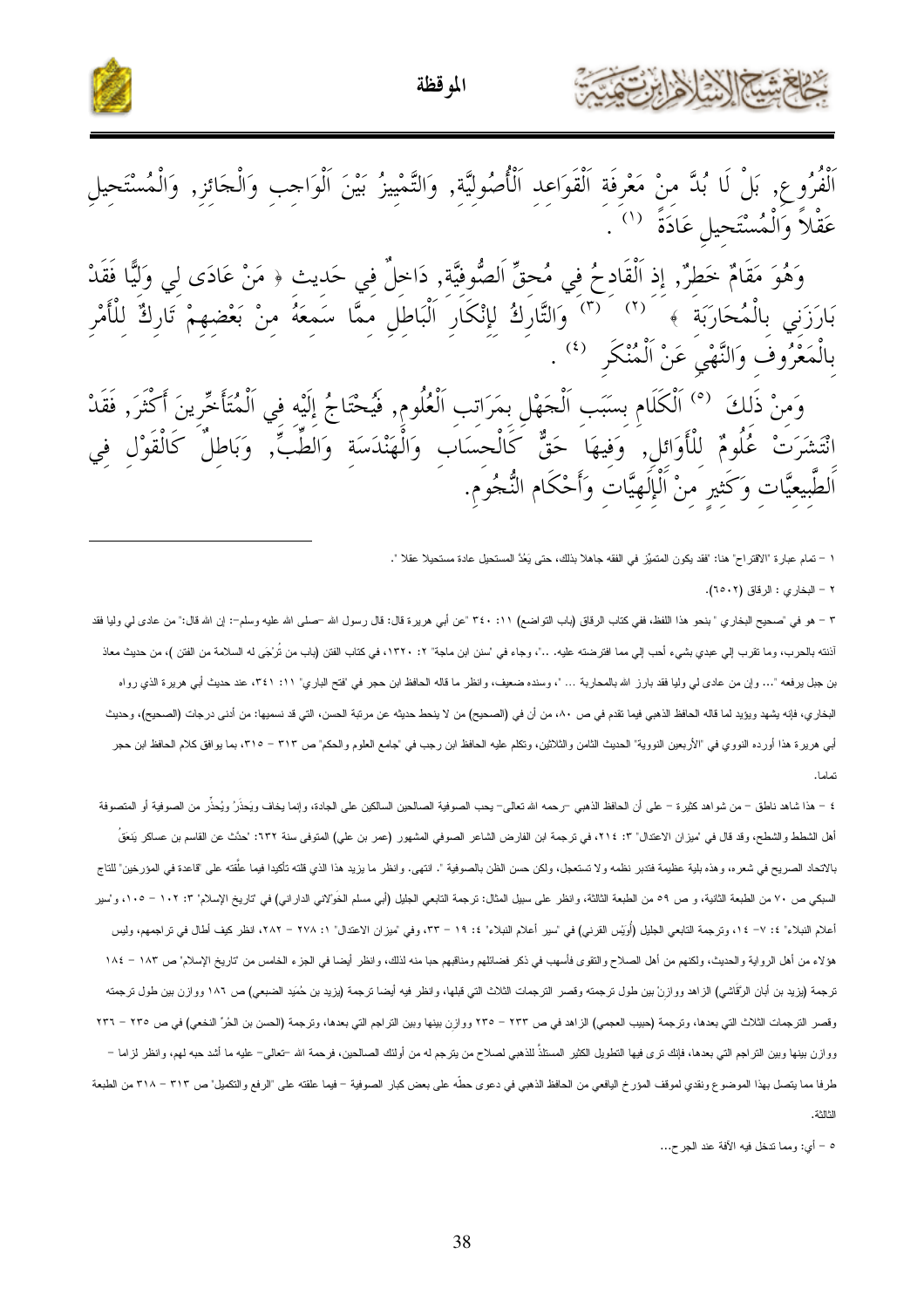![](_page_38_Picture_0.jpeg)

![](_page_38_Picture_2.jpeg)

.<br>فَيَحْتَاجُ اَلْقَادِحُ أَنْ يَكُونَ مُمَيِّزًا بَيْنَ اَلْحَقِّ وَالْبَاطِلِ, فَلَا يُكَفِّرُ مَنْ لَيْسَ بِكَافِرٍ, أَوْ يَقْبَلُ رِوَايَةَ اَلْكَافِرِ.

وَمِنْهُ <sup>(١)</sup> اَلْخَلَلُ اَلْوَاقِعُ بِسَبَبِ عَدَمِ اَلْوَرَعِ وَالْأَخْذِ بِالتَّوَهُّمِ وَالْقَرَائِنِ اَلَّتِي قَدْ تَتَخَلَّفُ <sup>(٢)</sup><br>قَالَ ﷺ ﴿ اَلظَّنُّ أَكْذَبُ اَلْحَدِيثِ ﴾ <sup>(٣)</sup> <sup>(٤)</sup> فَلَا بُدَّ مِنْ اَلْعِلْمِ اجْتِمَاعِ هَذِهِ اَلشَّرَائِطِ فِي اَلْمُزَكِّينَ عَظُمَ خَطَرُ اَلْجَرْحِ وَالتَّعْدِيلِ <sup>``</sup> . ٤٢- اَلْمُؤْتَلفُ وَالْمُخْتَلفُ (7)

فَنّْ وَاسِعٌ مُهِمٌّ, وَأَهَمُّهُ مَا تَكَرَّرَ وَكَثُرَ, وَقَدْ يَنْدُرُ كَأَجْمَدَ بْنِ عُجْيَانَ <sup>(٧)</sup> وَآبِي اَللَّحْمِ, وَابْنِ أَتَشِ اَلصَّنْعَانِيٍّ, وَمُحَمَّد بْنِ عَبَادَةَ اَلْوَاسِطِيٍّ اَلْعِجْلِيٍّ, وَمُحَمَّد بْنِ حُبَّانَ اَلْبَاهِلِيٍّ ۖ <sup>(٨)</sup><br>وَابْنِ أَتَشِ الصَّنْعَانِيِّ, وَمُحَمَّد بْنِ عَبَادَةَ اَلْوَاسِطِيٍّ الْعِجْلِيُ وشُعَيثٍ بْنِ مُحَرَّرٍ, وَاَللَّهُ أَعْلَمَ.

١ – قوله: ومنه، أي: ومما ندخل فيه الأفة عند الجرح...

٢ – وقع في الأصل: (نختلف)، وهو محرَّف عما جاء فيه "الاقتراح": (نتخلف).

٣ – البخاري : النكاح (٥١٤٤) والأدب (٦٠٦٦) ومسلم : البر والصلة والآداب (٢٥٦٣) والترمذي : البر والصلة (١٩٨٨) وأبو دلود : الأدب (٤٩١٧) وأحمد (٤٩١٧), ٢٨٧/٢, ٢٨٧/٢, ٢ تفاع (٢٠٢٢) ٥٣٨/٢, ٥١٧/٢, ٤٩١/٢, ٤٩١/٢, ٤٧٠/٢, ٤٧٠/٢, ٤٦٨/٢) ومالك : الجامع (١٦٨٤).

٤ – هو جزء من حديث رواه الشيخان عن أبي هريرة مرفوعا، البخاري في مواضع أولها في كتاب النكاح في (باب لا يخطب على خطبة أخيه) ٩: ١٩٨، ومسلم في كتاب البر في (باب تحريم الظن والتجسس) ١٦: ١١٨، وأول الحديث: "إياكم والظن فإن الظن أكذب الحديث... "، وقد أورده في "الاقتراح" بتمامه، واختصره المؤلف.

ه – عبارة الإمام ابن دقيق العيد في "الاقتراح" : "ولصعوبة لجتماع هذه الشرائط عظم الخطر في الرجل الغلقة لجتماع هذه الأمور في المزكين؛ ولذلك قلت: أعراض المسلمين حفرة من حفر النار، وقف على شفيرها طائفتان من الناس: المحدِّثون والحُكَّام ".

٦ – وقع في الأصل هكذا: (المختلف والمؤتلف) بتقديم لفظ (المختلف) على (المؤتلف)، وهو خلاف المعهود في تسمية هذا النوع، وقد جاء في "الاقتراح " على المعهود، فيكون هذا من خطا الناس، وقد ذكر المؤلف هنا (المؤتلف والمختلف) دون تعريف، وهو معرَّف في كتاب شيخه "الاقتراح" كما يلي: (وهو أن يشترك اسمان في صورة الخط، ويختلفا في النطق كَحيَّان وحَبَّان، الأول بالياء أخر الحروف، والثاني بالباء ثانيها، وكَبثىير وبُشَير، الأول بفتح الباء، والثاني بضمها إلى أمثال ذلك).

٧ – قال المؤلف في "المشتبه في الرجال" ص ٣: "أجمد – بالجيم– بن عجيلن شهد فتح مصر ، وعُجْبَان بوزن عُثُوان بوزن عُلَيَان ". انتهى. وهو صحابي جليل، ترجم له الحافظ ابن حجر في " الإصابة في تمييز الصحابة" ١: ٢١.

٨ – لفظ "حُبَّان" هذا بضم الحاء، كما ضبطه المؤلف في كتابه "المشتبه في الرجال" ص ١٣٢، وضبطه قبله الحافظ عبد الغني سعيد بن الأزدي المصري "المؤتلف والمختلف" ص ٣٢ (حَبَّان) بفتح الحاء، وغلَّطه في هذا الضبط تلميذه الحافظ أبو عبد الله الصوري وغير واحد، ونازع الحافظ البن ماكولا في كثابة "الإكلال في رفع الارتياب " ٢٠٥ ٠٢ – ٣٠٢، فانظره، وانظر أيضا: "تبصير المنتبه بتحرير المشتبه" للحافظ ابن حجر ١: ٢٨٢ – ٢٨٣.